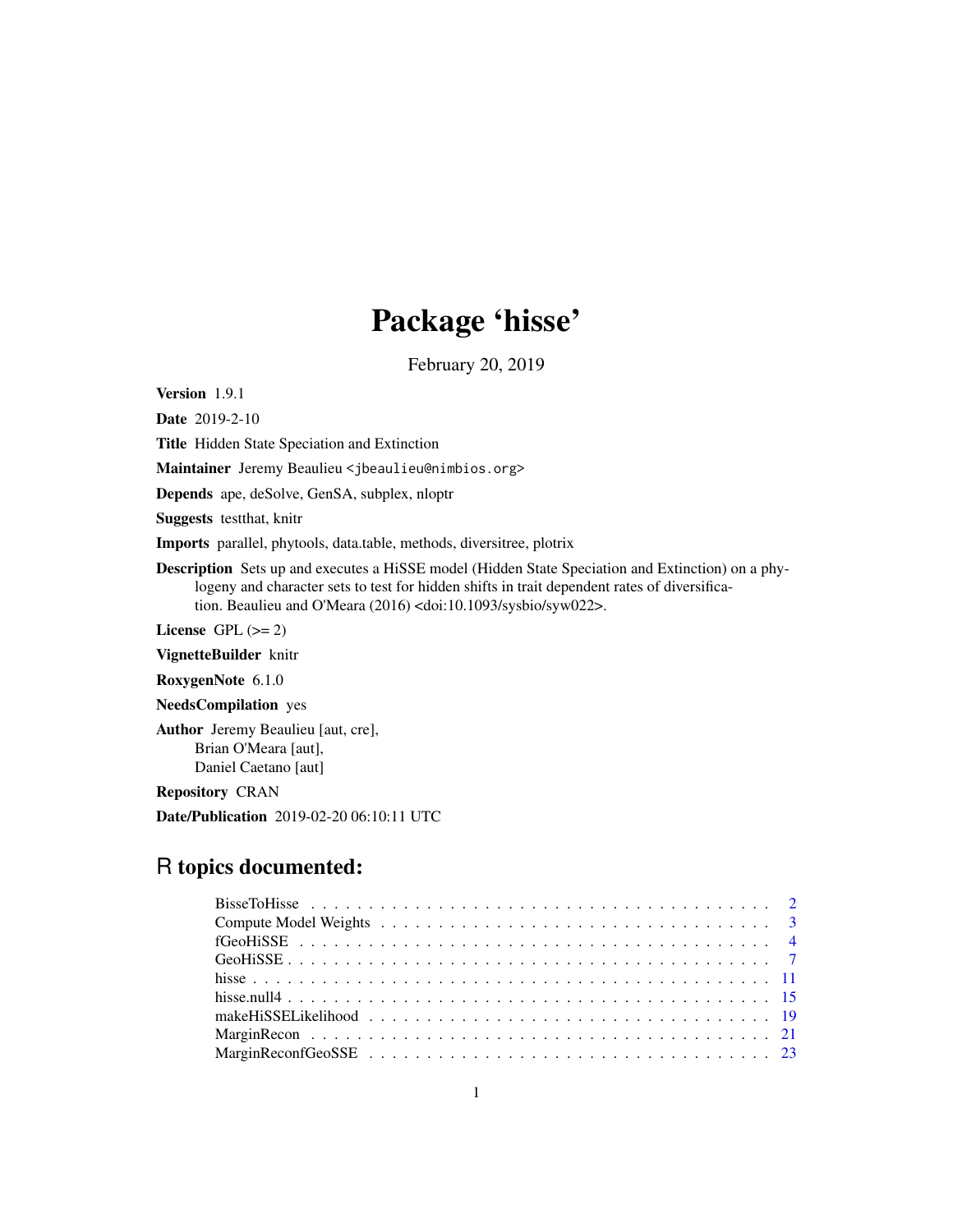<span id="page-1-0"></span>

| Index | 61 |
|-------|----|

BisseToHisse *BisseToHisse*

### Description

A simple utility function for organizing parameters from diversitree to be in the right format for marginRecon function.

### Usage

```
BisseToHisse(lambda, mu, q01, q10)
```

| lambda | a vector containing the parameter estimates for lambda0 and lambda1 from<br>diversitree. |
|--------|------------------------------------------------------------------------------------------|
| mu     | a vector containing the parameter estimates for muo and mul from diversitive.            |
| a01    | the estimate of transition rate from state 0 to state 1 from diversitude.                |
| a10    | the estimate of transition rate from state 1 to state 0 from diversitive.                |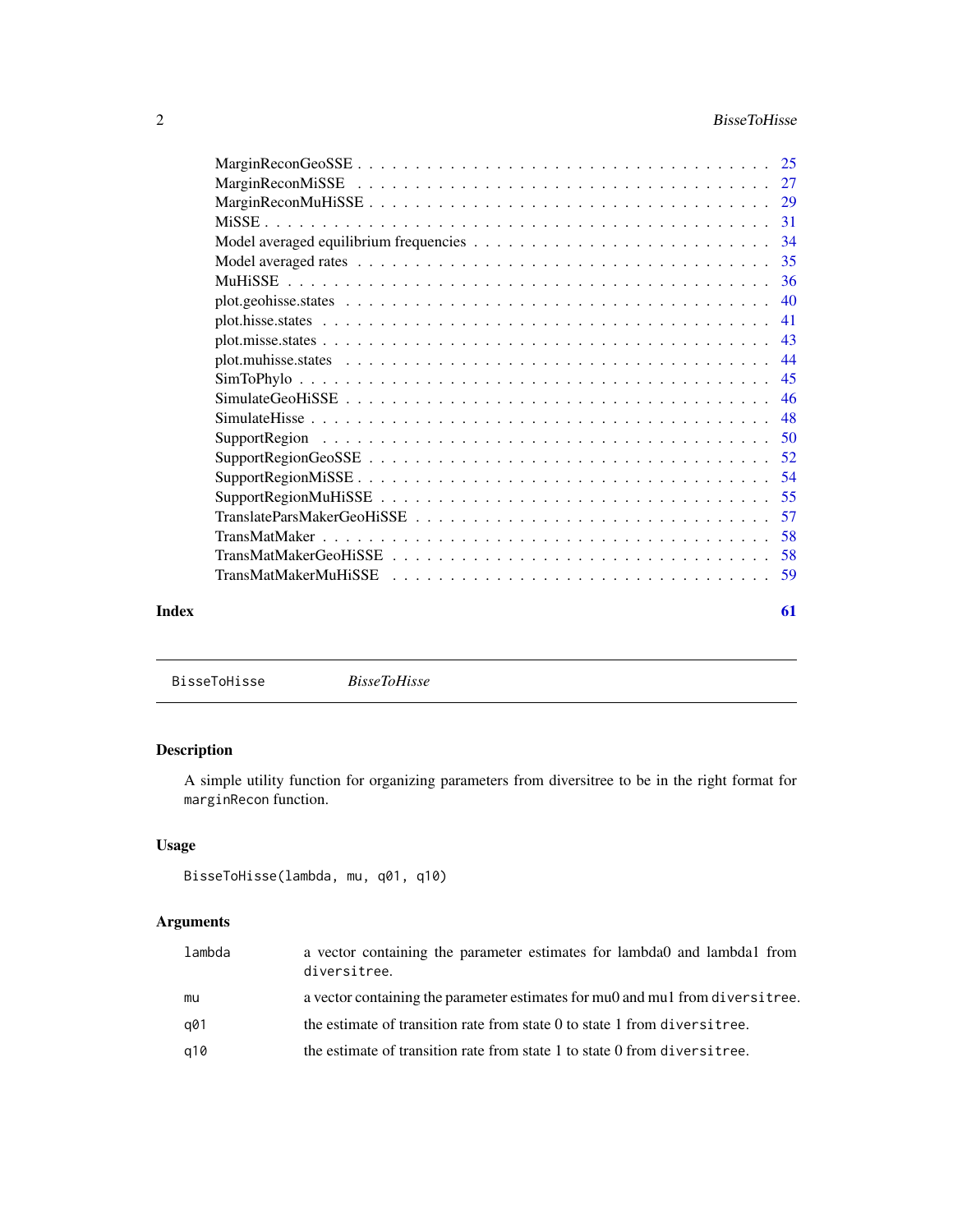### <span id="page-2-0"></span>Compute Model Weights 3

### Value

A simple vector providing the proper format for BiSSE parameters and defaults in HiSSE for use in the marginRecon function.

#### Author(s)

Jeremy M. Beaulieu

#### Examples

```
bisse.pars <- c(0.1, 0.2, 0.03, 0.03, 0.01, 0.01)
hisse.par.vec <- BisseToHisse(lambda=c(0.1,0.2), mu=c(0.03,0.03), q01=0.01, q10=0.01)
```
Compute Model Weights *Compute model weights*

#### Description

Computes the Akaike model weights for a list of HiSSE or GeoHiSSE model fits.

#### Usage

```
GetModelWeight(...)
```
#### Arguments

... Any number of model fits of class 'hisse.fit' or 'geohisse.fit' separated by commas OR a single list object composed by the model fits.

### Details

Function computes the model weight from their AIC values using the formula:

"delta <- mod.AIC - min( mod.AIC )"

"aicw <-  $\exp(-0.5 * \text{delta}) / \text{sum}(\exp(-0.5 * \text{delta}))$ "

Function will return model names is these are provided in the call using '...' or a list object.

#### Author(s)

Daniel Caetano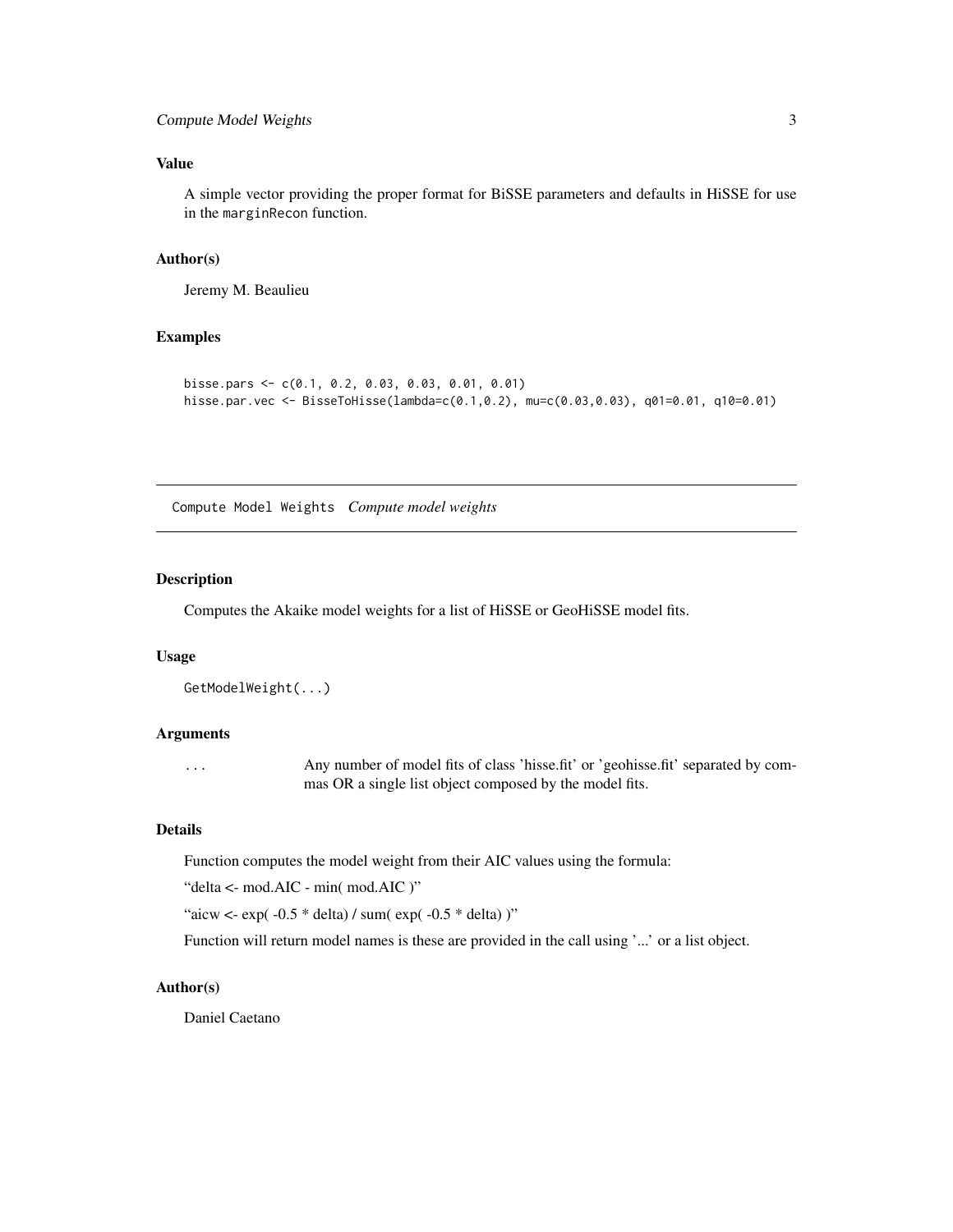### Description

Sets up and executes a GeoHiSSE model (Hidden Geographic State Speciation and Extinction) on a very large phylogeny and character distribution.

#### Usage

```
fGeohiSSE(phy, data, f=c(1,1,1), turnover=c(1,2,3), extinct.frac=c(1,2),hidden.areas=FALSE, trans.rate=NULL, assume.cladogenetic=TRUE,
condition.on.survival=TRUE, root.type="madfitz", root.p=NULL, sann=FALSE,
sann.its=10000, bounded.search=TRUE, max.tol=.Machine$double.eps^.50,
mag.san.start=0.5, starting.vals=NULL, turnover.upper=1000,
extinct.frac.upper=1000, trans.upper=100, restart.obj=NULL, ode.eps=0)
```

| phy                 | a phylogenetic tree, in ape "phylo" format and with internal nodes labeled de-<br>noting the ancestral selective regimes.                                                                                                                                                                                                                                                                                         |
|---------------------|-------------------------------------------------------------------------------------------------------------------------------------------------------------------------------------------------------------------------------------------------------------------------------------------------------------------------------------------------------------------------------------------------------------------|
| data                | a matrix (or dataframe) with two columns containing species information. First<br>column has the species names and second column has area codes. Values for the<br>areas need to be $0, 1,$ or $2$ , where $0$ is the widespread area ' $01$ ', 1 is endemic<br>area '00' and 2 is endemic area '11'. See 'Details'.                                                                                              |
| f                   | vector of length 3 with the estimated proportion of extant species in state 1 (area<br>'00'), state 2 (area '1'), and state 0 (widespread area '01') that are included in<br>the phylogeny. A value of $c(0.25, 0.25, 0.5)$ means that 25 percent of species<br>in areas '00' and '11' and 50 percent of species in area '01' are included in the<br>phylogeny. By default all species are assumed to be sampled. |
| turnover            | a numeric vector of length equal to 3+(number of hidden. areas *3). A fGeoSSE<br>model has 3 turnover parameters: tau00, tau11 and tau01. A fGeoHiSSE model<br>with one hidden area has 6 speciation parameters: tau00A, tau11A, tau01A,<br>tau00B, tau11B, and tau01B, and so on. The length of the numeric vector needs<br>to match the number of speciation parameters in the model.                           |
| extinct.frac        | a numeric vector of length equal to 2+(number of hidden. areas *2). A fGeoSSE<br>model has 2 extinct fraction parameters: ef00 and ef11. A fGeoHiSSE model<br>with one hidden area has 4 extinct.frac parameters: ef00A, ef11A, ef00B, and<br>ef11B, and so on. The length of the numeric vector needs to match the number<br>of extinct.frac parameters in the model.                                            |
| hidden.areas        | a logical indicating whether the model includes a hidden area. The default is<br>FALSE.                                                                                                                                                                                                                                                                                                                           |
| trans.rate          | provides the transition rate model. See function TransMatMakerfGeoHiSSE.                                                                                                                                                                                                                                                                                                                                          |
| assume.cladogenetic |                                                                                                                                                                                                                                                                                                                                                                                                                   |
|                     | assumes that cladogenetic events occur at nodes. The default is TRUE.                                                                                                                                                                                                                                                                                                                                             |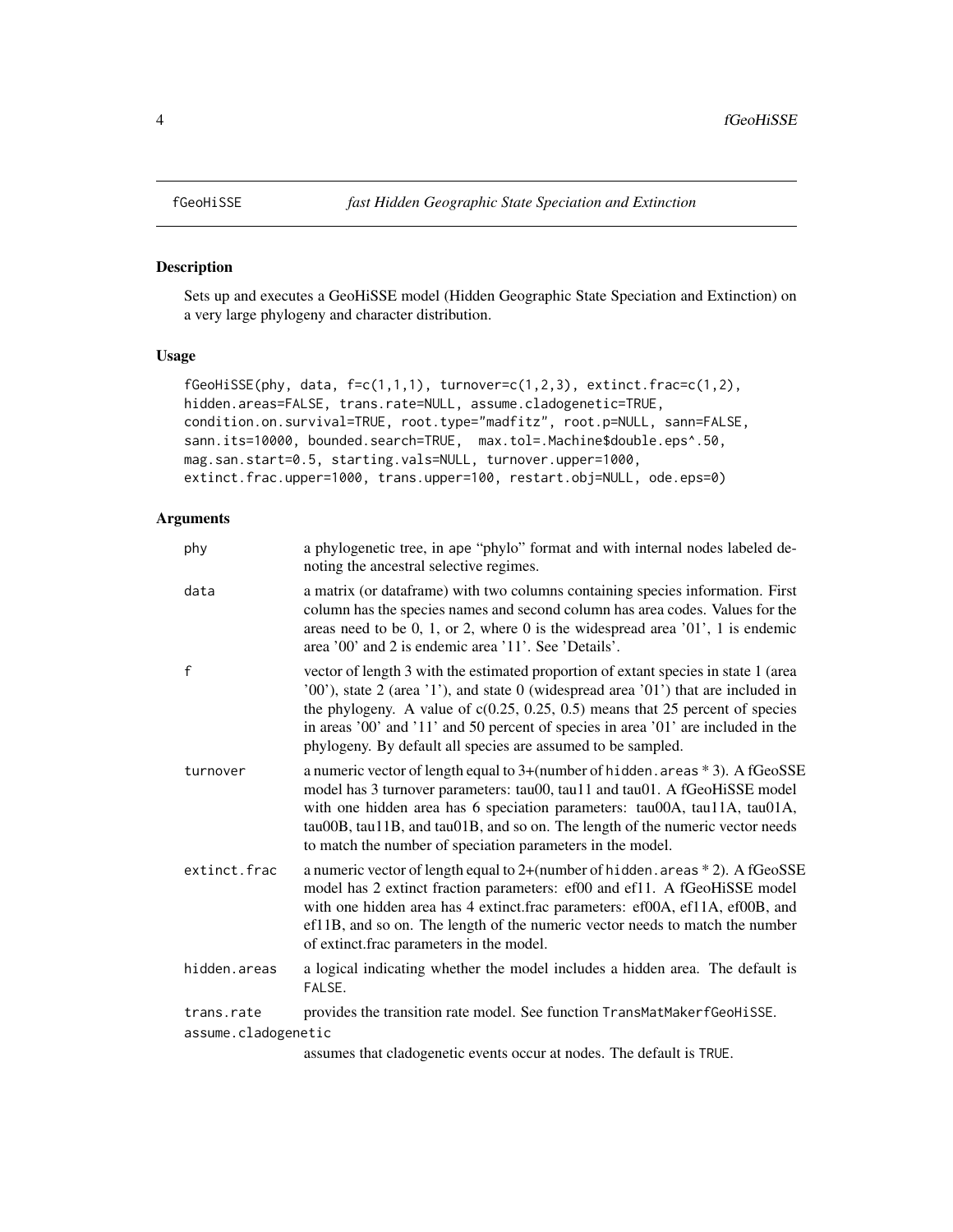| condition.on.survival |                                                                                                                                                                                                                                                                                                                                                               |  |
|-----------------------|---------------------------------------------------------------------------------------------------------------------------------------------------------------------------------------------------------------------------------------------------------------------------------------------------------------------------------------------------------------|--|
|                       | a logical indicating whether the likelihood should be conditioned on the survival<br>of two lineages and the speciation event subtending them (Nee et al. 1994). The<br>default is TRUE.                                                                                                                                                                      |  |
| root.type             | indicates whether root summarization follow the procedure described by FitzJohn<br>et al. 2009, "madfitz" or Herrera-Alsina et al. 2018, "herr_als".                                                                                                                                                                                                          |  |
| root.p                | a vector indicating fixed root state probabilities. The default is NULL. Order of<br>the areas in the vector need to follow: root.p[1] = 1 (endemic area '0'); root.p[2]<br>$= 2$ (endemic area '1'); root.p[3] = 0 (widespread area '01').                                                                                                                   |  |
| sann                  | a logical indicating whether a two-step optimization procedure is to be used.<br>The first includes a simulate annealing approach, with the second involving a<br>refinement using subplex. The default is FALSE.                                                                                                                                             |  |
| sann.its              | a numeric indicating the number of times the simulated annealing algorithm<br>should call the objective function.                                                                                                                                                                                                                                             |  |
| bounded.search        | a logical indicating whether or not bounds should be enforced during optimiza-<br>tion. The default is is TRUE.                                                                                                                                                                                                                                               |  |
| max.tol               | supplies the relative optimization tolerance to subplex.                                                                                                                                                                                                                                                                                                      |  |
| mag.san.start         | Sets the extinction fraction to estimate the starting values for the diversification<br>parameters. The equation used is based on Magallon and Sanderson (2001), and<br>follows the procedure used in the original GeoSSE implementation.                                                                                                                     |  |
| starting.vals         | a vector of starting values for the diversification parameters to be used instead<br>of the default settings.                                                                                                                                                                                                                                                 |  |
| turnover.upper        | sets the upper bound for the speciation parameters.                                                                                                                                                                                                                                                                                                           |  |
| extinct.frac.upper    |                                                                                                                                                                                                                                                                                                                                                               |  |
|                       | sets the upper bound for the extirpation parameters.                                                                                                                                                                                                                                                                                                          |  |
| trans.upper           | sets the upper bound for the transition rate parameters.                                                                                                                                                                                                                                                                                                      |  |
| restart.obj           | an object that contains everything to restart an optimization.                                                                                                                                                                                                                                                                                                |  |
| ode.eps               | sets the tolerance for the integration at the end of a branch. Essentially if the<br>sum of compD is less than this tolerance, then it assumes the results are unstable<br>and discards them. The default is set to zero, but in testing a value of 1e-8 can<br>sometimes produce stable solutions for both easy and very difficult optimization<br>problems. |  |

#### Details

This function sets up and executes a more complex and potentially faster version of the GeoHiSSE model. One of the main differences here is that the model allows up to 10 hidden categories, and implements a more efficient means of carrying out the branch calculation. Specifically, we break up the tree into carry out all descendent branch calculations simultaneously, combine the probabilities based on their shared ancestry, then repeat for the next set of descendent . In testing, we've found that as the number of taxa increases, the calculation becomes much more efficient. In future versions, we will likely allow for multicore processing of these calculations to further improve speed. Also, note this function will eventually completely replace the version of GeoSSE that is currently available.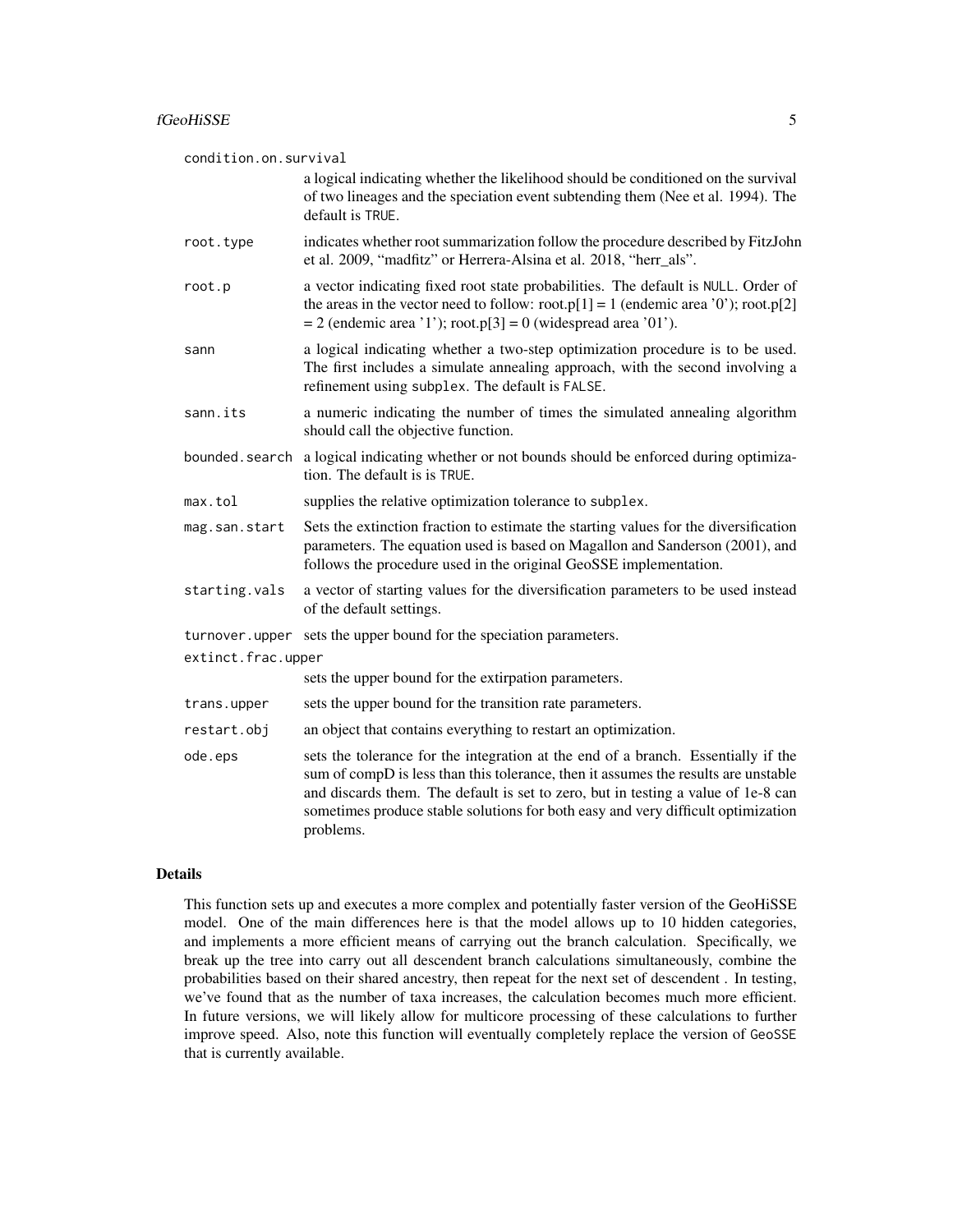The other main difference is that, like HiSSE, we employ a modified optimization procedure. In other words, rather than optimizing birth and death separately, fGeoHisse optimizes orthogonal transformations of these variables: we let tau = birth+death define "net turnover", and we let eps = death/birth define the "extinction fraction". This reparameterization alleviates problems associated with overfitting when birth and death are highly correlated, but both matter in explaining the diversity pattern.

To setup a model, users input vectors containing values to indicate how many free parameters are to be estimated for each of the variables in the model. This is done using the turnover and extinct.frac parameters. One needs to specify a value for each of the parameters of the model, when two parameters show the same value, then the parameters are set to be linked during the estimation of the model. For example, a fGeoHiSSE model with 1 hidden area and all free parameters has turnover = 1:6. The same model with speciation rates constrained to be the same for all hidden areas has turnover =  $c(1,2,3,1,2,3)$ . This same format applies to extinct. frac.

Once the model is specified, the parameters can be estimated using the subplex routine (default), or use a two-step process (i.e., sann=TRUE) that first employs a stochastic simulated annealing procedure, which is later refined using the subplex routine.

The "trans.rate" input is the transition model and has an entirely different setup than speciation and extirpation rates. See TransMatMakerfGeoHiSSE function for more details.

For user-specified "root.p", you should specify the probability for each area. If you are doing a hidden model, there will be six areas: 0A, 1A, 2A, 0B, 1B, 2B. So if you wanted to say the root had to be in area 0 (widespread distribution), you would specify "root.p =  $c(0.5, 0, 0, 0.5, 0, 0)$ ". In other words, the root has a 50% chance to be in one of the areas 0A or 0B.

For the "root.type" option, we are currently maintaining the previous default of "madfitz". However, it was recently pointed out by Herrera-Alsina et al. (2018) that at the root, the individual likelihoods for each possible state should be conditioned prior to averaging the individual likelihoods across states. This can be set doing "herr\_als". It is unclear to us which is exactly correct, but it does seem that both "madfitz" and "herr\_als" behave exactly as they should in the case of characterindependent diversification (i.e., reduces to likelihood of tree + likelihood of trait model). We've also tested the behavior and the likelihood differences are very subtle and the parameter estimates in simulation are nearly indistinguishable from the "madfitz" conditioning scheme. We provide both options and encourage users to try both and let us know conditions in which the result vary dramatically under the two root implementations. We suspect they do not.

Also, note, that in the case of "root.type=user" and "root.type=equal" are no longer explicit "root.type" options. Instead, either "madfitz" or "herr\_als" are specified and the "root.p" can be set to allow for custom root options.

#### Value

GeoHiSSE returns an object of class geohisse.fit. This is a list with elements:

| \$loglik    | the maximum negative log-likelihood.                                          |
|-------------|-------------------------------------------------------------------------------|
| \$AIC       | Akaike information criterion.                                                 |
| \$AICc      | Akaike information criterion corrected for sample-size.                       |
| \$solution  | a matrix containing the maximum likelihood estimates of the model parameters. |
| \$index.par | an index matrix of the parameters being estimated.                            |
| \$f         | user-supplied sampling frequencies.                                           |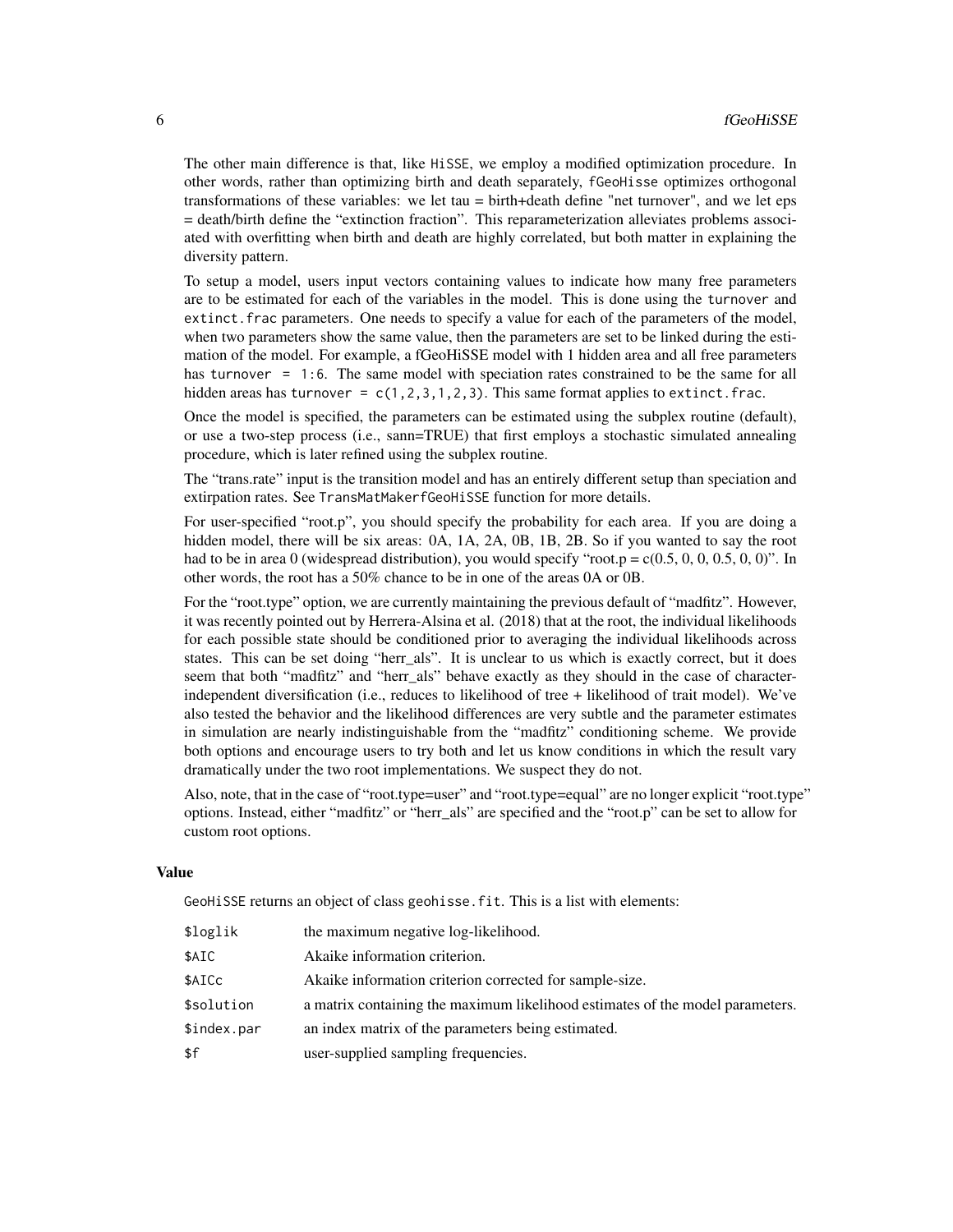#### <span id="page-6-0"></span>GeoHiSSE 7

| \$hidden.areas           | a logical indicating whether hidden areas were included in the model.                                                                    |
|--------------------------|------------------------------------------------------------------------------------------------------------------------------------------|
| \$assume.cladogenetic    |                                                                                                                                          |
|                          | a logical indicating whether cladogenetic events were allowed at nodes.                                                                  |
| \$condition.on.surivival |                                                                                                                                          |
|                          | a logical indicating whether the likelihood was conditioned on the survival of<br>two lineages and the speciation event subtending them. |
| \$root.type              | indicates the user-specified root prior assumption.                                                                                      |
| \$root.p                 | indicates whether the user-specified fixed root probabilities.                                                                           |
| \$phy                    | user-supplied tree                                                                                                                       |
| \$data                   | user-supplied dataset                                                                                                                    |
| \$trans.matrix           | the user-supplied transition matrix                                                                                                      |
| \$max.tol                | relative optimization tolerance.                                                                                                         |
|                          | \$starting.vals The starting values for the optimization.                                                                                |
| \$upper.bounds           | the vector of upper limits to the optimization search.                                                                                   |
| \$lower.bounds           | the vector of lower limits to the optimization search.                                                                                   |
| \$ode.eps                | The ode.eps value used for the estimation.                                                                                               |

#### Author(s)

Jeremy M. Beaulieu

#### References

Caetano, D.S., B.C. O'Meara, and J.M. Beaulieu. 2018. Hidden state models improve statedependent diversification approaches, including biogeographic models. Evolution, 72:2308-2324.

Beaulieu, J.M, and B.C. O'Meara. 2016. Detecting hidden diversification shifts in models of traitdependent speciation and extinction. Syst. Biol. 65:583-601.

FitzJohn R.G., W.P. Maddison, and S.P. Otto. 2009. Estimating trait-dependent speciation and extinction rates from incompletely resolved phylogenies. Syst. Biol. 58:595-611.

Maddison W.P., P.E. Midford, and S.P. Otto. 2007. Estimating a binary characters effect on speciation and extinction. Syst. Biol. 56:701-710.

Nee S., R.M. May, and P.H. Harvey. 1994. The reconstructed evolutionary process. Philos. Trans. R. Soc. Lond. B Biol. Sci. 344:305-311.

GeoHiSSE *Hidden Geographic State Speciation and Extinction*

### **Description**

Sets up and executes a GeoHiSSE model (Hidden Geographic State Speciation and Extinction) on a phylogeny and character distribution.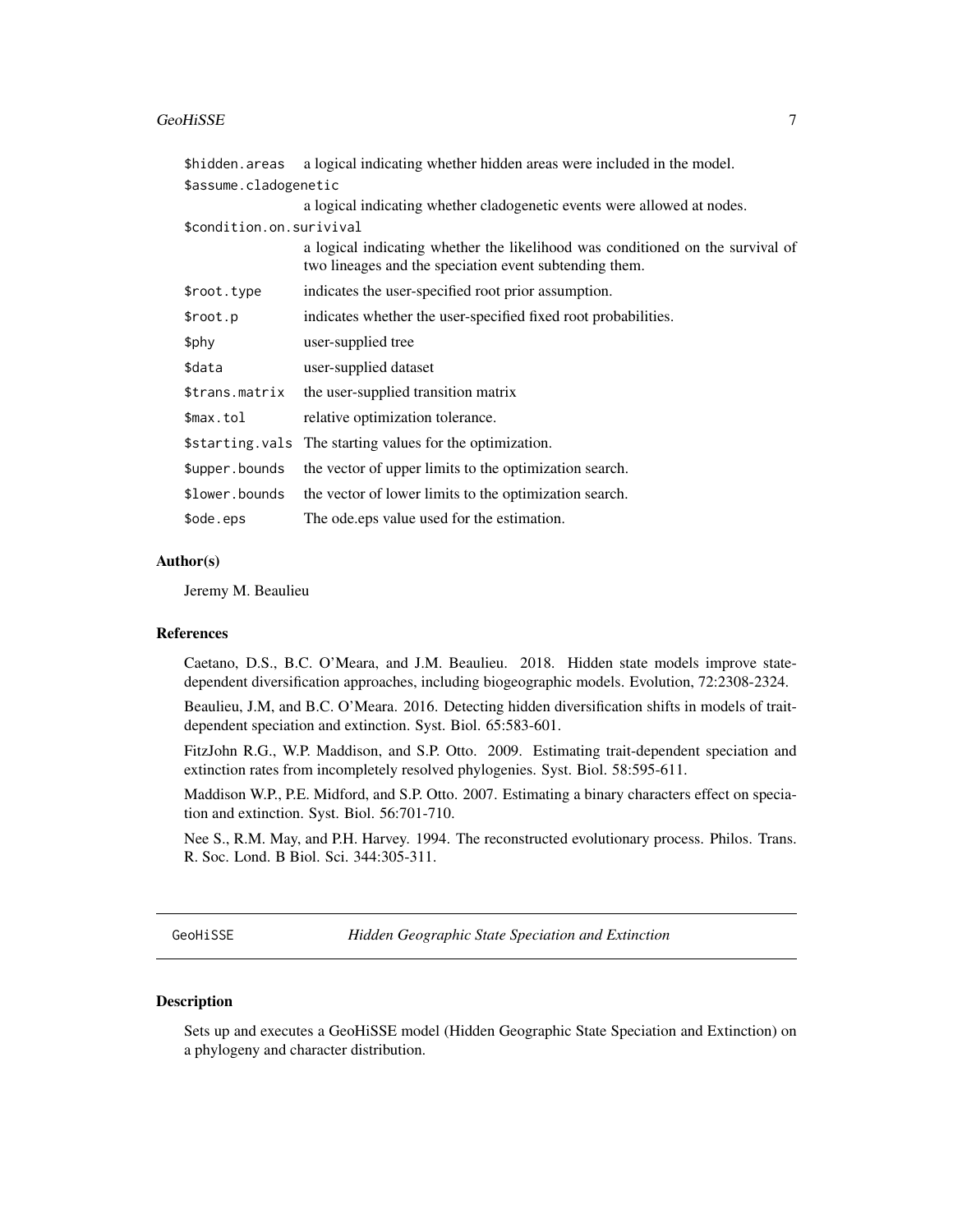### Usage

```
GeoHiSSE(phy, data, f=c(1,1,1), speciation=c(1,2,3), extirpation=c(1,2),
hidden.areas=FALSE, trans.rate=NULL, assume.cladogenetic=TRUE,
condition.on.survival=TRUE, root.type="madfitz", root.p=NULL, sann=FALSE,
sann.its=10000, bounded.search=TRUE, max.tol=.Machine$double.eps^.50,
mag.san.start=0.5, starting.vals=NULL, speciation.upper=1000, extirpation.upper=1000,
trans.upper=100, ode.eps=0)
```

| phy                   | a phylogenetic tree, in ape "phylo" format and with internal nodes labeled de-<br>noting the ancestral selective regimes.                                                                                                                                                                                                                                                                                      |
|-----------------------|----------------------------------------------------------------------------------------------------------------------------------------------------------------------------------------------------------------------------------------------------------------------------------------------------------------------------------------------------------------------------------------------------------------|
| data                  | a matrix (or dataframe) with two columns containing species information. First<br>column has the species names and second column has area codes. Values for the<br>areas need to be 0, 1, or 2, where 0 is the widespread area $'01'$ , 1 is endemic<br>area '0' and 2 is endemic area '1'. See 'Details'.                                                                                                     |
| $\mathsf f$           | vector of length 3 with the estimated proportion of extant species in state 1 (area<br>'0'), state 2 (area '1'), and state 0 (widespread area '01') that are included in<br>the phylogeny. A value of $c(0.25, 0.25, 0.5)$ means that 25 percent of species<br>in areas '0' and '1' and 50 percent of species in area '01' are included in the<br>phylogeny. By default all species are assumed to be sampled. |
| speciation            | a numeric vector of length equal to 3+(number of hidden. areas *3). A GeoSSE<br>model has 3 speciation parameters: s0, s1 and s01. A GeoHiSSE model with<br>one hidden area has 6 speciation parameters: s0A, s1A, s01A, s0B, s1B, s01B.<br>And so on. The length of the numeric vector needs to match the number of<br>speciation parameters in the model. See 'Details'.                                     |
| extirpation           | a numeric vector of length equal to 2+(number of hidden. areas * 2). A GeoSSE<br>model has 2 extirpation parameters: x0 and x1. A GeoHiSSE model with one<br>hidden area has 4 extirpation parameters: x0A, x1A, x0B, and x1B. And so<br>on. The length of the numeric vector needs to match the number of extirpation<br>parameters in the model. See 'Details'.                                              |
| hidden.areas          | a logical indicating whether the model includes a hidden area. The default is<br>FALSE.                                                                                                                                                                                                                                                                                                                        |
| trans.rate            | provides the transition rate model. See function TransMatMakerGeoHiSSE.                                                                                                                                                                                                                                                                                                                                        |
| assume.cladogenetic   |                                                                                                                                                                                                                                                                                                                                                                                                                |
|                       | assumes that cladogenetic events occur at nodes. The default is TRUE.                                                                                                                                                                                                                                                                                                                                          |
| condition.on.survival |                                                                                                                                                                                                                                                                                                                                                                                                                |
|                       | a logical indicating whether the likelihood should be conditioned on the survival<br>of two lineages and the speciation event subtending them (Nee et al. 1994). The<br>default is TRUE.                                                                                                                                                                                                                       |
| root.type             | indicates whether root summarization follow the procedure described by FitzJohn<br>et al. 2009, "madfitz" or Herrera-Alsina et al. 2018, "herr_als".                                                                                                                                                                                                                                                           |
| root.p                | a vector indicating fixed root state probabilities. The default is NULL. Order of<br>the areas in the vector need to follow: root.p[1] = 1 (endemic area '0'); root.p[2]<br>$= 2$ (endemic area '1'); root.p[3] $= 0$ (widespread area '01').                                                                                                                                                                  |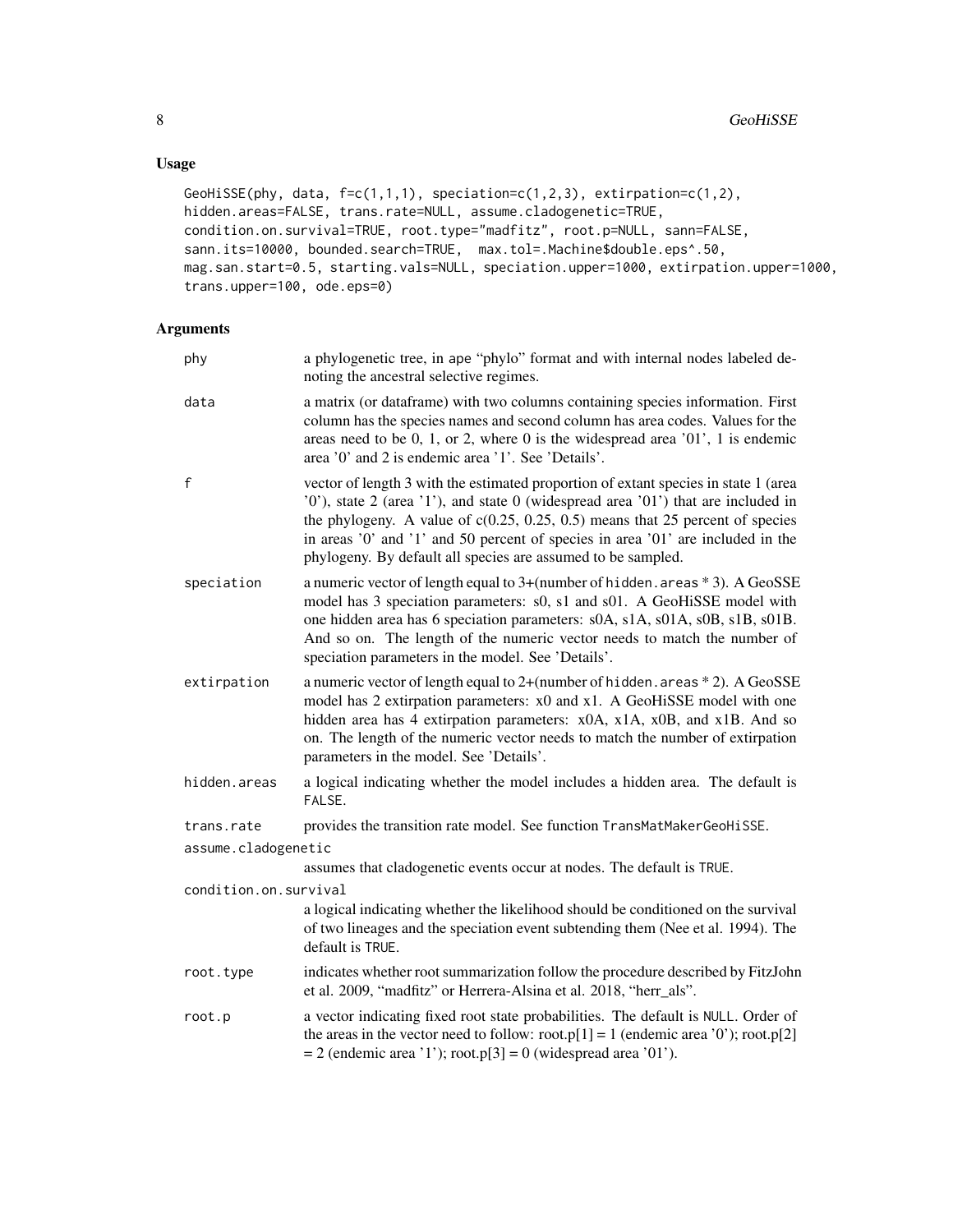#### GeoHiSSE 9

| sann              | a logical indicating whether a two-step optimization procedure is to be used.<br>The first includes a simulate annealing approach, with the second involving a<br>refinement using subplex. The default is FALSE.                                                                                                                                             |  |
|-------------------|---------------------------------------------------------------------------------------------------------------------------------------------------------------------------------------------------------------------------------------------------------------------------------------------------------------------------------------------------------------|--|
| sann.its          | a numeric indicating the number of times the simulated annealing algorithm<br>should call the objective function.                                                                                                                                                                                                                                             |  |
| bounded.search    | a logical indicating whether or not bounds should be enforced during optimiza-<br>tion. The default is is TRUE.                                                                                                                                                                                                                                               |  |
| max.tol           | supplies the relative optimization tolerance to subplex.                                                                                                                                                                                                                                                                                                      |  |
| mag.san.start     | Sets the extinction fraction to estimate the starting values for the diversification<br>parameters. The equation used is based on Magallon and Sanderson (2001), and<br>follows the procedure used in the original GeoSSE implementation.                                                                                                                     |  |
| starting.vals     | a vector of starting values for the diversification parameters to be used instead<br>of the default settings.                                                                                                                                                                                                                                                 |  |
| speciation.upper  |                                                                                                                                                                                                                                                                                                                                                               |  |
|                   | sets the upper bound for the speciation parameters.                                                                                                                                                                                                                                                                                                           |  |
| extirpation.upper |                                                                                                                                                                                                                                                                                                                                                               |  |
|                   | sets the upper bound for the extirpation parameters.                                                                                                                                                                                                                                                                                                          |  |
| trans.upper       | sets the upper bound for the transition rate parameters.                                                                                                                                                                                                                                                                                                      |  |
| ode.eps           | sets the tolerance for the integration at the end of a branch. Essentially if the<br>sum of compD is less than this tolerance, then it assumes the results are unstable<br>and discards them. The default is set to zero, but in testing a value of 1e-8 can<br>sometimes produce stable solutions for both easy and very difficult optimization<br>problems. |  |

### Details

This function sets up and executes the GeoHiSSE model. The model closely follows diversitree, although here we employ modified optimization procedures. As for data file format, GeoHiSSE expects a two column matrix or data frame, with the first column containing the species names and the second containing the are information. The area information need to be in the format of three numbers: 0 for area '01', 1 for area '0', and 2 for '1'. Please note that the code for the areas here differ from the make.geosse function of package diversitree. The order of the data file and the names in the "phylo" object need not be in the same order; hisse deals with this internally. Also, the character information MUST be 0, 1, or 2, otherwise, the function will return an error message.

To setup a model, users input vectors containing values to indicate how many free parameters are to be estimated for each of the variables in the model. This is done using the speciation and extirpation parameters. One needs to specify a value for each of the parameters of the model, when two parameters show the same value, then the parameters are set to be linked during the estimation of the model. For example, a GeoHiSSE model with 1 hidden area and all free parameters has speciation = 1:6. The same model with speciation rates constrained to be the same for all hidden areas has speciation =  $c(1,2,3,1,2,3)$ . This same format applies to extirpation. Please note that GeoHiSSE currently works with up to 4 hidden areas. The most complex model would be speciation =  $1:15$  and extirpation =  $1:10$ .

Once the model is specified, the parameters can be estimated using the subplex routine (default), or use a two-step process (i.e., sann=TRUE) that first employs a stochastic simulated annealing procedure, which is later refined using the subplex routine.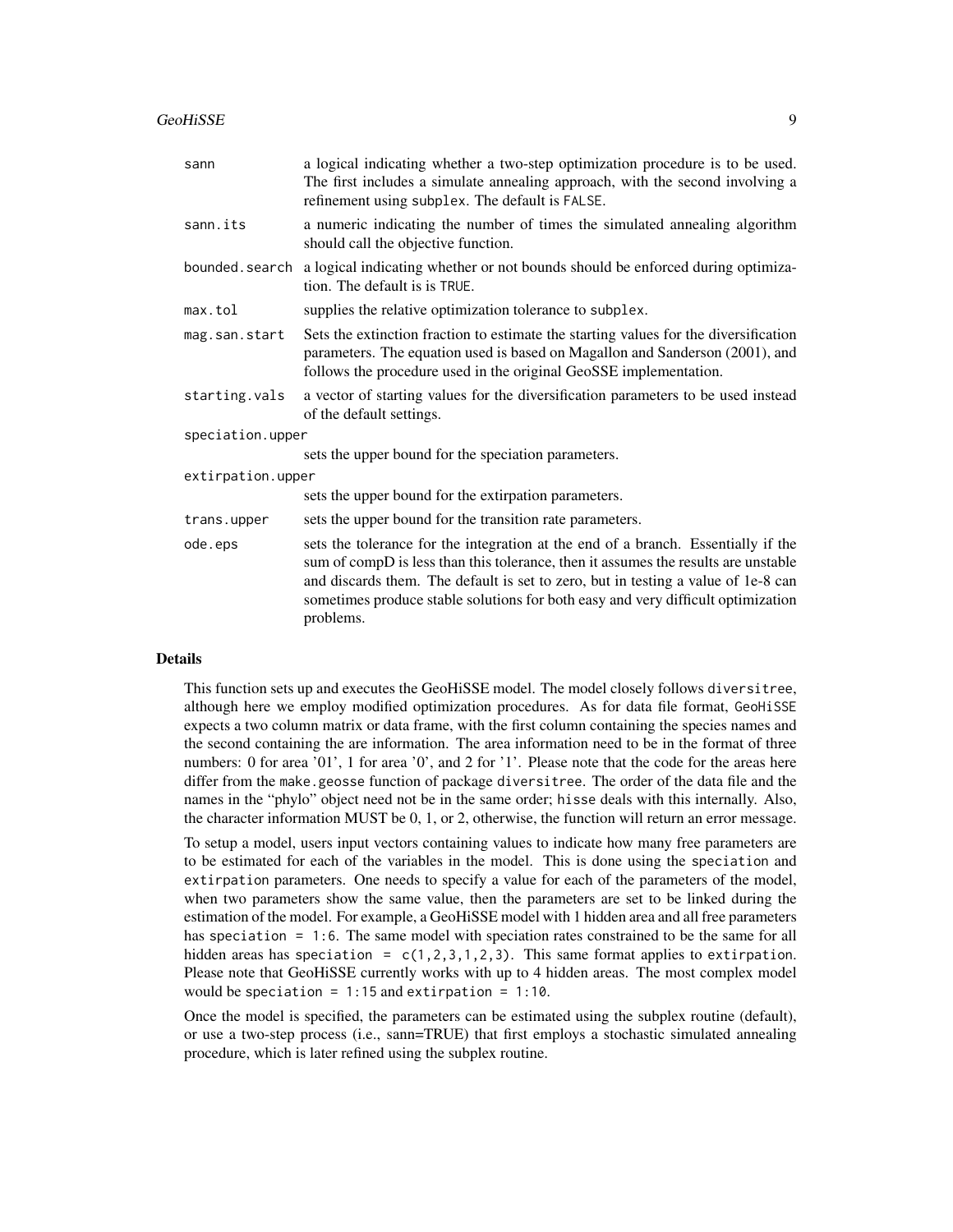The "trans.rate" input is the transition model and has an entirely different setup than speciation and extirpation rates. See TransMatMakerGeoHiSSE function for more details.

For user-specified "root.p", you should specify the probability for each area. If you are doing a hidden model, there will be six areas: 0A, 1A, 01A, 0B, 1B, 01B. So if you wanted to say the root had to be in area 0 (widespread distribution), you would specify "root.p =  $c(0.5, 0, 0, 0.5, 0, 0)$ ". In other words, the root has a 50% chance to be in one of the areas 0A or 0B.

For the "root.type" option, we are currently maintaining the previous default of "madfitz". However, it was recently pointed out by Herrera-Alsina et al. (2018) that at the root, the individual likelihoods for each possible state should be conditioned prior to averaging the individual likelihoods across states. This can be set doing "herr als". It is unclear to us which is exactly correct, but it does seem that both "madfitz" and "herr\_als" behave exactly as they should in the case of characterindependent diversification (i.e., reduces to likelihood of tree + likelihood of trait model). We've also tested the behavior and the likelihood differences are very subtle and the parameter estimates in simulation are nearly indistinguishable from the "madfitz" conditioning scheme. We provide both options and encourage users to try both and let us know conditions in which the result vary dramatically under the two root implementations. We suspect they do not.

Also, note, that in the case of "root.type=user" and "root.type=equal" are no longer explicit "root.type" options. Instead, either "madfitz" or "herr\_als" are specified and the "root.p" can be set to allow for custom root options.

#### Value

GeoHiSSE returns an object of class geohisse.fit. This is a list with elements:

| \$loglik                 | the maximum negative log-likelihood.                                                                                                     |  |
|--------------------------|------------------------------------------------------------------------------------------------------------------------------------------|--|
| \$AIC                    | Akaike information criterion.                                                                                                            |  |
| \$AICc                   | Akaike information criterion corrected for sample-size.                                                                                  |  |
| \$solution               | a matrix containing the maximum likelihood estimates of the model parameters.                                                            |  |
| \$index.par              | an index matrix of the parameters being estimated.                                                                                       |  |
| \$f                      | user-supplied sampling frequencies.                                                                                                      |  |
| \$hidden.areas           | a logical indicating whether hidden areas were included in the model.                                                                    |  |
| \$assume.cladogenetic    |                                                                                                                                          |  |
|                          | a logical indicating whether cladogenetic events were allowed at nodes.                                                                  |  |
| \$condition.on.surivival |                                                                                                                                          |  |
|                          | a logical indicating whether the likelihood was conditioned on the survival of<br>two lineages and the speciation event subtending them. |  |
| \$root.type              | indicates the user-specified root prior assumption.                                                                                      |  |
| \$root.p                 | indicates whether the user-specified fixed root probabilities.                                                                           |  |
| \$timeslice              | indicates whether the user-specified timeslice that split the tree.                                                                      |  |
| \$phy                    | user-supplied tree                                                                                                                       |  |
| \$data                   | user-supplied dataset                                                                                                                    |  |
| \$trans.matrix           | the user-supplied transition matrix                                                                                                      |  |
| \$max.tol                | relative optimization tolerance.                                                                                                         |  |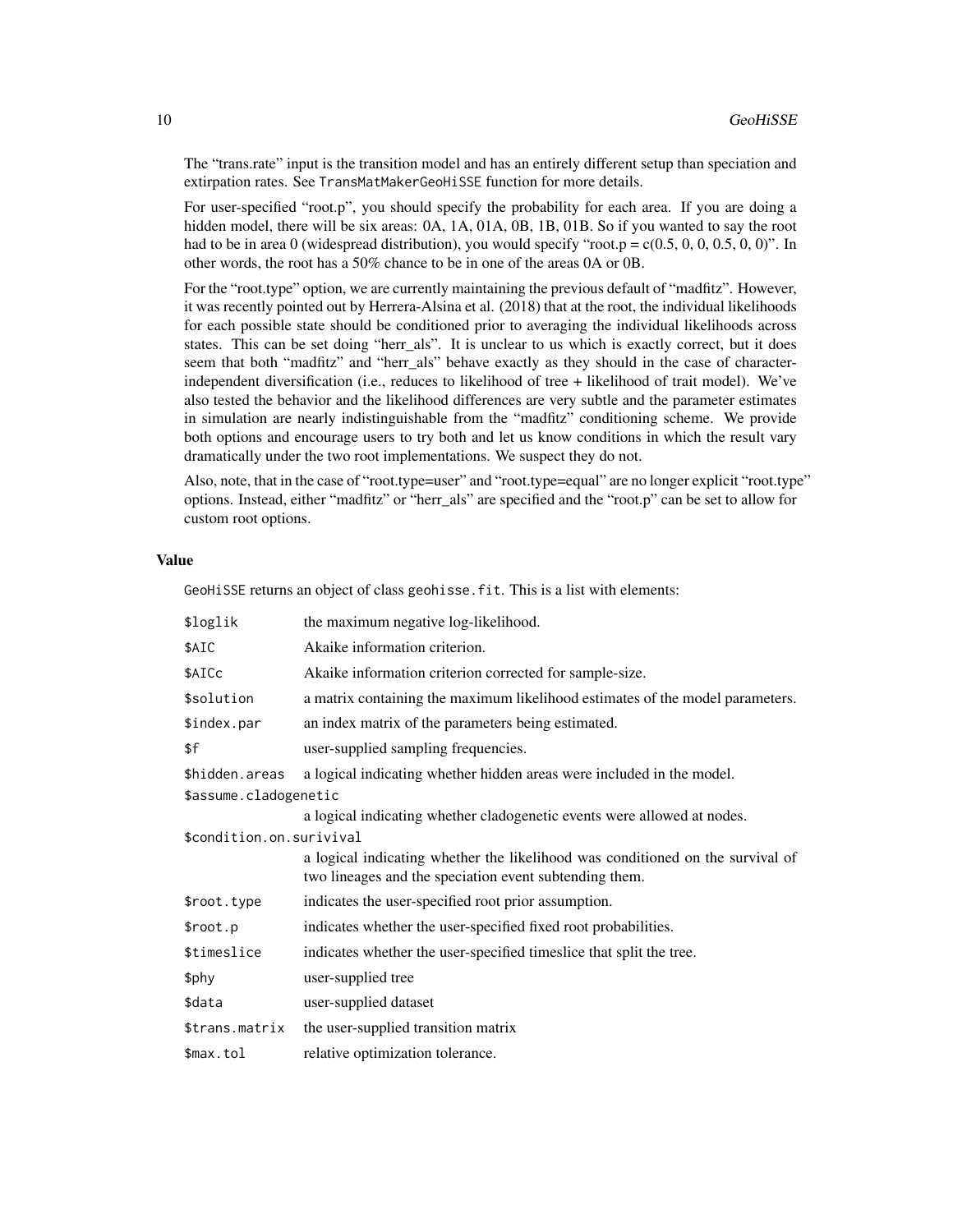#### <span id="page-10-0"></span>hisse and the set of the set of the set of the set of the set of the set of the set of the set of the set of the set of the set of the set of the set of the set of the set of the set of the set of the set of the set of the

|           | \$starting.vals The starting values for the optimization.             |
|-----------|-----------------------------------------------------------------------|
|           | \$upper bounds the vector of upper limits to the optimization search. |
|           | \$lower.bounds the vector of lower limits to the optimization search. |
| \$ode.eps | The ode eps value used for the estimation.                            |

### Author(s)

Jeremy M. Beaulieu

#### References

Caetano, D.S., B.C. O'Meara, and J.M. Beaulieu. 2018. Hidden state models improve statedependent diversification approaches, including biogeographic models. Evolution, 72:2308-2324.

Beaulieu, J.M, and B.C. O'Meara. 2016. Detecting hidden diversification shifts in models of traitdependent speciation and extinction. Syst. Biol. 65:583-601.

FitzJohn R.G., W.P. Maddison, and S.P. Otto. 2009. Estimating trait-dependent speciation and extinction rates from incompletely resolved phylogenies. Syst. Biol. 58:595-611.

Goldberg, E. E., L. T. Lancaster, and R. H. Ree. 2011. Phylogenetic Inference of Reciprocal Effects between Geographic Range Evolution and Diversification. Syst. Biol. 60:451-465.

Maddison W.P., P.E. Midford, and S.P. Otto. 2007. Estimating a binary characters effect on speciation and extinction. Syst. Biol. 56:701-710.

Nee S., R.M. May, and P.H. Harvey. 1994. The reconstructed evolutionary process. Philos. Trans. R. Soc. Lond. B Biol. Sci. 344:305-311.

hisse *Hidden State Speciation and Extinction*

#### Description

Sets up and executes a HiSSE model (Hidden State Speciation and Extinction) on a phylogeny and character distribution.

#### Usage

```
hisse(phy, data, f=c(1,1), hidden.states=TRUE, turnover.anc=c(1,1,0,0),
eps.anc=c(1,1,0,0), trans.rate=NULL, turnover.beta=c(0,0,0,0),
eps.beta=c(0,0,0,0), timeslice=NULL, condition.on.survival=TRUE,
root.type="madfitz", root.p=NULL, output.type="turnover", sann=FALSE,
sann.its=10000, bounded.search=TRUE, max.tol=.Machine$double.eps^.25,
starting.vals=NULL, turnover.upper=10000, eps.upper=3, trans.upper=100,
ode.eps=0)
```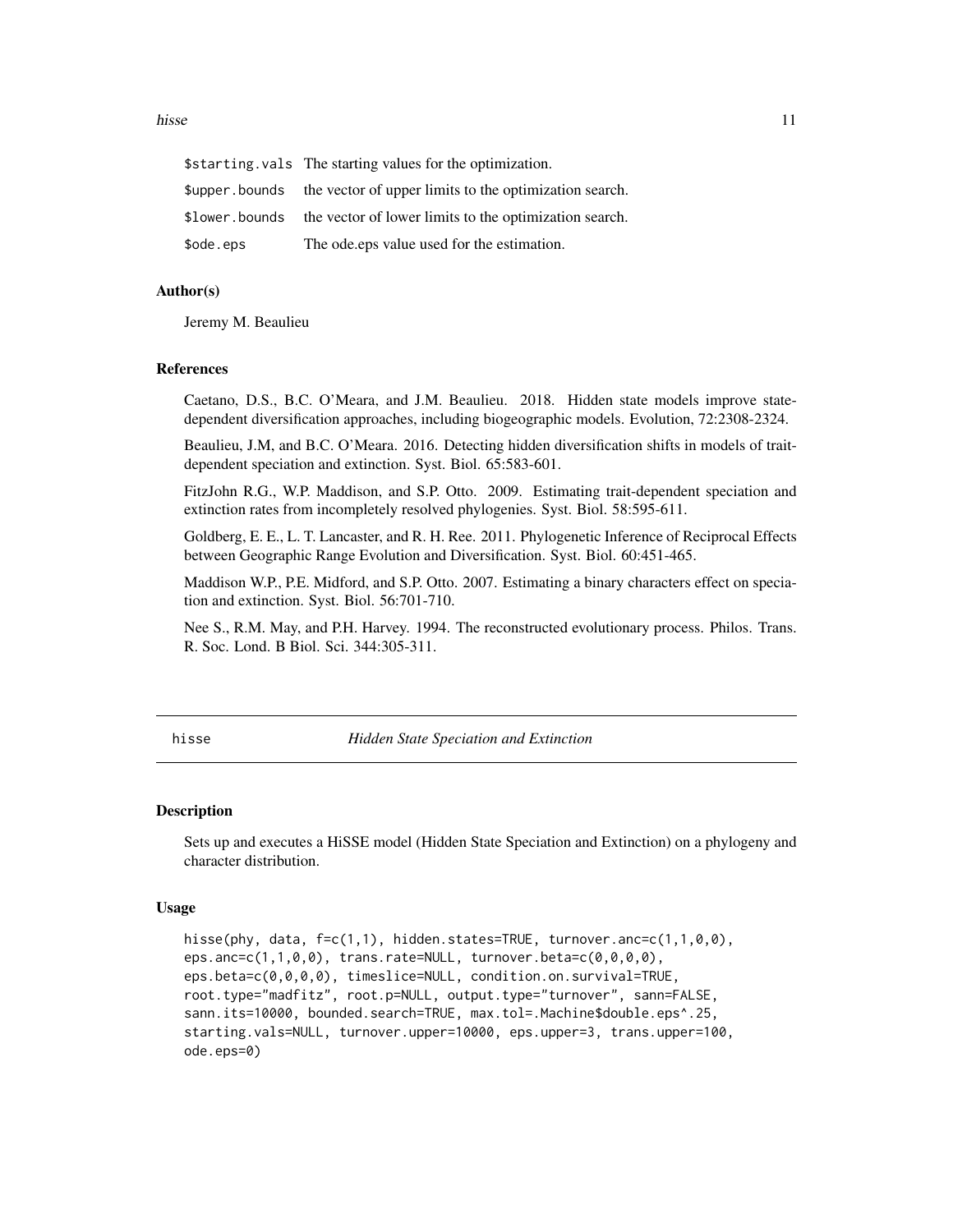| phy                   | a phylogenetic tree, in ape "phylo" format and with internal nodes labeled de-<br>noting the ancestral selective regimes.                                                                                                                                                                                                    |
|-----------------------|------------------------------------------------------------------------------------------------------------------------------------------------------------------------------------------------------------------------------------------------------------------------------------------------------------------------------|
| data                  | a data matrix containing species information (see Details).                                                                                                                                                                                                                                                                  |
| f                     | vector of length 2 with the estimated proportion of extant species in state 0 and<br>1 that are included in the phylogeny. A value of $c(0.25, 0.5)$ means that 25<br>percent of species in state 0 and 50 percent of species in state 1 are included in<br>the phylogeny. By default all species are assumed to be sampled. |
| hidden.states         | a logical indicating whether the model includes a hidden state. The default is<br>FALSE.                                                                                                                                                                                                                                     |
| turnover.anc          | a vector of length 4, indicating the free parameters associated with the net<br>turnover rates. Default settings is a BiSSE model with fixed turnover rates for<br>both observed states (see Details).                                                                                                                       |
| eps.anc               | a vector of length 4, indicating the free parameters associated with the extinction<br>fractions. Default settings is a BiSSE model with fixed extinction fractions for<br>both observed states (see Details).                                                                                                               |
| trans.rate            | provides the transition rate model.                                                                                                                                                                                                                                                                                          |
| turnover.beta         | a vector of length 4, indicating the free parameters associated with time-varying<br>net turnover rates (see Details).                                                                                                                                                                                                       |
| eps.beta              | a vector of length 4, indicating the free parameters associated with time-varying<br>extinction fractions (see Details).                                                                                                                                                                                                     |
| timeslice             | a user-supplied time to split the tree.                                                                                                                                                                                                                                                                                      |
| condition.on.survival |                                                                                                                                                                                                                                                                                                                              |
|                       | a logical indicating whether the likelihood should be conditioned on the survival<br>of two lineages and the speciation event subtending them (Nee et al. 1994). The<br>default is TRUE.                                                                                                                                     |
| root.type             | indicates whether root summarization follow the procedure described by FitzJohn<br>et al. 2009, "madfitz" or Herrera-Alsina et al. 2018, "herr_als".                                                                                                                                                                         |
| root.p                | a vector indicating fixed root state probabilities. The default is NULL.                                                                                                                                                                                                                                                     |
| output.type           | indicates whether the rates should be printed onscreen as the optimized vari-<br>ables, "turnover", transformed to reflect net diversification, "net.div", or trans-<br>formed to reflect $\lambda$ and $\mu$ , "raw".                                                                                                       |
| sann                  | a logical indicating whether a two-step optimization procedure is to be used.<br>The first includes a simulate annealing approach, with the second involving a<br>refinement using subplex. The default is FALSE.                                                                                                            |
| sann.its              | a numeric indicating the number of times the simulated annealing algorithm<br>should call the objective function.                                                                                                                                                                                                            |
| bounded.search        | a logical indicating whether or not bounds should be enforced during optimiza-<br>tion. The default is is TRUE.                                                                                                                                                                                                              |
| max.tol               | supplies the relative optimization tolerance to subplex.                                                                                                                                                                                                                                                                     |
| starting.vals         | a vector of starting values to be used instead of the default settings. These are<br>just three values given in the following order: turnover (1), extinction fraction<br>$(2)$ , and a single transition rate $(3)$                                                                                                         |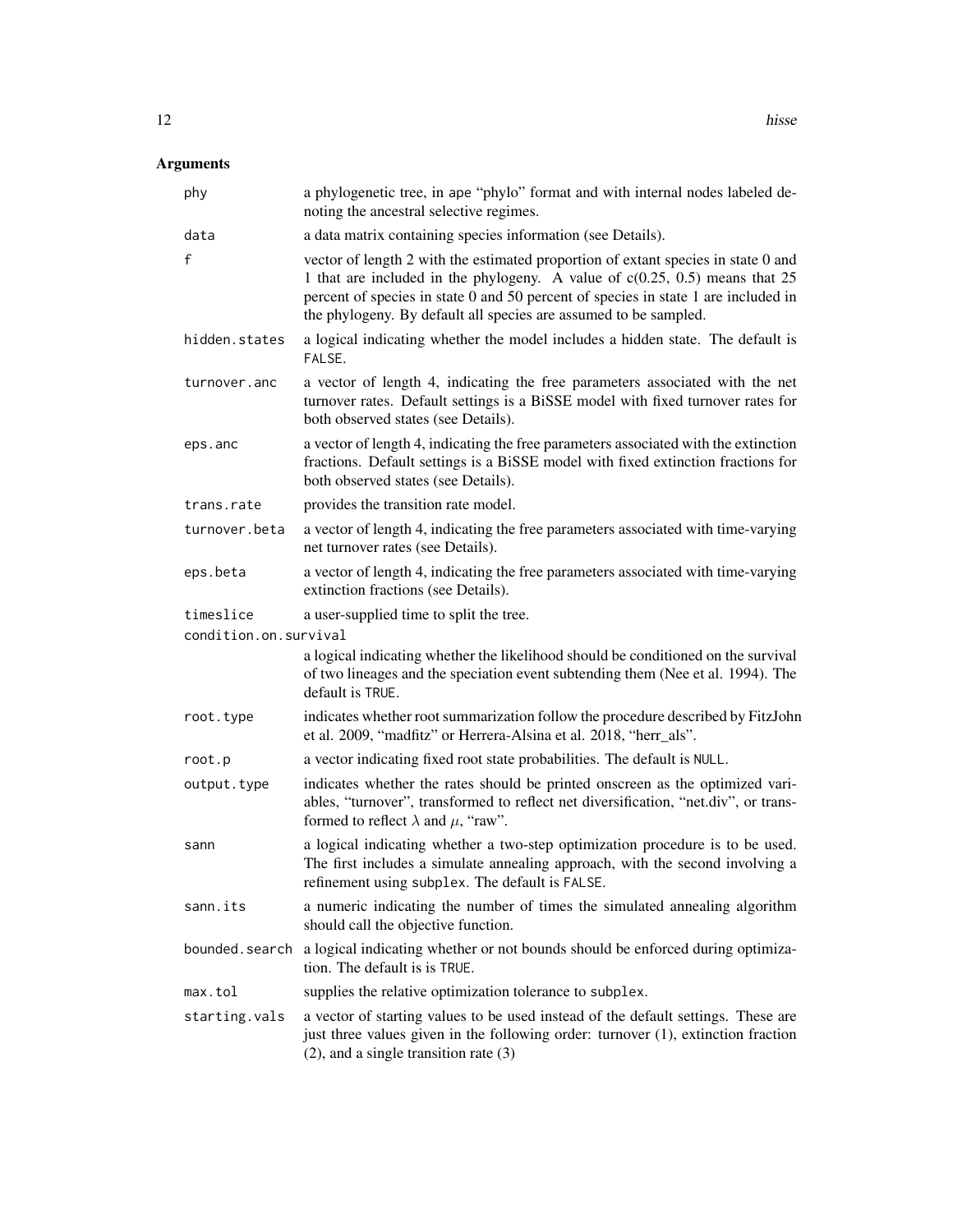#### hisse and the set of the set of the set of the set of the set of the set of the set of the set of the set of the set of the set of the set of the set of the set of the set of the set of the set of the set of the set of the

| turnover.upper | sets the upper bound for the turnover parameters. The default upper bound as-<br>sumes an event occurs every 100 years.                                                                                                                                                                                                                                       |
|----------------|---------------------------------------------------------------------------------------------------------------------------------------------------------------------------------------------------------------------------------------------------------------------------------------------------------------------------------------------------------------|
| eps.upper      | sets the upper bound for the extinction fraction parameters.                                                                                                                                                                                                                                                                                                  |
| trans.upper    | sets the upper bound for the transition rate parameters.                                                                                                                                                                                                                                                                                                      |
| ode.eps        | sets the tolerance for the integration at the end of a branch. Essentially if the<br>sum of compD is less than this tolerance, then it assumes the results are unstable<br>and discards them. The default is set to zero, but in testing a value of 1e-8 can<br>sometimes produce stable solutions for both easy and very difficult optimization<br>problems. |

#### Details

This function sets up and executes the HiSSE model. The model closely follows diversitree, although here we employ modified optimization procedures. For example, rather than optimizing birth and death separately, hisse optimizes orthogonal transformations of these variables: we let tau = birth+death define "net turnover", and we let eps = death/birth define the "extinction fraction". This reparameterization alleviates problems associated with overfitting when birth and death are highly correlated, but both matter in explaining the diversity pattern. As for data file format, hisse expects a two column matrix or data frame, with the first column containing the species names and the second containing the binary character information. Note that the order of the data file and the names in the "phylo" object need not be in the same order; hisse deals with this internally. Also, the character information should be binary and coded as 0 and 1, otherwise the function will misbehave. However, if the state for a species is unknown, a user can specify this with a 2, and the state will be considered maximally ambiguous.

To setup a model, users input vectors containing values to indicate how many free parameters are to be estimated for each of the variables in the model. For example, the "turnover.anc" input vector is set by default as  $c(1,1,0,0)$ . This means for state 0 and state 1, we are allowing one free parameter to define the net turnover rate (birth+death) in the model. This is essentially a BiSSE model with fixed turnover rates. Now, say we want to include separate turnover rates for both states we would simply input  $c(1,2,0,0)$ . The last two entries, which in the preceding example are set to zero, correspond to the hidden states; the third entry corresponds to a hidden state associated with observed state 0, such that 0A (hidden state absent) is the first entry, and 0B (hidden state present) is the third entry. So, to set up a model with three turnover rates, where we include a free parameter for a hidden state associated with state 0 we input  $c(1,2,3,0)$ . A full model would thus be  $c(1,2,3,4)$ , which corresponds to four separate net turnover rates, for states 0A (first entry), 1A (second entry), 0B (third entry), and 1B (fourth entry). Extinction fraction, or "eps.anc", follows the same format, though including a zero for a state we want to include in the model corresponds to no extinction, which is the Yule equivalent. In general, we follow this format to make it easier to generate a large set of nested models. Once the model is specified, the parameters can be estimated using the subplex routine (default), or use a two-step process (i.e., sann=TRUE) that first employs a stochastic simulated annealing procedure, which is later refined using the subplex routine.

The "trans.rate" input is the transition model and has an entirely different setup than turnover and extinction rates. See TransMatMaker function for more details.

For user-specified "root.p", you should specify the probability for each state. If you are doing a hidden model, there will be four states: 0A, 1A, 0B, 1B. So if you wanted to say the root had to be state 0, you would specify "root.p =  $c(0.5, 0, 0.5, 0)$ ".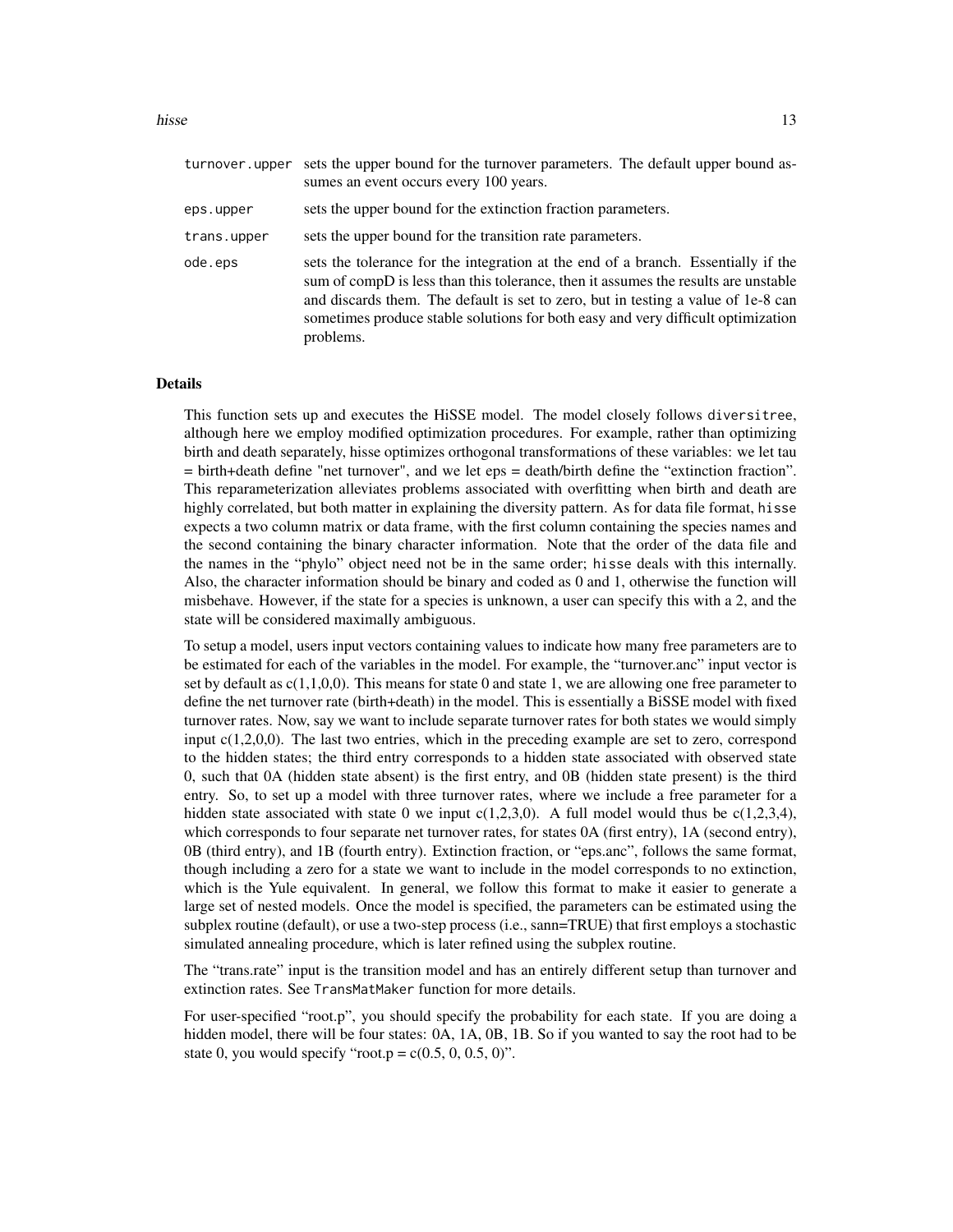For the "root.type" option, we are currently maintaining the previous default of "madfitz". However, it was recently pointed out by Herrera-Alsina et al. (2018) that at the root, the individual likelihoods for each possible state should be conditioned prior to averaging the individual likelihoods across states. This can be set doing "herr\_als". It is unclear to us which is exactly correct, but it does seem that both "madfitz" and "herr\_als" behave exactly as they should in the case of characterindependent diversification (i.e., reduces to likelihood of tree + likelihood of trait model). We've also tested the behavior and the likelihood differences are very subtle and the parameter estimates in simulation are nearly indistinguishable from the "madfitz" conditioning scheme. We provide both options and encourage users to try both and let us know conditions in which the result vary dramatically under the two root implementations. We suspect they do not.

Also, note, that in the case of "root.type=user" and "root.type=equal" are no longer explicit "root.type" options. Instead, either "madfitz" or "herr\_als" are specified and the "root.p" can be set to allow for custom root options.

Finally, the options ".beta" and "timeslice" are included, but neither have been tested – needless to say, use at your own risk (but really, though, you should probably forget that these options exist for the time being). The ".beta" provides a means for testing for time-varying rates, whereas "timeslice" splits the tree to allow the process to vary before and after some user defined time period. These options will be further developed in due course.

#### Value

hisse returns an object of class hisse.fit. This is a list with elements:

| \$loglik                   | the maximum negative log-likelihood.                                                                                                     |
|----------------------------|------------------------------------------------------------------------------------------------------------------------------------------|
| \$AIC                      | Akaike information criterion.                                                                                                            |
| \$AICc                     | Akaike information criterion corrected for sample-size.                                                                                  |
| \$solution                 | a matrix containing the maximum likelihood estimates of the model parameters.                                                            |
| \$index.par                | an index matrix of the parameters being estimated.                                                                                       |
| \$f                        | user-supplied sampling frequencies.                                                                                                      |
|                            | \$hidden.states a logical indicating whether a hidden state was included in the model.                                                   |
| \$condition.on.surivival   |                                                                                                                                          |
|                            | a logical indicating whether the likelihood was conditioned on the survival of<br>two lineages and the speciation event subtending them. |
| \$root.type                | indicates the user-specified root prior assumption.                                                                                      |
| \$root.p                   | indicates whether the user-specified fixed root probabilities.                                                                           |
| \$timeslice                | indicates whether the user-specified timeslice that split the tree.                                                                      |
| \$phy                      | user-supplied tree                                                                                                                       |
| \$data                     | user-supplied dataset                                                                                                                    |
| <i><b>\$iterations</b></i> | number of iterations of the likelihood search that were executed.                                                                        |
| \$output.type              | the user-specified output type to be printed on the screen.                                                                              |
| \$max.tol                  | relative optimization tolerance.                                                                                                         |
| \$upper.bounds             | the vector of upper limits to the optimization search.                                                                                   |
| \$lower.bounds             | the vector of lower limits to the optimization search.                                                                                   |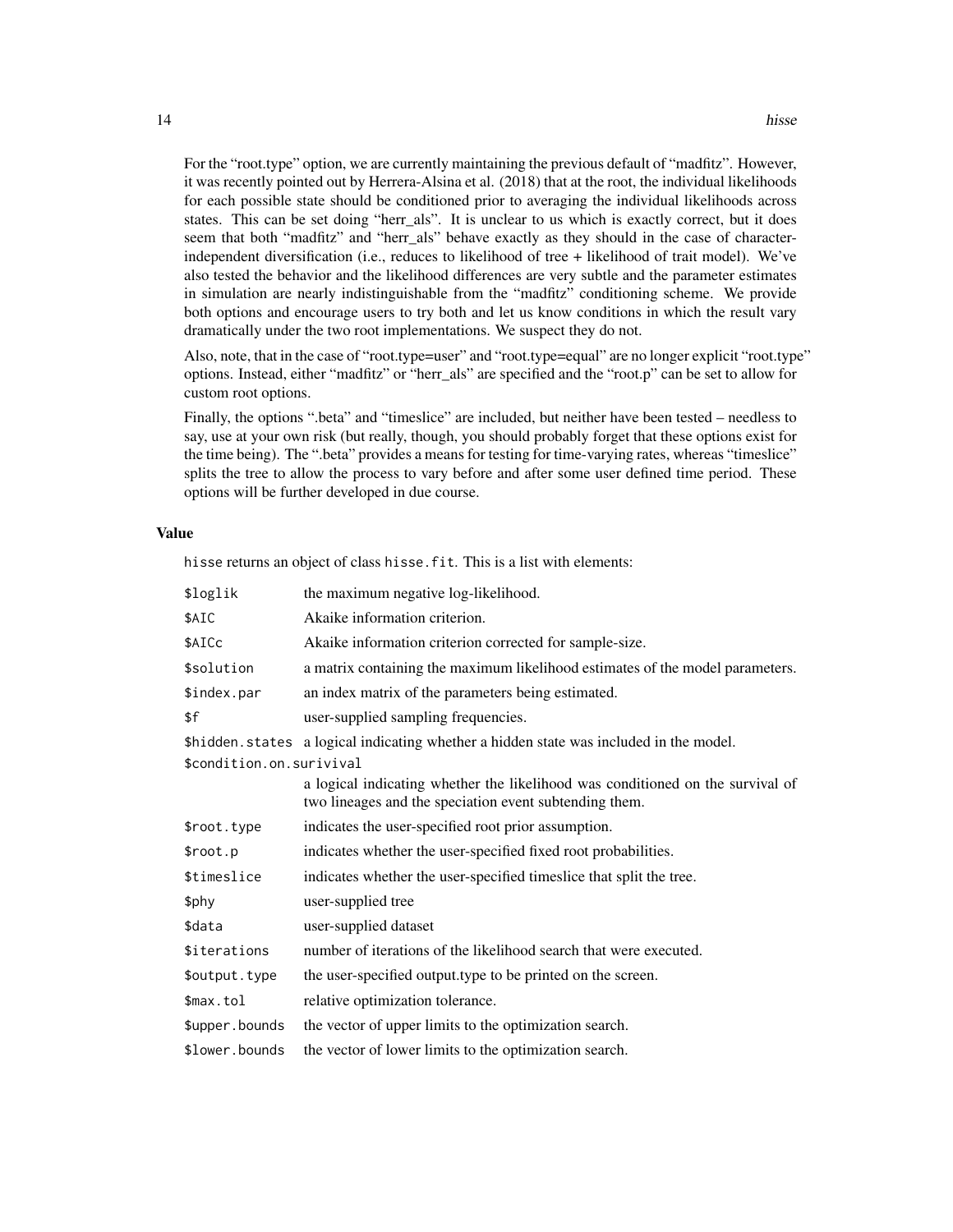#### <span id="page-14-0"></span>hisse.null4 15

#### Author(s)

Jeremy M. Beaulieu

#### References

Beaulieu, J.M, and B.C. O'Meara. 2016. Detecting hidden diversification shifts in models of traitdependent speciation and extinction. Syst. Biol. 65:583-601.

FitzJohn R.G., Maddison W.P., and Otto S.P. 2009. Estimating trait-dependent speciation and extinction rates from incompletely resolved phylogenies. Syst. Biol. 58:595-611.

Herrera-Alsina L., van Els P., and Etienne R.S. 2018. Detecting the dependence of diversification on multiples traits from phylogenetic trees and trait data. Systematic Biology In press.

Maddison W.P., Midford P.E., and Otto S.P. 2007. Estimating a binary characters effect on speciation and extinction. Syst. Biol. 56:701-710.

Nee S., May R.M., and Harvey P.H. 1994. The reconstructed evolutionary process. Philos. Trans. R. Soc. Lond. B Biol. Sci. 344:305-311.

#### Examples

```
library(diversitree)
pars <- c(0.1, 0.2, 0.03, 0.03, 0.01, 0.01)
set.seed(4)
phy <- tree.bisse(pars, max.t=30, x0=0)
sim.dat <- data.frame(names(phy$tip.state), phy$tip.state)
## Fit BiSSE equivalent:
trans.rates.bisse <- TransMatMaker(hidden.states=FALSE)
pp.bisse <- hisse(phy, sim.dat, hidden.states=FALSE, turnover.anc=c(1,2,0,0),
eps.anc=c(1,2,0,0), trans.rate=trans.rates.bisse)
## Now fit HiSSE equivalent with a hidden state for state 1:
trans.rates.hisse <- TransMatMaker(hidden.states=TRUE)
trans.rates.hisse <- ParDrop(trans.rates.hisse, c(2,3,5,7,8,9,10,12))
pp.hisse <- hisse(phy, sim.dat, hidden.states=TRUE, turnover.anc=c(1,2,0,3),
```

```
eps.anc=c(1,2,0,3), trans.rate=trans.rates.hisse)
```
hisse.null4 *Four state trait-independent Hidden State Speciation and Extinction*

### Description

Sets up and executes a four state trait-independent HiSSE model (Hidden State Speciation and Extinction) on a phylogeny and character set.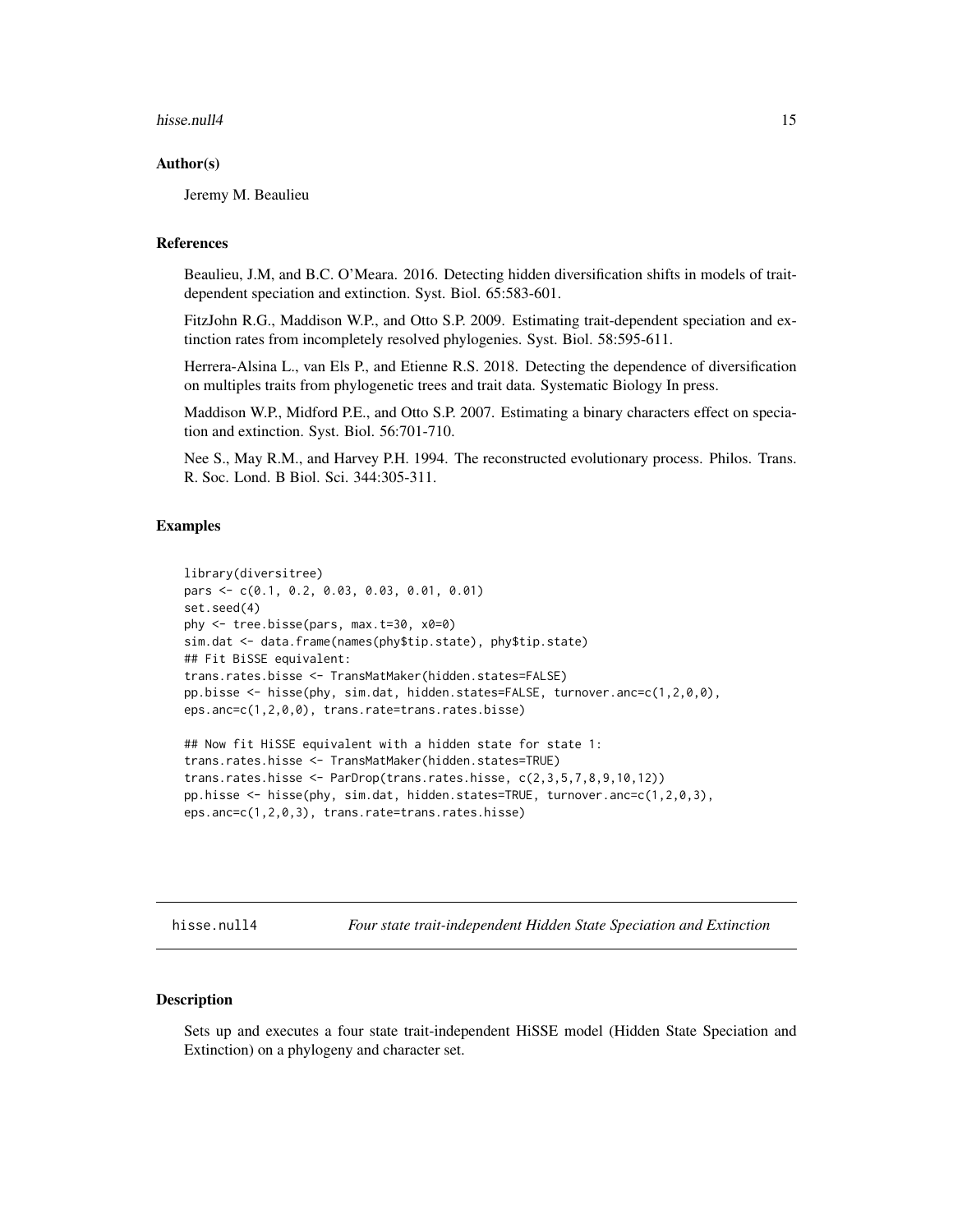### Usage

```
hisse.null4(phy, data, f=c(1,1), turnover.anc=rep(c(1,2,3,4),2),
eps.anc=rep(c(1,2,3,4),2), trans.type="equal", condition.on.survival=TRUE,
root.type="madfitz", root.p=NULL, output.type="turnover", sann=FALSE,
sann.its=10000, bounded.search=TRUE, max.tol=.Machine$double.eps^.25,
starting.vals=NULL, turnover.upper=10000, eps.upper=3, trans.upper=100,
ode.eps=0)
```

| phy                   | a phylogenetic tree, in ape "phylo" format and with internal nodes labeled de-<br>noting the ancestral selective regimes.                                                                                                                                                                                                    |
|-----------------------|------------------------------------------------------------------------------------------------------------------------------------------------------------------------------------------------------------------------------------------------------------------------------------------------------------------------------|
| data                  | a data matrix containing species information (see Details).                                                                                                                                                                                                                                                                  |
| $\mathsf f$           | vector of length 2 with the estimated proportion of extant species in state 0 and<br>1 that are included in the phylogeny. A value of $c(0.25, 0.5)$ means that 25<br>percent of species in state 0 and 50 percent of species in state 1 are included in<br>the phylogeny. By default all species are assumed to be sampled. |
| turnover.anc          | a vector of length 8, indicating the free parameters associated with the net<br>turnover rates. Default setting assumes character independent diversification<br>(see Details).                                                                                                                                              |
| eps.anc               | a vector of length 8, indicating the free parameters associated with the extinc-<br>tion fractions. Default setting assumes character independent diversification (see<br>Details).                                                                                                                                          |
| trans.type            | provides the type of transition rate model. Currently this model allows two<br>types: "equal", the default, which assumes all transitions are equal, and "three.rate",<br>that assumes three rates (see Details).                                                                                                            |
| condition.on.survival |                                                                                                                                                                                                                                                                                                                              |
|                       | a logical indicating whether the likelihood should be conditioned on the survival<br>of two lineages and the speciation event subtending them (Nee et al. 1994). The<br>default is TRUE.                                                                                                                                     |
| root.type             | indicates whether root summarization follow the procedure described by FitzJohn<br>et al. 2009, "madfitz" or Herrera-Alsina et al. 2018, "herr_als".                                                                                                                                                                         |
| root.p                | a vector indicating fixed root state probabilities. The default is NULL.                                                                                                                                                                                                                                                     |
| output.type           | indicates whether the rates should be printed onscreen as the optimized vari-<br>ables, "turnover", transformed to reflect net diversification, "net.div", or trans-<br>formed to reflect $\lambda$ and $\mu$ , "raw".                                                                                                       |
| sann                  | a logical indicating whether a two-step optimization procedure is to be used.<br>The first includes a simulate annealing approach, with the second involving a<br>refinement using subplex. The default is FALSE.                                                                                                            |
| sann.its              | a numeric indicating the number of times the simulated annealing algorithm<br>should call the objective function.                                                                                                                                                                                                            |
|                       | bounded search a logical indicating whether or not bounds should be enforced during optimiza-<br>tion. The default is is TRUE.                                                                                                                                                                                               |
| max.tol               | supplies the relative optimization tolerance to subplex.                                                                                                                                                                                                                                                                     |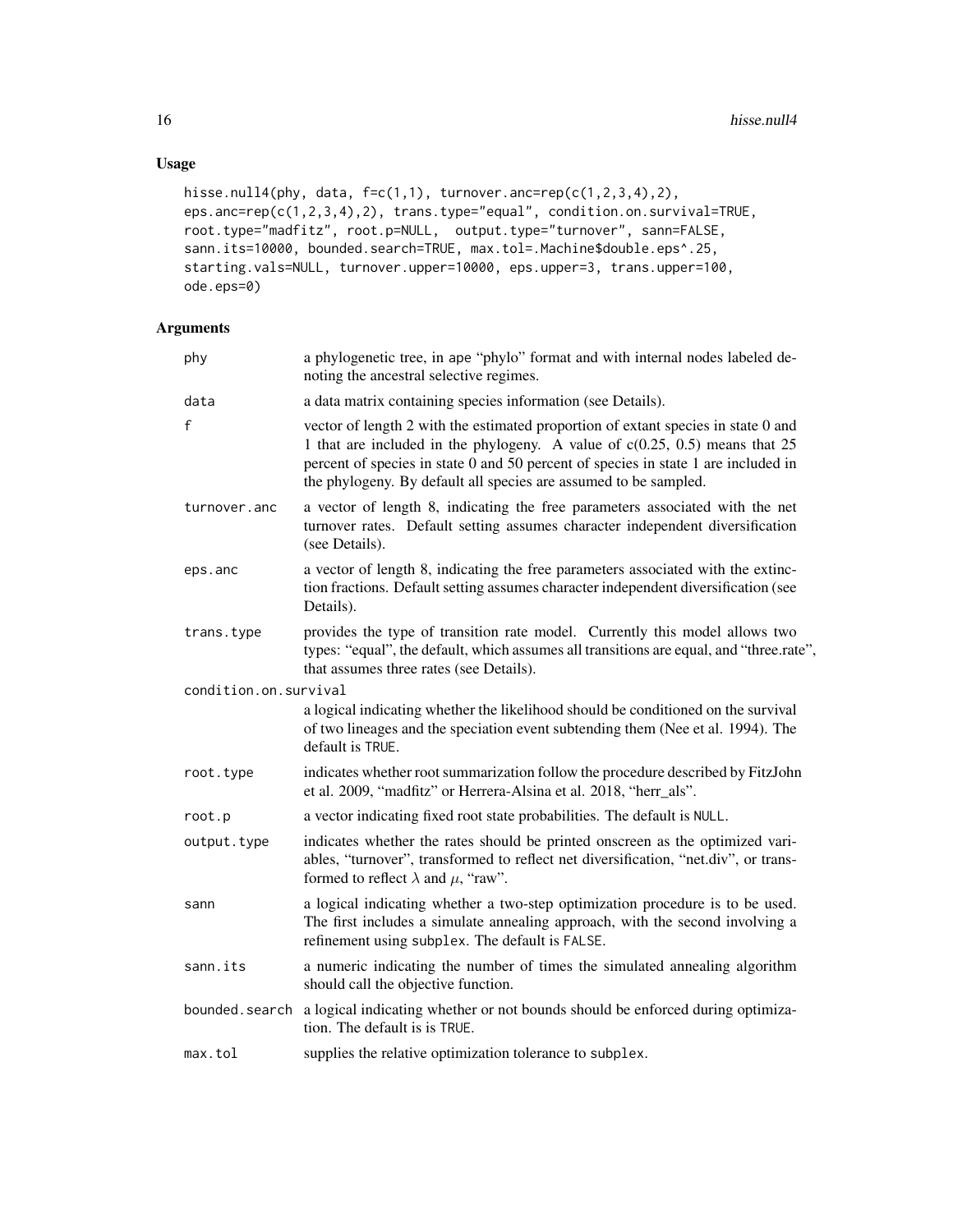#### hisse.null4 17

| starting.vals  | a vector of starting values to be used instead of the default settings. These are<br>just three values given in the following order: turnover $(1)$ , extinction fraction<br>$(2)$ , and a single transition rate $(3)$                                                                                                                                       |
|----------------|---------------------------------------------------------------------------------------------------------------------------------------------------------------------------------------------------------------------------------------------------------------------------------------------------------------------------------------------------------------|
| turnover.upper | sets the upper bound for the turnover parameters. The default upper bound as-<br>sumes an event occurs every 100 years.                                                                                                                                                                                                                                       |
| eps.upper      | sets the upper bound for the extinction fraction parameters.                                                                                                                                                                                                                                                                                                  |
| trans.upper    | sets the upper bound for the transition rate parameters.                                                                                                                                                                                                                                                                                                      |
| ode.eps        | sets the tolerance for the integration at the end of a branch. Essentially if the<br>sum of compD is less than this tolerance, then it assumes the results are unstable<br>and discards them. The default is set to zero, but in testing a value of 1e-8 can<br>sometimes produce stable solutions for both easy and very difficult optimization<br>problems. |

### Details

This function sets up and executes a four-state trait independent HiSSE model. The model closely follows hisse.

Like hisse, users input vectors containing values to indicate how many free parameters are to be estimated for each of the variables in the model. However, the null-four model assumes that "turnover.anc" and "eps.anc" are linked between the two observed states. Thus, users are unlikely to alter the inputs much, aside from perhaps fixing "turnover.anc" or "eps.anc" to be equal across the four hidden states, where the "turnover.anc" input vector is set as  $rep(c(1,1,1,1),2)$ . For a Yule equivalent, the input vector for "eps.anc" would be  $rep(c(0,0,0,0),2)$ . For how to setup a null-two model see the example code below.

For user-specified "root.p", you should specify the probability for each state. See help for "hisse" for more on other parameters for this function.

For the "root.type" option, we are currently maintaining the previous default of "madfitz". However, it was recently pointed out by Herrera-Alsina et al. (2018) that at the root, the individual likelihoods for each possible state should be conditioned prior to averaging the individual likelihoods across states. This can be set doing "herr\_als". It is unclear to us which is exactly correct, but it does seem that both "madfitz" and "herr als" behave exactly as they should in the case of characterindependent diversification (i.e., reduces to likelihood of tree + likelihood of trait model). We've also tested the behavior and the likelihood differences are very subtle and the parameter estimates in simulation are nearly indistinguishable from the "madfitz" conditioning scheme. We provide both options and encourage users to try both and let us know conditions in which the result vary dramatically under the two root implementations. We suspect they do not.

Also, note, that in the case of "root.type=user" and "root.type=equal" are no longer explicit "root.type" options. Instead, either "madfitz" or "herr\_als" are specified and the "root.p" can be set to allow for custom root options.

#### Value

hisse returns an object of class hisse.fit. This is a list with elements:

- \$loglik the maximum negative log-likelihood.
- \$AIC Akaike information criterion.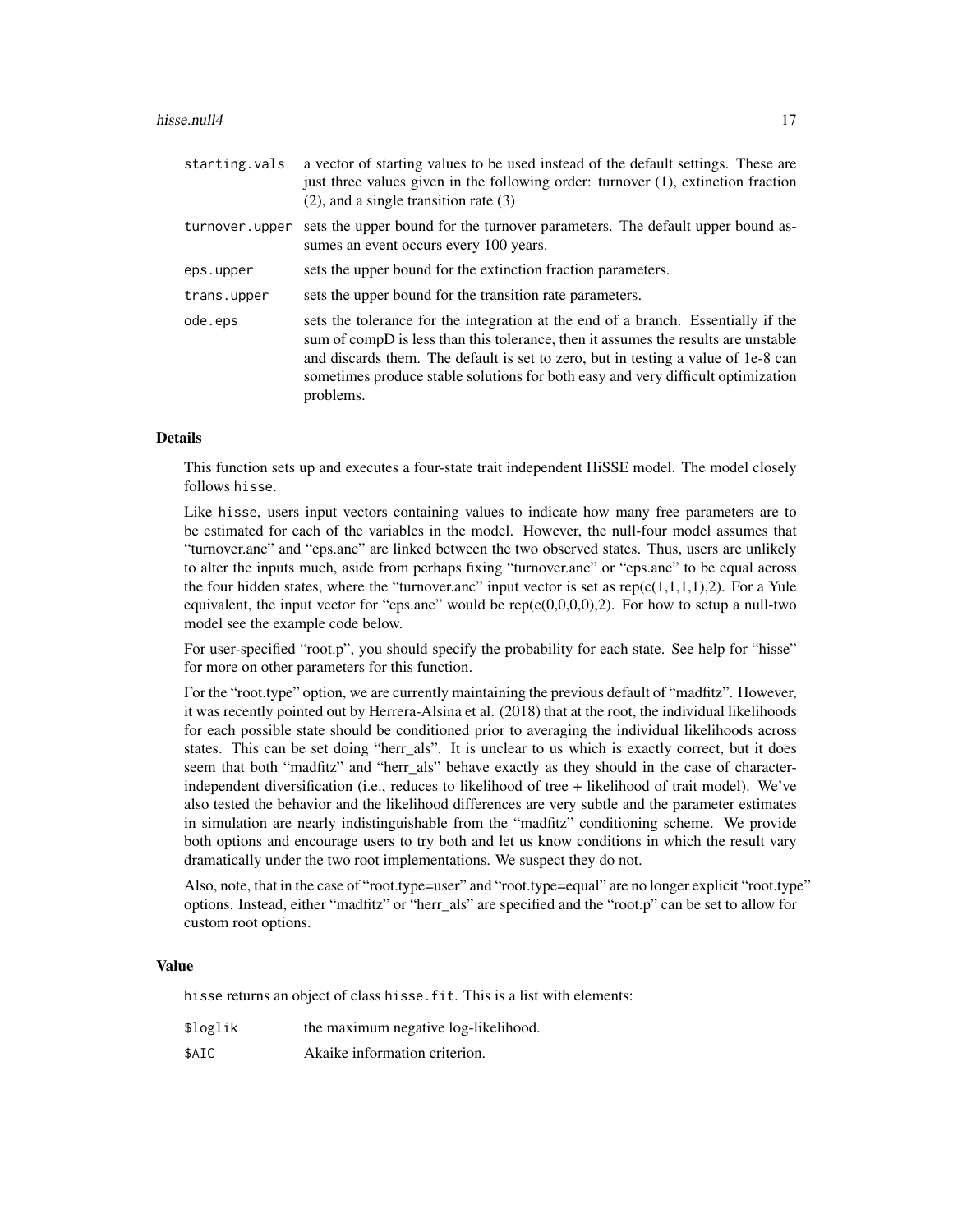| \$AICc                   | Akaike information criterion corrected for sample-size.                                                                                  |
|--------------------------|------------------------------------------------------------------------------------------------------------------------------------------|
| \$solution               | a matrix containing the maximum likelihood estimates of the model parameters.                                                            |
| \$index.par              | an index matrix of the parameters being estimated.                                                                                       |
| \$f                      | user-supplied sampling frequencies.                                                                                                      |
| \$condition.on.surivival |                                                                                                                                          |
|                          | a logical indicating whether the likelihood was conditioned on the survival of<br>two lineages and the speciation event subtending them. |
| \$root.type              | indicates the user-specified root prior assumption.                                                                                      |
| \$root.p                 | indicates whether the user-specified fixed root probabilities.                                                                           |
| \$phy                    | user-supplied tree                                                                                                                       |
| \$data                   | user-supplied dataset                                                                                                                    |
| \$output.type            | the user-specified output type to be printed on the screen.                                                                              |
| \$trans.type             | the user-specified transition model.                                                                                                     |
| \$trans.mat              | the index matrix that specifies the free parameters in the transition model.                                                             |
| \$max.tol                | relative optimization tolerance.                                                                                                         |
| \$upper.bounds           | the vector of upper limits to the optimization search.                                                                                   |
| \$lower.bounds           | the vector of lower limits to the optimization search.                                                                                   |

#### Author(s)

Jeremy M. Beaulieu

### References

Beaulieu, J.M, and B.C. O'Meara. 2016. Detecting hidden diversification shifts in models of traitdependent speciation and extinction. Syst. Biol. 65:583-601.

### Examples

```
## Not run
library(diversitree)
pars <- c(0.1, 0.2, 0.03, 0.03, 0.01, 0.01)
set.seed(4)
phy <- tree.bisse(pars, max.t=30, x0=0)
sim.dat <- data.frame(names(phy$tip.state), phy$tip.state)
## Fit null-four HiSSE:
pp.hisse.null <- hisse.null4(phy, sim.dat, turnover.anc=rep(c(1,2,3,4),2),
eps.ance=rep(c(1,2,3,4),2), trans.type='equal")## Fit null-two HiSSE model:
trans.rates.hisse <- TransMatMaker(hidden.states=TRUE)
trans.rates.hisse <- ParDrop(trans.rates.hisse, c(3,5,8,10))
trans.rates.hisse[!is.na(trans.rates.hisse) & !trans.rates.hisse == 0] = 1
pp.hisse <- hisse(phy, sim.dat, hidden.states=TRUE, turnover.anc=c(1,1,2,2),
eps.anc=c(1,1,2,2), trans.rate=trans.rates.hisse)
```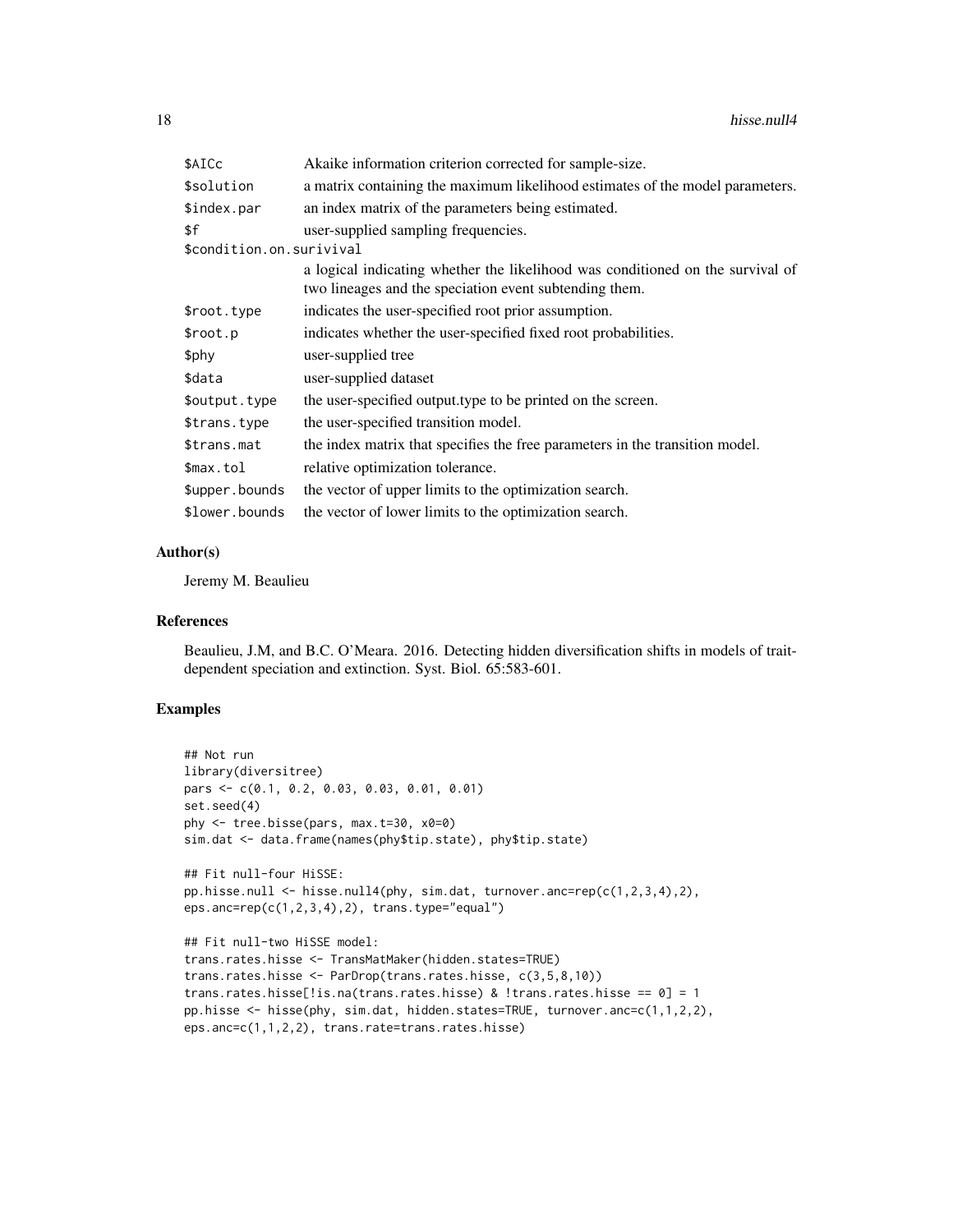<span id="page-18-0"></span>makeHiSSELikelihood *Export likelihood function for the HiSSE model*

### Description

Exports a likelihood function conditioned on the data and a named vector with the parameters for each of the models.

#### Usage

```
makeHiSSELikelihood(phy, data, hidden.states=TRUE, null4=FALSE,
f=c(1,1), condition.on.survival=TRUE, root.type="madfitz", root.p=NULL, ode.eps=0)
```
### Arguments

| phy                   | a phylogenetic tree, in ape "phylo" format and with internal nodes labeled de-<br>noting the ancestral selective regimes.                                                                                                                                                                                                                                     |  |
|-----------------------|---------------------------------------------------------------------------------------------------------------------------------------------------------------------------------------------------------------------------------------------------------------------------------------------------------------------------------------------------------------|--|
| data                  | a data matrix containing species information (see Details).                                                                                                                                                                                                                                                                                                   |  |
| hidden.states         | whether the model has hidden states. This is ignored if the option "null4" is<br>selected.                                                                                                                                                                                                                                                                    |  |
| null4                 | used to select the null model for the full HiSSE model. This is a special model<br>with 4 hidden states.                                                                                                                                                                                                                                                      |  |
| f                     | vector of length 2 with the estimated proportion of extant species in state 0 and<br>1 that are included in the phylogeny. A value of $c(0.25, 0.5)$ means that 25<br>percent of species in state 0 and 50 percent of species in state 1 are included in<br>the phylogeny. By default all species are assumed to be sampled.                                  |  |
| condition.on.survival |                                                                                                                                                                                                                                                                                                                                                               |  |
|                       | a logical indicating whether the likelihood should be conditioned on the survival<br>of two lineages and the speciation event subtending them (Nee et al. 1994). The<br>default is TRUE.                                                                                                                                                                      |  |
| root.type             | indicates whether root summarization follow the procedure described by FitzJohn<br>et al. 2009, "madfitz" or Herrera-Alsina et al. 2018, "herr_als".                                                                                                                                                                                                          |  |
| root.p                | a vector indicating fixed root state probabilities. The default is NULL.                                                                                                                                                                                                                                                                                      |  |
| ode.eps               | sets the tolerance for the integration at the end of a branch. Essentially if the<br>sum of compD is less than this tolerance, then it assumes the results are unstable<br>and discards them. The default is set to zero, but in testing a value of 1e-8 can<br>sometimes produce stable solutions for both easy and very difficult optimization<br>problems. |  |
|                       |                                                                                                                                                                                                                                                                                                                                                               |  |

### Details

This function sets up and returns the likelihood for the HiSSE model together with a vector of parameters. The likelihood function is conditioned on the observed data and will return a value of loglikelihood given a vector of parameter values. The length of the parameter vector as well as the order of the parameter vector cannot be changed. The parameter values are provided in natural form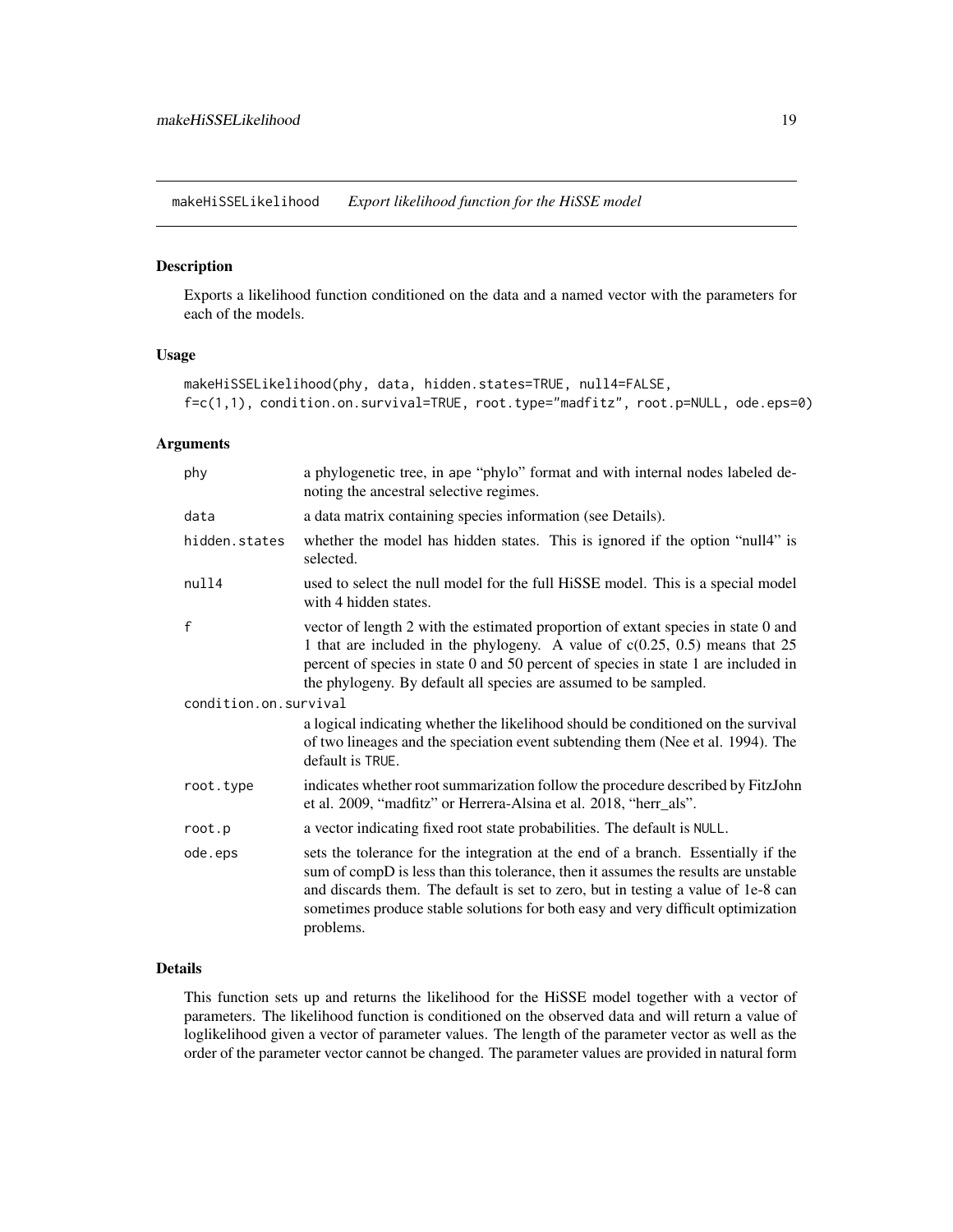but are log-transformed for the likelihood evaluation. Please pay special attention to the length of the parameter vector and the names of the parameters provided by the "pars" element of the list.

When the option "null4" is set to TRUE, then the likelihood returned is for the HiSSE null model with 4 hidden states. The returned list will include an additional element named "trans.mat.guide" which can be used as a reference for the meaning of the 32 transition parameters. Note that the original model in "hisse.null4" usually sets all these transitions to a single value. This helps model estimation since information is limited to estimate distinct transition rates between parameters.

#### Value

makeHiSSELikelihood returns a list with elements:

| \$loglik          | the likelihood function for the model. This has a single parameter 'p'.                                                                |
|-------------------|----------------------------------------------------------------------------------------------------------------------------------------|
| \$pars            | a named vector for the likelihood function pupulated with 0 values.                                                                    |
| \$trans.mat.guide |                                                                                                                                        |
|                   | a reference matrix to understand the parameters returned by the "\$pars" vector.<br>Only present if the "null4" option is set to TRUE. |

### Author(s)

Jeremy M. Beaulieu and Daniel S. Caetano

#### References

Beaulieu, J.M, and B.C. O'Meara. 2016. Detecting hidden diversification shifts in models of traitdependent speciation and extinction. Syst. Biol. 65:583-601.

FitzJohn R.G., Maddison W.P., and Otto S.P. 2009. Estimating trait-dependent speciation and extinction rates from incompletely resolved phylogenies. Syst. Biol. 58:595-611.

Maddison W.P., Midford P.E., and Otto S.P. 2007. Estimating a binary characters effect on speciation and extinction. Syst. Biol. 56:701-710.

Nee S., May R.M., and Harvey P.H. 1994. The reconstructed evolutionary process. Philos. Trans. R. Soc. Lond. B Biol. Sci. 344:305-311.

#### Examples

```
library(diversitree)
library(hisse)
## Generate data:
pars <- c(0.1, 0.2, 0.03, 0.03, 0.01, 0.01)
set.seed(4)
phy <- tree.bisse(pars, max.t=30, x0=0)
sim.dat <- data.frame(names(phy$tip.state), phy$tip.state)
## Get lik function:
lik.hisse <- makeHiSSELikelihood(phy = phy, data = sim.dat, hidden.states = FALSE)
likf <- lik.hisse$log.lik
pars <- lik.hisse$pars
## Set the parameter values. Note that we have turnover and eps, not speciation and extinction!
pars <- setNames(c(0.1+0.03,0.2+0.03,0.03/0.1,0.03/0.2,0.01,0.01), names(pars))
```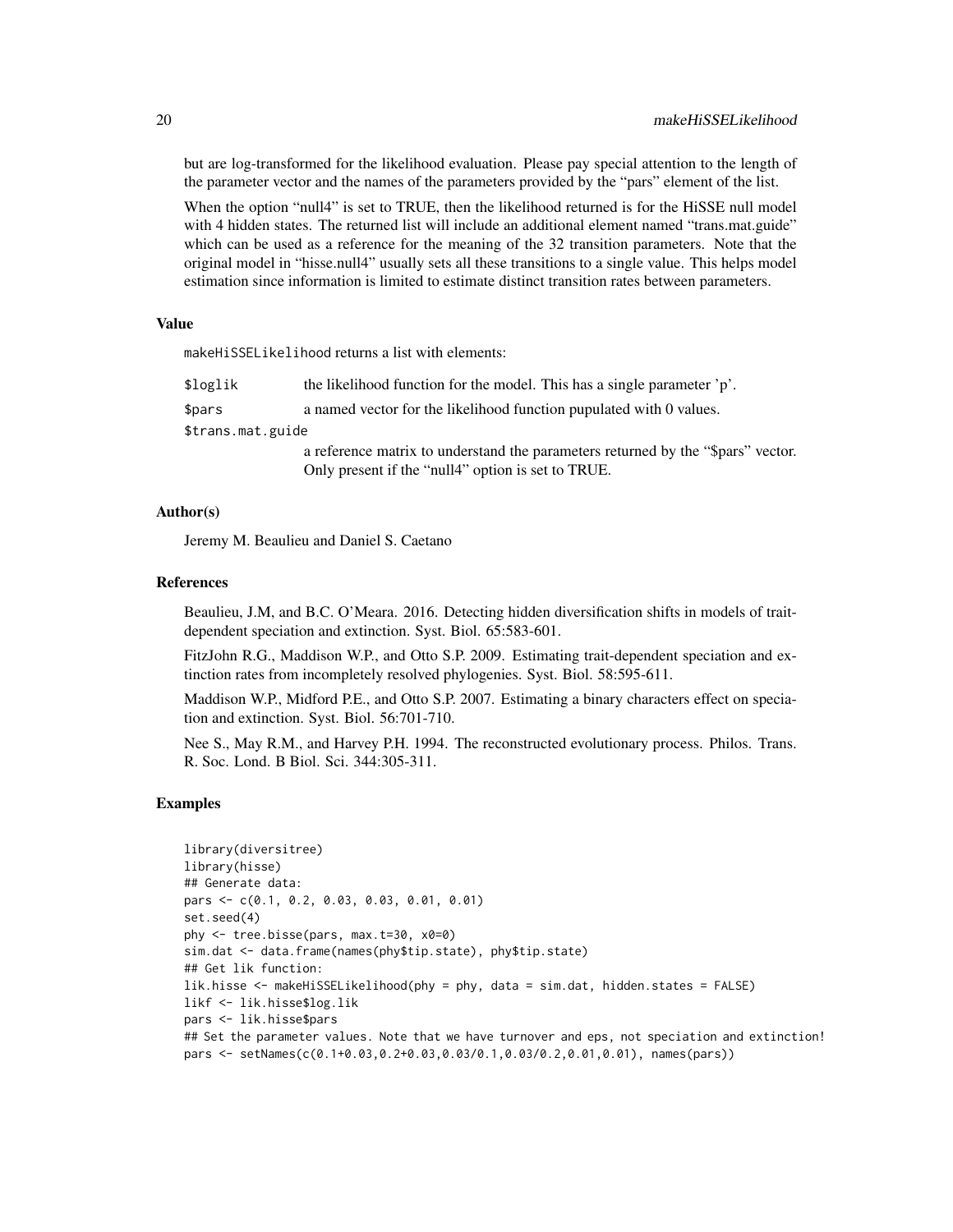### <span id="page-20-0"></span>MarginRecon 21

## Compute the log-likelihood for the model. likf(pars)

MarginRecon *Ancestral State Estimation based on Marginal Reconstruction*

### Description

Estimates the likeliest states for both internal nodes and tips of a phylogeny using the marginal reconstruction algorithm.

#### Usage

```
MarginRecon(phy, data, f, pars, hidden.states=TRUE, four.state.null=FALSE,
timeslice=NULL, condition.on.survival=TRUE, root.type="madfitz", root.p=NULL,
aic=NULL, verbose=TRUE, n.cores=NULL)
```

| phy                   | a phylogenetic tree, in ape "phylo" format and with internal nodes labeled de-<br>noting the ancestral selective regimes.                                                                                                                                                                                                  |  |
|-----------------------|----------------------------------------------------------------------------------------------------------------------------------------------------------------------------------------------------------------------------------------------------------------------------------------------------------------------------|--|
| data                  | a data matrix containing species information (see Details).                                                                                                                                                                                                                                                                |  |
| f                     | vector of length 2 with the estimated proportion of extant species in state 0 and<br>1 that are included in the phylogeny. A value of $c(0.25, 0.5)$ means that 25<br>percent of species in state 0 and 50 percent of species in state 1 are included in<br>the phylogeny. By default all species are assumed to be known. |  |
| pars                  | vector containing the MLE of the parameters.                                                                                                                                                                                                                                                                               |  |
| hidden.states         | a logical indicating whether the model includes a hidden state. The default is<br>FALSE.                                                                                                                                                                                                                                   |  |
| four.state.null       |                                                                                                                                                                                                                                                                                                                            |  |
|                       | a logical indicating whether the model is the null-four model. The default is<br>FALSE.                                                                                                                                                                                                                                    |  |
| timeslice             | a user-supplied time to split the tree.                                                                                                                                                                                                                                                                                    |  |
| condition.on.survival |                                                                                                                                                                                                                                                                                                                            |  |
|                       | a logical indicating whether the likelihood should be conditioned on the survival<br>of two lineages and the speciation event subtending them (Nee et al. 1994). The<br>default is TRUE.                                                                                                                                   |  |
| root.type             | indicates whether root prior assumption should based the procedure described<br>by FitzJohn et al. 2009, "madfitz", assumed equal, "equal", or set to user, "user".                                                                                                                                                        |  |
| root.p                | a vector indicating fixed root state probabilities. The default is NULL.                                                                                                                                                                                                                                                   |  |
| aic                   | the AIC for the model being used for the reconstruction. This is used by the<br>plotting function. The default is NULL.                                                                                                                                                                                                    |  |
| verbose               | a logical indicating whether progress should be printed to screen. The default is<br>TRUE.                                                                                                                                                                                                                                 |  |
| n.cores               | specifies the number of independent processors to conduct the analysis The<br>default is NULL.                                                                                                                                                                                                                             |  |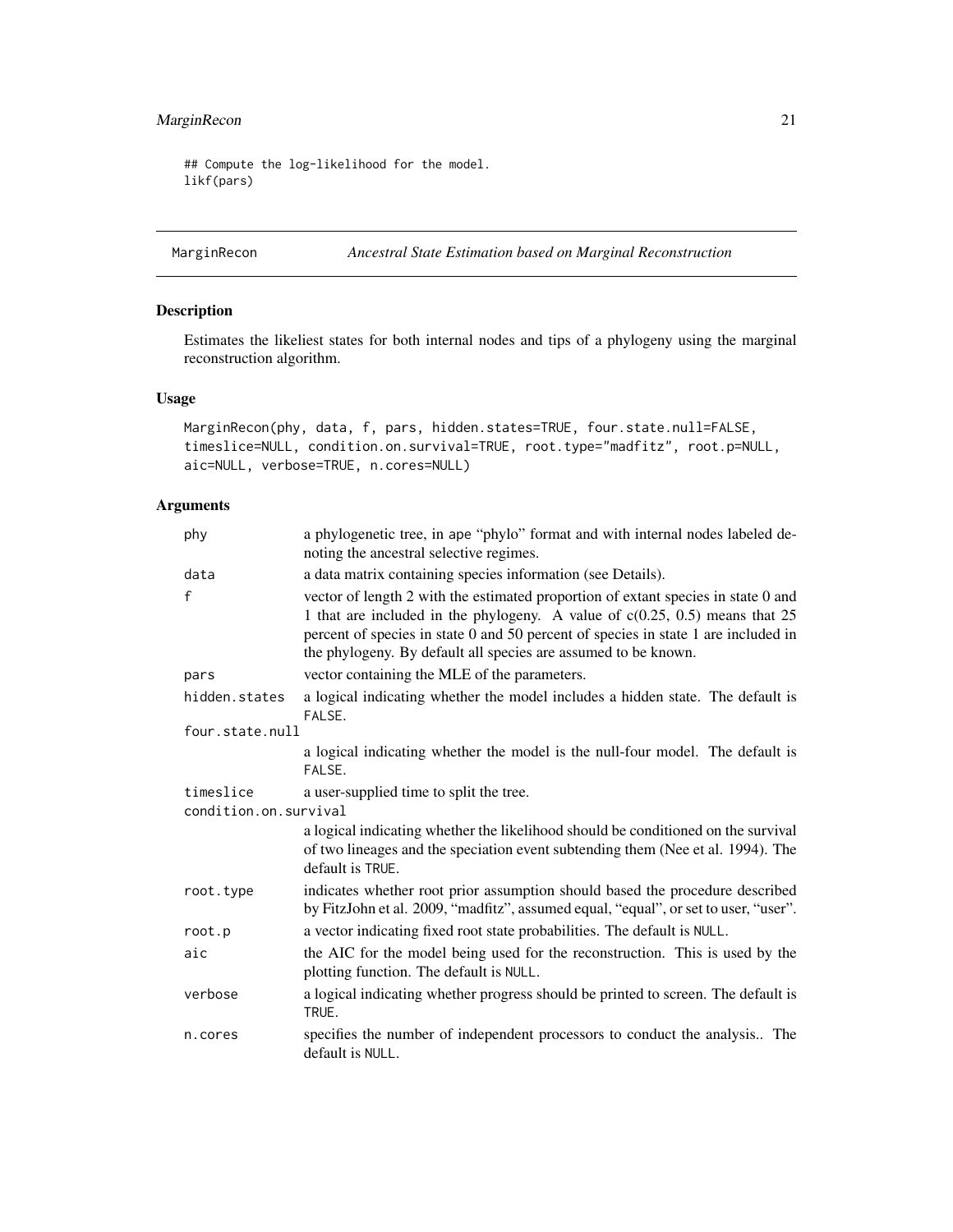#### Details

In this implementation the marginal probability of state i for a focal node is simply the overall likelihood of the tree and data when the state of the focal node is fixed in state i. Note that the likeliest tip states can also be estimated: we observe state 1, but the underlying state could either be state 1A or 1B. Thus, for any given node or tip we traverse the entire tree as many times as there are states in the model. As the size of the tree grows, however, these repeated tree traversals can slow the calculation down considerably. For this reason, we allow the marginal calculation to be conducted in parallel across any number of independent computer processors.

For user-specified "root.p", you should specify the probability for each state. If you are doing a hidden model, there will be four states: 0A, 1A, 0B, 1B. So if you wanted to say the root had to be state 0, you would specify "root.p =  $c(0.5, 0, 0.5, 0)$ ".

See help for "hisse" for more on other parameters for this function.

#### Value

MarginRecon returns an object of class hisse. states. This is a list with elements:

| \$node.mat | the marginal probabilities calculated for each node. They are ordered based on<br>the elements in the edge matrix in "phylo" format. |
|------------|--------------------------------------------------------------------------------------------------------------------------------------|
| \$tip.mat  | the marginal probabilities calculated for each tip. They are ordered based on the<br>order of tip labels in the tree.                |
| \$rate.mat | a matrix that details the rates for each state combination. This is used by the<br>plotting function.                                |
| \$phy      | a phylogenetic tree in the "phylo" format that contains the states with the highest<br>marginal probability at each internal node.   |

### Author(s)

Jeremy M. Beaulieu

#### References

Beaulieu, J.M, and B.C. O'Meara. 2016. Detecting hidden diversification shifts in models of traitdependent speciation and extinction. Syst. Biol. 65:583-601.

FitzJohn R.G., Maddison W.P., and Otto S.P. 2009. Estimating trait-dependent speciation and extinction rates from incompletely resolved phylogenies. Syst. Biol. 58:595-611.

Maddison W.P., Midford P.E., and Otto S.P. 2007. Estimating a binary characters' effect on speciation and extinction. Syst. Biol. 56:701-710.

Nee S., May R.M., and Harvey P.H. 1994. The reconstructed evolutionary process. Philos. Trans. R. Soc. Lond. B Biol. Sci. 344:305-311.

#### Examples

```
## Not run
library(diversitree)
pars <- c(0.1, 0.2, 0.03, 0.03, 0.01, 0.01)
```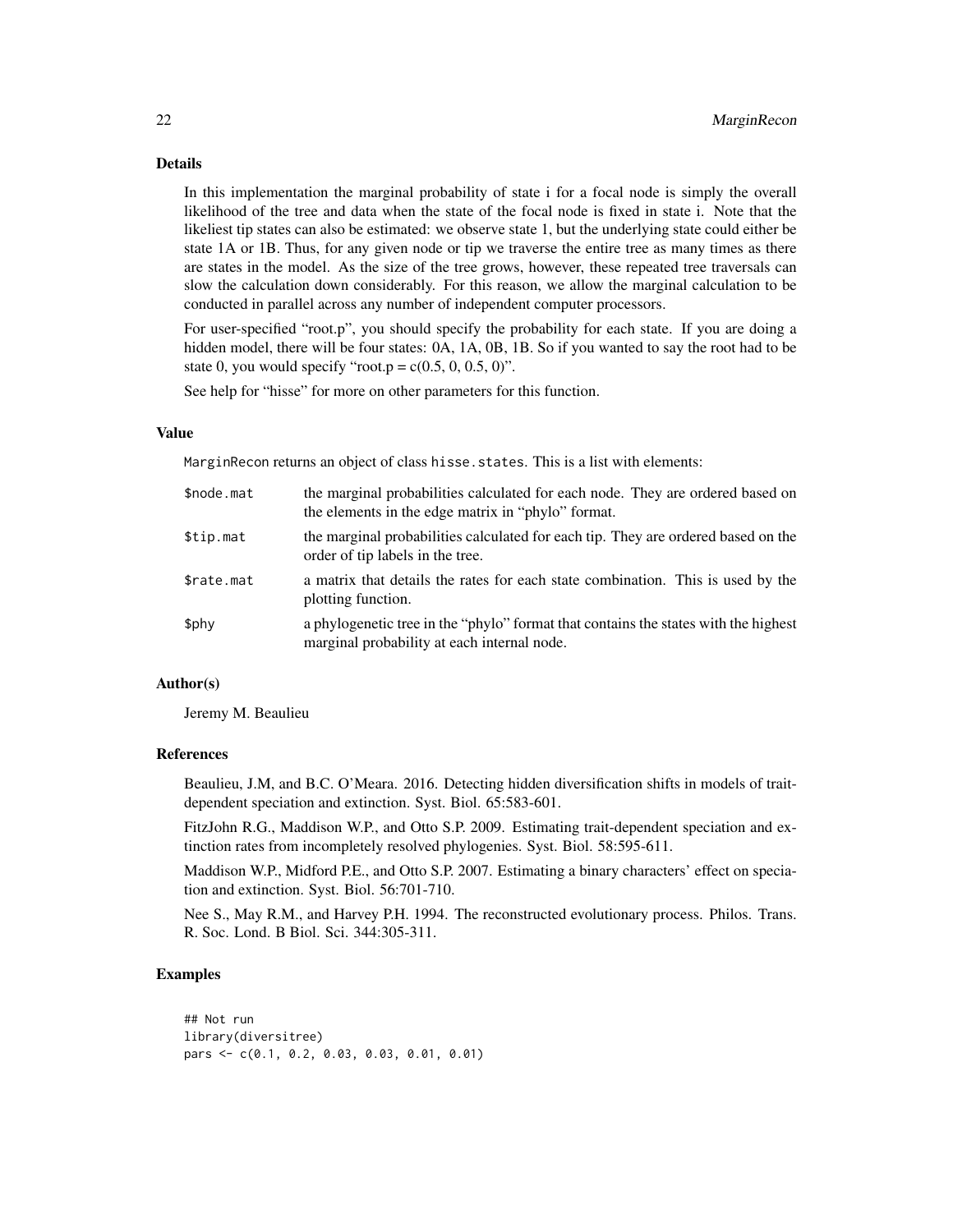### <span id="page-22-0"></span>MarginReconfGeoSSE 23

```
set.seed(4)
phy <- tree.bisse(pars, max.t=30, x0=0)
sim.dat <- data.frame(names(phy$tip.state), phy$tip.state)
## Now fit HiSSE equivalent with a hidden state for state 1:
trans.rates.hisse <- TransMatMaker(hidden.states=TRUE)
trans.rates.hisse <- ParDrop(trans.rates.hisse, c(2,3,5,7,8,9,10,12))
pp.hisse <- hisse(phy, sim.dat, hidden.states=TRUE, turnover.anc=c(1,2,0,3),
eps.anc=c(1,2,0,3), trans.rate=trans.rates.hisse)
##Now reconstruct the likeliest states under this model:
pp <- MarginRecon(phy, sim.dat, f=c(1,1), pars=pp.hisse$solution,
hidden.states=TRUE)
```

| MarginReconfGeoSSE | fast Ancestral State Estimation based on Marginal Reconstruction for |
|--------------------|----------------------------------------------------------------------|
|                    | <i>the GeoSSE and GeoHiSSE models.</i>                               |

### Description

Estimates the likeliest states for both internal nodes and tips of a phylogeny using the marginal reconstruction algorithm.

### Usage

```
MarginReconfGeoSSE(phy, data, f, pars, hidden.areas=TRUE,
assume.cladogenetic=TRUE, condition.on.survival=TRUE,
root.type="madfitz", root.p=NULL, aic=NULL, verbose=TRUE,
n.cores=NULL, total.hidden=NULL)
```

| phy                 | a phylogenetic tree, in ape "phylo" format and with internal nodes labeled de-<br>noting the ancestral selective regimes.                                                                                                                                                                                                                       |
|---------------------|-------------------------------------------------------------------------------------------------------------------------------------------------------------------------------------------------------------------------------------------------------------------------------------------------------------------------------------------------|
| data                | a data matrix containing species information (see Details).                                                                                                                                                                                                                                                                                     |
| $\mathsf{f}$        | vector of length 3 with the estimated proportion of extant species in area 00, 11,<br>and 01 that are included in the phylogeny. A value of $c(0.25, 0.5, 0.25)$ means<br>that 25 percent of species in state 00 and 01 and 50 percent of species in state 11<br>are included in the phylogeny. By default all species are assumed to be known. |
| pars                | vector containing the MLE of the parameters.                                                                                                                                                                                                                                                                                                    |
| hidden.areas        | a logical indicating whether the model includes hidden areas. The default is<br>FALSE.                                                                                                                                                                                                                                                          |
| assume.cladogenetic |                                                                                                                                                                                                                                                                                                                                                 |
|                     | a logical indicating whether the model assumes that changes occurr at the nodes.                                                                                                                                                                                                                                                                |
|                     | The default is TRUE. Setting this to FALSE will result in a different models from                                                                                                                                                                                                                                                               |
|                     | GeoSSE. Please check hisse:: GeoHiSSE for more details.                                                                                                                                                                                                                                                                                         |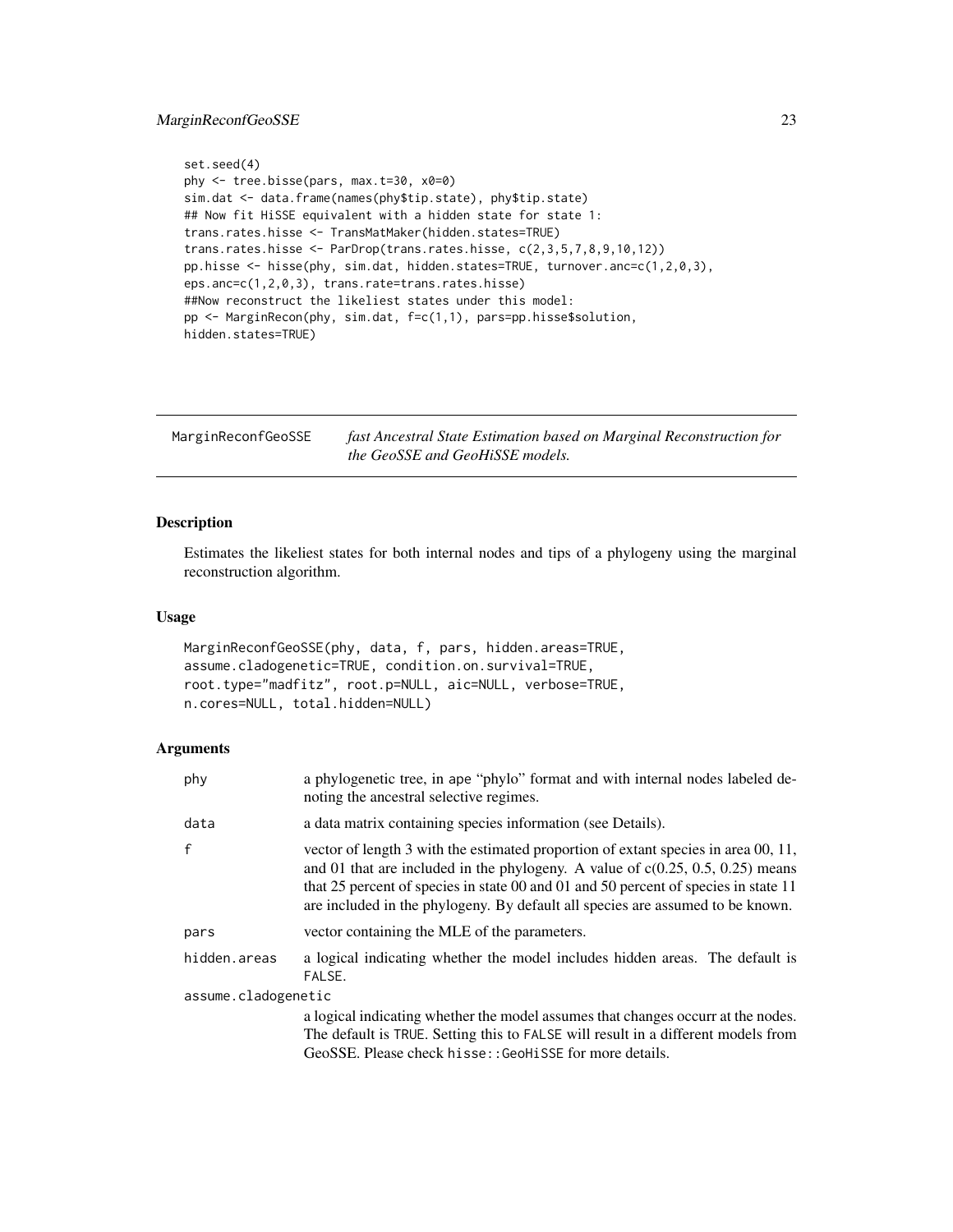| condition.on.survival |                                                                                                                                                                                          |  |
|-----------------------|------------------------------------------------------------------------------------------------------------------------------------------------------------------------------------------|--|
|                       | a logical indicating whether the likelihood should be conditioned on the survival<br>of two lineages and the speciation event subtending them (Nee et al. 1994). The<br>default is TRUE. |  |
| root.type             | indicates whether root prior assumption should based the procedure described<br>by FitzJohn et al. 2009, "madfitz", assumed equal, "equal", or set to user, "user".                      |  |
| root.p                | a vector indicating fixed root state probabilities. The default is NULL.                                                                                                                 |  |
| aic                   | the AIC for the model being used for the reconstruction. This is used by the<br>plotting function. The default is NULL.                                                                  |  |
| verbose               | a logical indicating whether progress should be printed to screen. The default is<br>TRUE.                                                                                               |  |
| n.cores               | specifies the number of independent processors to conduct the analysis The<br>default is NULL.                                                                                           |  |
| total.hidden          | specifies the number of hidden states assumed in the given model. By default it<br>is NULL, which means it will evaluate all 10 possible hidden states.                                  |  |

### Details

In this implementation the marginal probability of area i for a focal node is simply the overall likelihood of the tree and data when the area of the focal node is fixed in area i. Note that the likeliest tip areas can also be estimated: we observe area 11, but the underlying area could either be area 11A or 11B. Thus, for any given node or tip we traverse the entire tree as many times as there are areas in the model. As the size of the tree grows, however, these repeated tree traversals can slow the calculation down considerably. For this reason, we allow the marginal calculation to be conducted in parallel across any number of independent computer processors.

For user-specified "root.p", you should specify the probability for each area. If you are doing a hidden model, the number of parameters will depend on the number of hidden areas included. For a two classes model there are six areas: 00A, 11A, 01A, 00B, 11B, 01B. So if you wanted to say the root had to be area A, you would specify "root.p =  $c(0.5, 0, 0, 0.5, 0, 0)$ ". The root area is 00, but there is an equal chance for hidden area A or B.

See help for "fGeoHiSSE" for more on other parameters for this function.

### Value

MarginRecon returns an object of class geohisse.states. This is a list with elements:

| \$node.mat | the marginal probabilities calculated for each node. They are ordered based on<br>the elements in the edge matrix in "phylo" format. |  |  |
|------------|--------------------------------------------------------------------------------------------------------------------------------------|--|--|
| \$tip.mat  | the marginal probabilities calculated for each tip. They are ordered based on the<br>order of tip labels in the tree.                |  |  |
| \$rate.mat | a matrix that details the rates for each state combination. This is used by the<br>plotting function.                                |  |  |
| \$phy      | a phylogenetic tree in the "phylo" format that contains the states with the highest<br>marginal probability at each internal node.   |  |  |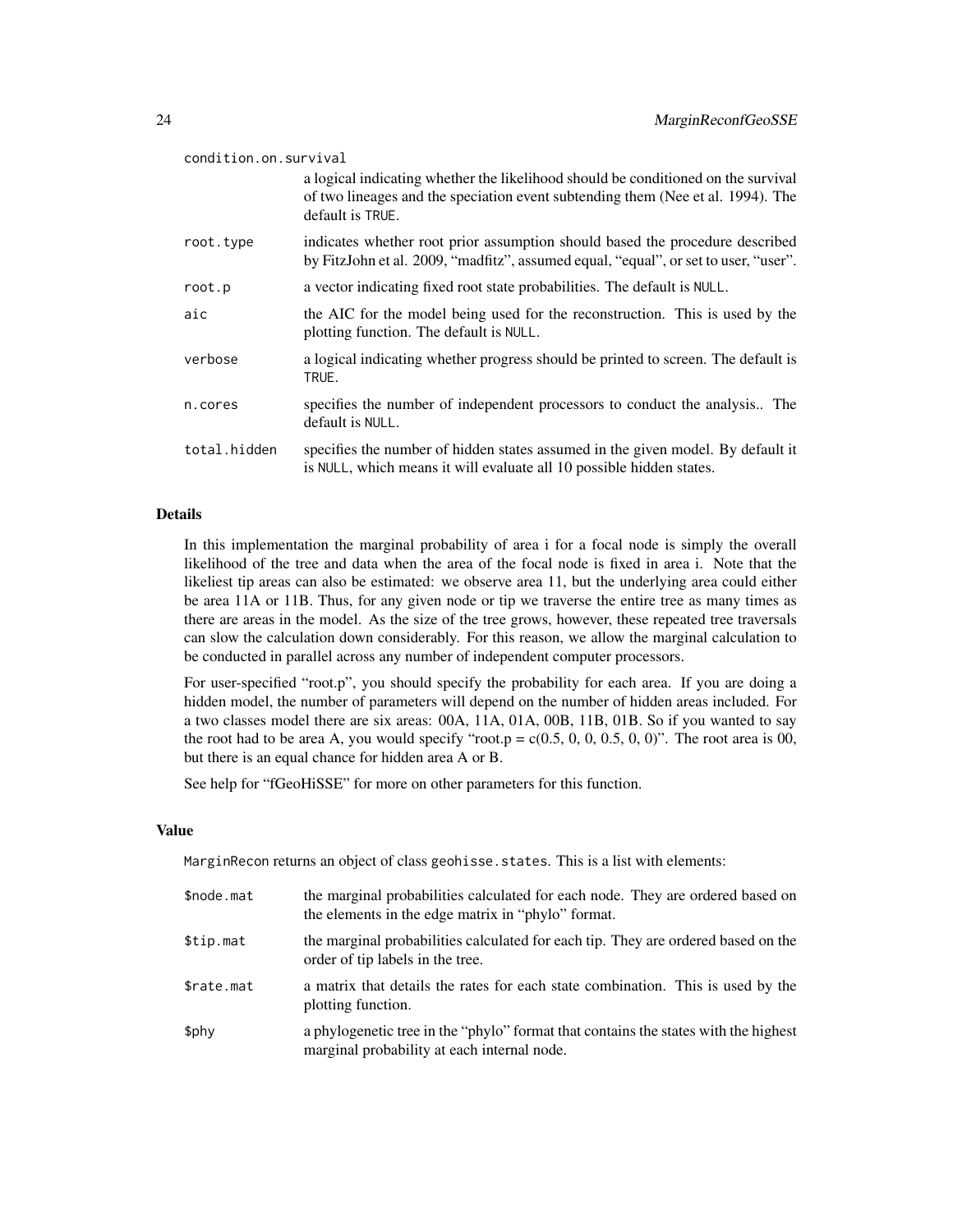#### <span id="page-24-0"></span>Author(s)

Jeremy M. Beaulieu

#### References

Beaulieu, J.M, and B.C. O'Meara. 2016. Detecting hidden diversification shifts in models of traitdependent speciation and extinction. Syst. Biol. 65:583-601.

FitzJohn R.G., Maddison W.P., and Otto S.P. 2009. Estimating trait-dependent speciation and extinction rates from incompletely resolved phylogenies. Syst. Biol. 58:595-611.

Goldberg, E. E., L. T. Lancaster, and R. H. Ree. 2011. Phylogenetic Inference of Reciprocal Effects between Geographic Range Evolution and Diversification. Syst. Biol. 60:451-465.

Maddison W.P., Midford P.E., and Otto S.P. 2007. Estimating a binary characters' effect on speciation and extinction. Syst. Biol. 56:701-710.

Nee S., May R.M., and Harvey P.H. 1994. The reconstructed evolutionary process. Philos. Trans. R. Soc. Lond. B Biol. Sci. 344:305-311.

MarginReconGeoSSE *Ancestral State Estimation based on Marginal Reconstruction for the GeoSSE and GeoHiSSE models.*

### Description

Estimates the likeliest states for both internal nodes and tips of a phylogeny using the marginal reconstruction algorithm.

#### Usage

```
MarginReconGeoSSE(phy, data, f, pars, hidden.areas=TRUE,
assume.cladogenetic=TRUE, condition.on.survival=TRUE,
root.type="madfitz", root.p=NULL, aic=NULL, verbose=TRUE,
n.cores=NULL)
```

| phy          | a phylogenetic tree, in ape "phylo" format and with internal nodes labeled de-<br>noting the ancestral selective regimes.                                                                                                                                                                                                  |  |  |  |
|--------------|----------------------------------------------------------------------------------------------------------------------------------------------------------------------------------------------------------------------------------------------------------------------------------------------------------------------------|--|--|--|
| data         | a data matrix containing species information (see Details).                                                                                                                                                                                                                                                                |  |  |  |
| $\mathbf{f}$ | vector of length 2 with the estimated proportion of extant species in state 0 and<br>1 that are included in the phylogeny. A value of $c(0.25, 0.5)$ means that 25<br>percent of species in state 0 and 50 percent of species in state 1 are included in<br>the phylogeny. By default all species are assumed to be known. |  |  |  |
| pars         | vector containing the MLE of the parameters.                                                                                                                                                                                                                                                                               |  |  |  |
| hidden.areas | a logical indicating whether the model includes hidden areas. The default is<br>FALSE.                                                                                                                                                                                                                                     |  |  |  |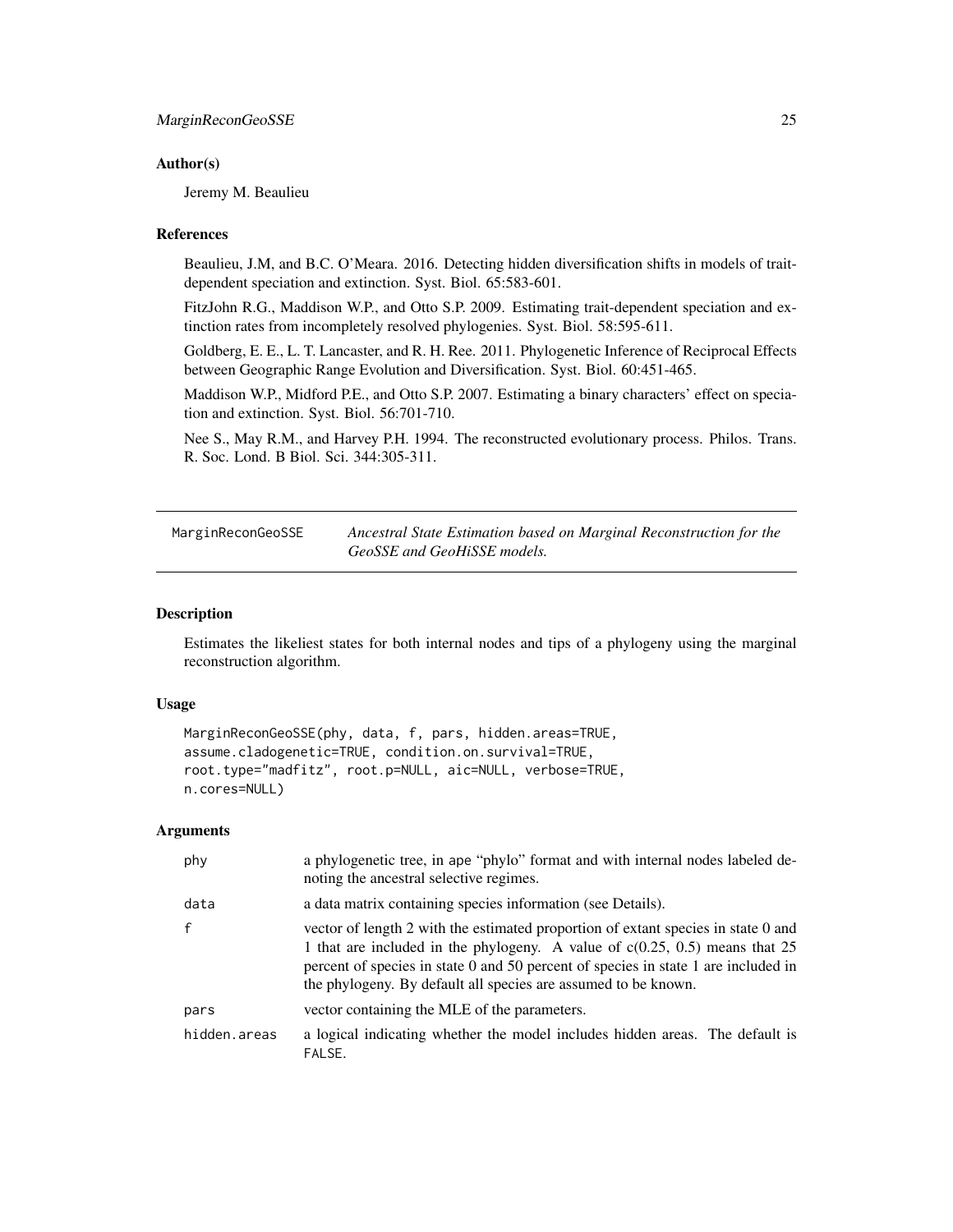| assume.cladogenetic   |                                                                                                                                                                                          |  |  |
|-----------------------|------------------------------------------------------------------------------------------------------------------------------------------------------------------------------------------|--|--|
|                       | a logical indicating whether the model assumes that changes occurr at the nodes.<br>The default is TRUE. Setting this to FALSE will result in a different models from                    |  |  |
|                       | GeoSSE. Please check hisse:: GeoHiSSE for more details.                                                                                                                                  |  |  |
| condition.on.survival |                                                                                                                                                                                          |  |  |
|                       | a logical indicating whether the likelihood should be conditioned on the survival<br>of two lineages and the speciation event subtending them (Nee et al. 1994). The<br>default is TRUE. |  |  |
| root.type             | indicates whether root prior assumption should based the procedure described<br>by FitzJohn et al. 2009, "madfitz", assumed equal, "equal", or set to user, "user".                      |  |  |
| root.p                | a vector indicating fixed root state probabilities. The default is NULL.                                                                                                                 |  |  |
| aic                   | the AIC for the model being used for the reconstruction. This is used by the<br>plotting function. The default is NULL.                                                                  |  |  |
| verbose               | a logical indicating whether progress should be printed to screen. The default is<br>TRUE.                                                                                               |  |  |
| n.cores               | specifies the number of independent processors to conduct the analysis The<br>default is NULL.                                                                                           |  |  |

### Details

In this implementation the marginal probability of area i for a focal node is simply the overall likelihood of the tree and data when the area of the focal node is fixed in area i. Note that the likeliest tip areas can also be estimated: we observe area 1, but the underlying area could either be area 1A or 1B. Thus, for any given node or tip we traverse the entire tree as many times as there are areas in the model. As the size of the tree grows, however, these repeated tree traversals can slow the calculation down considerably. For this reason, we allow the marginal calculation to be conducted in parallel across any number of independent computer processors.

For user-specified "root.p", you should specify the probability for each area. If you are doing a hidden model, the number of parameters will depend on the number of hidden areas included. For a two classes model there are six areas: A0, B0, AB0, A1, B1, AB1. So if you wanted to say the root had to be area A, you would specify "root.p =  $c(0.5, 0, 0, 0.5, 0, 0)$ ". There is 'root area is A and there is an equal chance for hidden area A0 or A1'.

See help for "GeoHiSSE" for more on other parameters for this function.

#### Value

MarginRecon returns an object of class geohisse. states. This is a list with elements:

| \$node.mat | the marginal probabilities calculated for each node. They are ordered based on<br>the elements in the edge matrix in "phylo" format. |
|------------|--------------------------------------------------------------------------------------------------------------------------------------|
| \$tip.mat  | the marginal probabilities calculated for each tip. They are ordered based on the<br>order of tip labels in the tree.                |
| \$rate.mat | a matrix that details the rates for each state combination. This is used by the<br>plotting function.                                |
| \$phy      | a phylogenetic tree in the "phylo" format that contains the states with the highest<br>marginal probability at each internal node.   |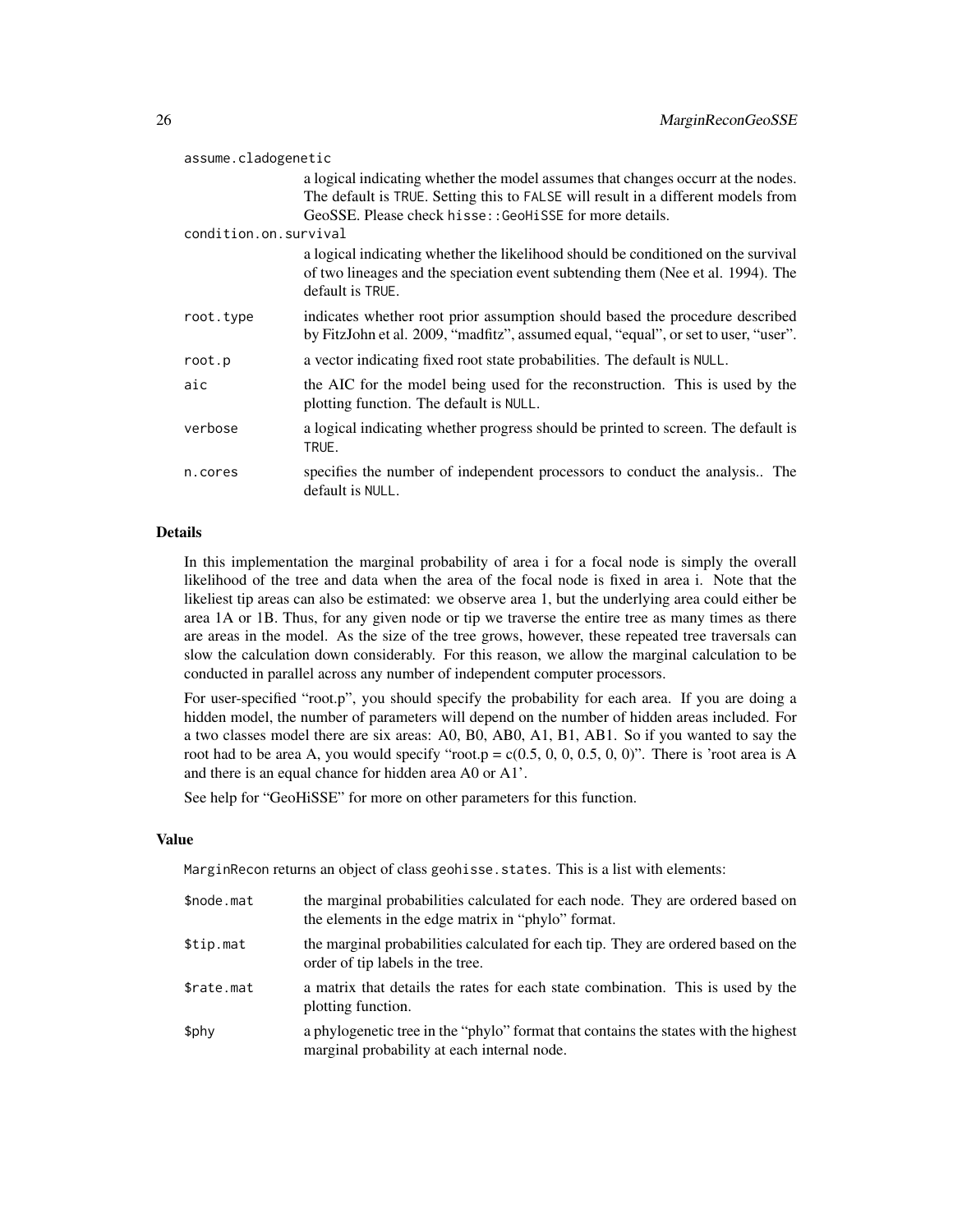#### <span id="page-26-0"></span>Author(s)

Jeremy M. Beaulieu

#### **References**

Beaulieu, J.M, and B.C. O'Meara. 2016. Detecting hidden diversification shifts in models of traitdependent speciation and extinction. Syst. Biol. 65:583-601.

FitzJohn R.G., Maddison W.P., and Otto S.P. 2009. Estimating trait-dependent speciation and extinction rates from incompletely resolved phylogenies. Syst. Biol. 58:595-611.

Goldberg, E. E., L. T. Lancaster, and R. H. Ree. 2011. Phylogenetic Inference of Reciprocal Effects between Geographic Range Evolution and Diversification. Syst. Biol. 60:451-465.

Maddison W.P., Midford P.E., and Otto S.P. 2007. Estimating a binary characters' effect on speciation and extinction. Syst. Biol. 56:701-710.

Nee S., May R.M., and Harvey P.H. 1994. The reconstructed evolutionary process. Philos. Trans. R. Soc. Lond. B Biol. Sci. 344:305-311.

### Examples

## Need some examples here.

| MarginReconMiSSE | Ancestral State Estimation based on Marginal Reconstruction for the |
|------------------|---------------------------------------------------------------------|
|                  | MiSSE models.                                                       |

### Description

Estimates the likeliest states for both internal nodes and tips of a phylogeny using the marginal reconstruction algorithm.

#### Usage

```
MarginReconMiSSE(phy, f, pars, hidden.states=2,
condition.on.survival=TRUE, root.type="madfitz", root.p=NULL,
aic=NULL, verbose=TRUE, n.cores=NULL)
```

| phy  | a phylogenetic tree, in ape "phylo" format and with internal nodes labeled de-<br>noting the ancestral selective regimes.                                                                            |
|------|------------------------------------------------------------------------------------------------------------------------------------------------------------------------------------------------------|
| f.   | the estimated proportion of extant species included in the phylogeny. A value of<br>0.50 means that 50 percent of species are contained in the. By default all species<br>are assumed to be sampled. |
| pars | vector containing the MLE of the parameters.                                                                                                                                                         |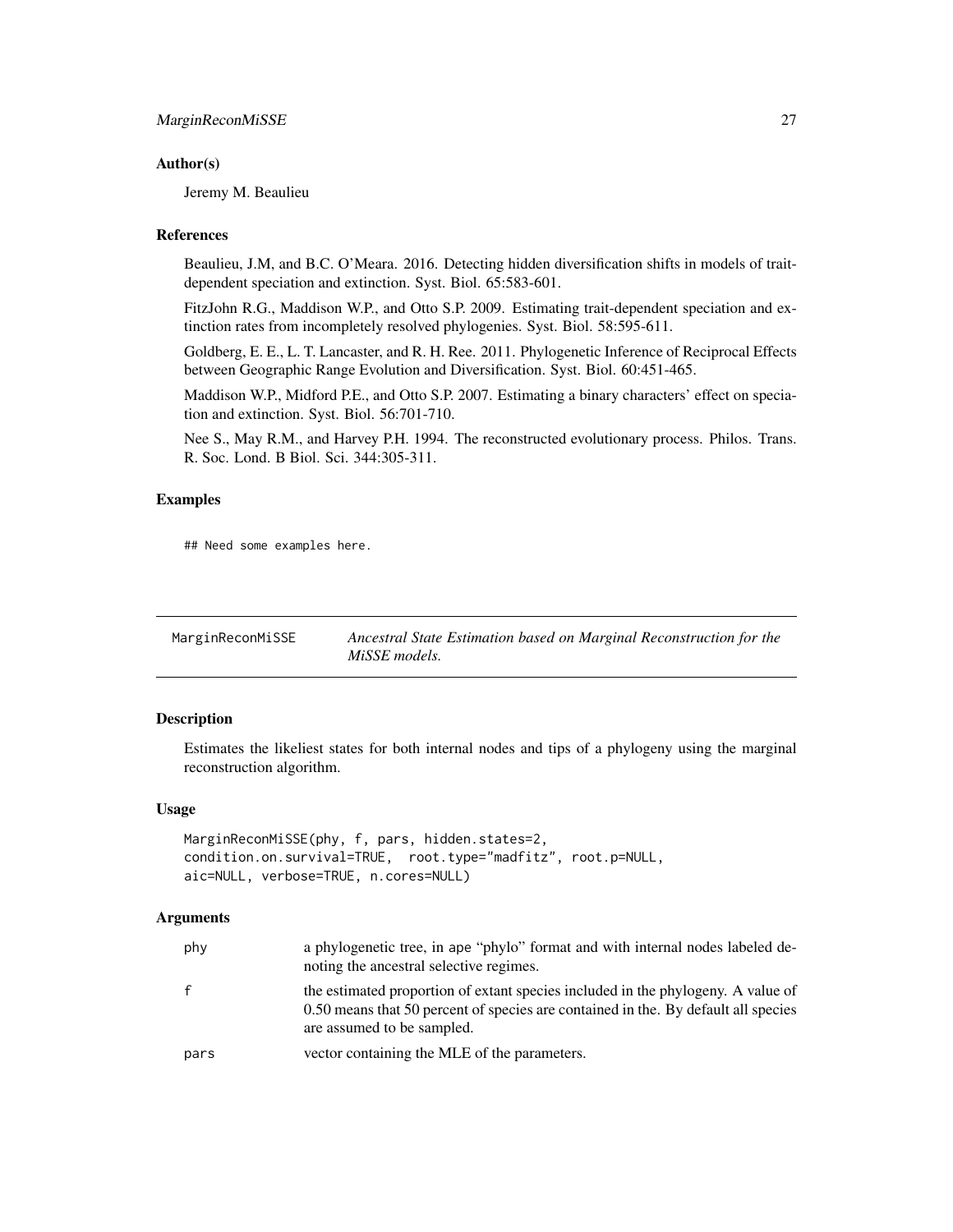hidden.states a numeric indicating the number of shifts. The default is 2.

condition.on.survival

|           | a logical indicating whether the likelihood should be conditioned on the survival<br>of two lineages and the speciation event subtending them (Nee et al. 1994). The<br>default is TRUE. |
|-----------|------------------------------------------------------------------------------------------------------------------------------------------------------------------------------------------|
| root.type | indicates whether root prior assumption should based the procedure described<br>by FitzJohn et al. 2009, "madfitz", assumed equal, "equal", or set to user, "user".                      |
| root.p    | a vector indicating fixed root state probabilities. The default is NULL.                                                                                                                 |
| aic       | the AIC for the model being used for the reconstruction. This is used by the<br>plotting function. The default is NULL.                                                                  |
| verbose   | a logical indicating whether progress should be printed to screen. The default is<br>TRUE.                                                                                               |
| n.cores   | specifies the number of independent processors to conduct the analysis. The<br>default is NULL.                                                                                          |

### Details

In this implementation the marginal probability of state combination i for a focal node is simply the overall likelihood of the tree and data when the state of the focal node is fixed in state combination i.

See help for "MiSSE" for more on other parameters for this function.

#### Value

MarginReconMiSSE returns an object of class misse. states. This is a list with elements:

| \$node.mat | the marginal probabilities calculated for each node. They are ordered based on<br>the elements in the edge matrix in "phylo" format. |
|------------|--------------------------------------------------------------------------------------------------------------------------------------|
| \$tip.mat  | the marginal probabilities calculated for each tip. They are ordered based on the<br>order of tip labels in the tree.                |
| \$rate.mat | a matrix that details the rates for each state combination. This is used by the<br>plotting function.                                |
| \$phy      | a phylogenetic tree in the "phylo" format that contains the states with the highest<br>marginal probability at each internal node.   |

#### Author(s)

Jeremy M. Beaulieu

### References

Beaulieu, J.M, and B.C. O'Meara. 2016. Detecting hidden diversification shifts in models of traitdependent speciation and extinction. Syst. Biol. 65:583-601.

FitzJohn R.G., Maddison W.P., and Otto S.P. 2009. Estimating trait-dependent speciation and extinction rates from incompletely resolved phylogenies. Syst. Biol. 58:595-611.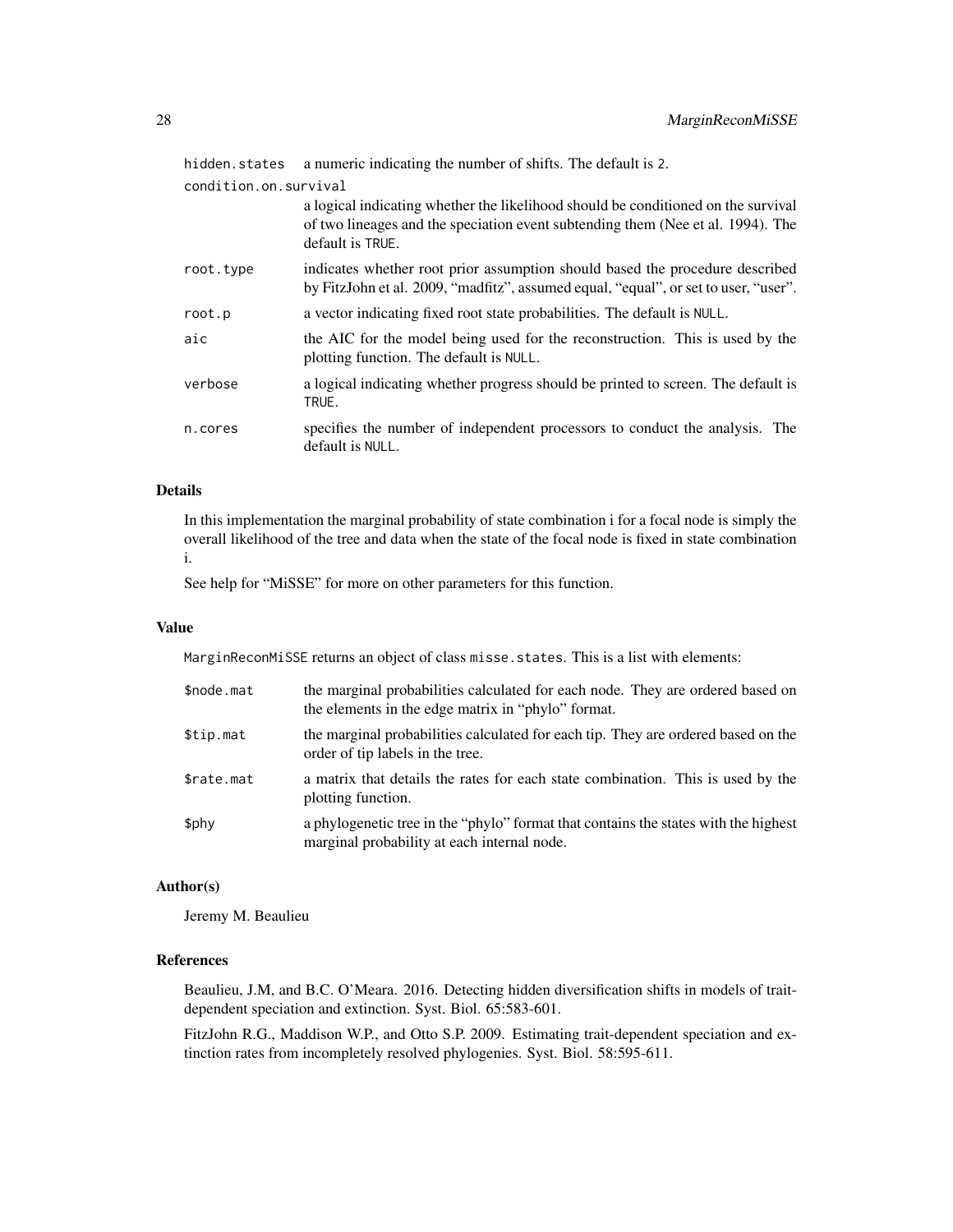### <span id="page-28-0"></span>MarginReconMuHiSSE 29

Maddison W.P., Midford P.E., and Otto S.P. 2007. Estimating a binary characters' effect on speciation and extinction. Syst. Biol. 56:701-710.

Nee S., May R.M., and Harvey P.H. 1994. The reconstructed evolutionary process. Philos. Trans. R. Soc. Lond. B Biol. Sci. 344:305-311.

MarginReconMuHiSSE *Ancestral State Estimation based on Marginal Reconstruction for the MuSSE and MuHiSSE models.*

### Description

Estimates the likeliest states for both internal nodes and tips of a phylogeny using the marginal reconstruction algorithm.

### Usage

MarginReconMuHiSSE(phy, data, f, pars, hidden.states=TRUE, condition.on.survival=TRUE, root.type="madfitz", root.p=NULL, aic=NULL, verbose=TRUE, n.cores=NULL)

| phy                   | a phylogenetic tree, in ape "phylo" format and with internal nodes labeled de-<br>noting the ancestral selective regimes.                                                                                                                                                                                                                                                   |  |  |  |
|-----------------------|-----------------------------------------------------------------------------------------------------------------------------------------------------------------------------------------------------------------------------------------------------------------------------------------------------------------------------------------------------------------------------|--|--|--|
| data                  | a matrix (or dataframe) with three columns. The first column containing the<br>species names and the second and third containing the binary character infor-<br>mation. Character "0" is on column 2 and chracter "1" is on column 3. A value<br>of 0 means character absent and a value of 1 character present. The input of data<br>follows a Pagel model. See 'Details'. |  |  |  |
| $\mathsf{f}$          | vector of length 4 with the estimated proportion of extant species in 00, 01, 10,<br>and 11 that are included in the phylogeny. A value of $c(0.50, 0.25, 0.125, 0.125)$<br>means that 50 percent of species in combination '00', 25 percent in '01' and<br>12.5 percent in '10' and '11'. By default all species are assumed to be sampled.                                |  |  |  |
| pars                  | vector containing the MLE of the parameters.                                                                                                                                                                                                                                                                                                                                |  |  |  |
| hidden.states         | a logical indicating whether the model includes hidden states. The default is<br>FALSE.                                                                                                                                                                                                                                                                                     |  |  |  |
| condition.on.survival |                                                                                                                                                                                                                                                                                                                                                                             |  |  |  |
|                       | a logical indicating whether the likelihood should be conditioned on the survival<br>of two lineages and the speciation event subtending them (Nee et al. 1994). The<br>default is TRUE.                                                                                                                                                                                    |  |  |  |
| root.type             | indicates whether root prior assumption should based the procedure described<br>by FitzJohn et al. 2009, "madfitz", assumed equal, "equal", or set to user, "user".                                                                                                                                                                                                         |  |  |  |
| root.p                | a vector indicating fixed root state probabilities. The default is NULL.                                                                                                                                                                                                                                                                                                    |  |  |  |
| aic                   | the AIC for the model being used for the reconstruction. This is used by the<br>plotting function. The default is NULL.                                                                                                                                                                                                                                                     |  |  |  |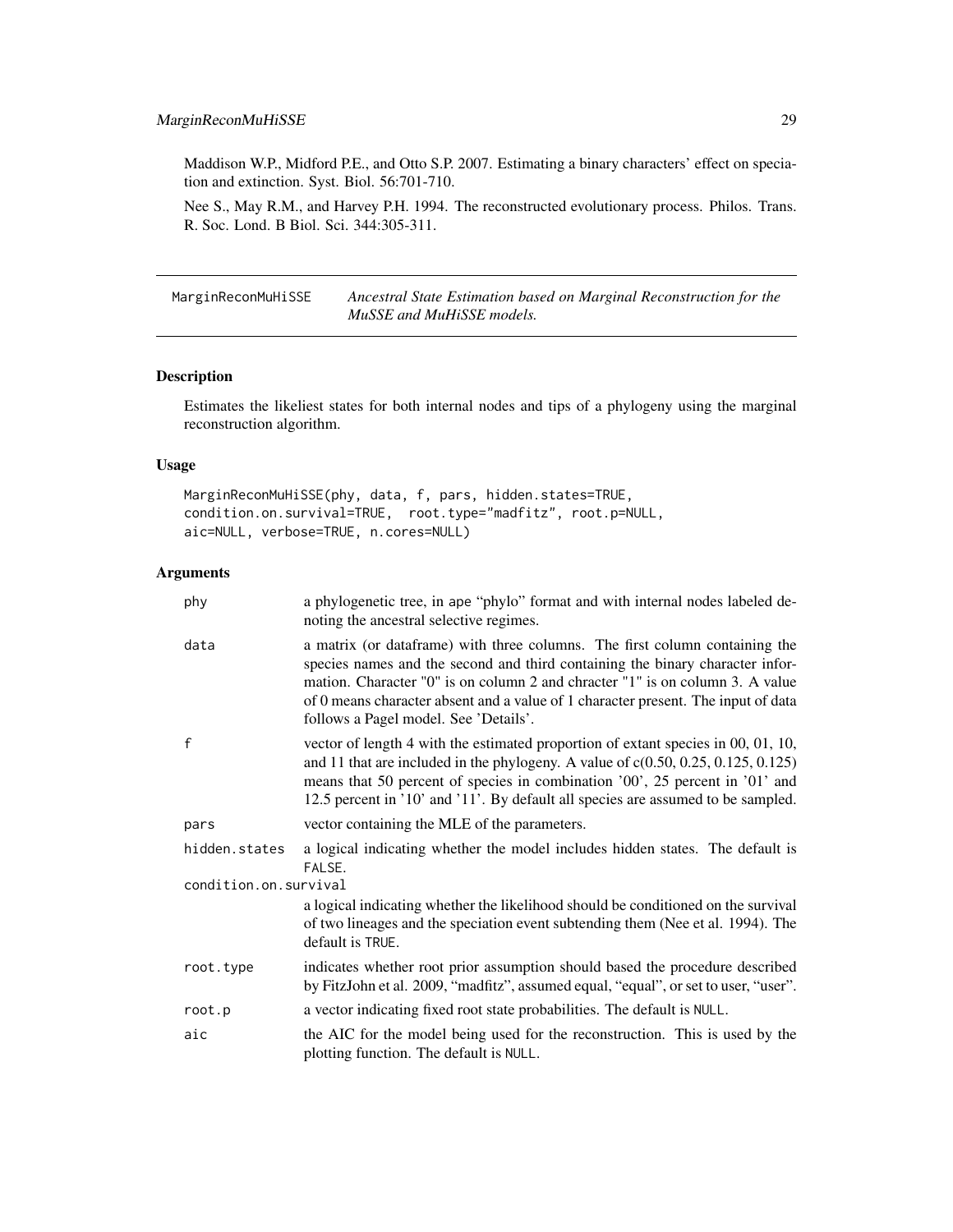| verbose | a logical indicating whether progress should be printed to screen. The default is<br>TRUE.      |
|---------|-------------------------------------------------------------------------------------------------|
| n.cores | specifies the number of independent processors to conduct the analysis. The<br>default is NULL. |

#### Details

In this implementation the marginal probability of state combination i for a focal node is simply the overall likelihood of the tree and data when the state of the focal node is fixed in state combination i. Note that the likeliest tip states can also be estimated: we observe state 00, but the underlying state could either be 00A or 00B. Thus, for any given node or tip we traverse the entire tree as many times as there are states in the model. As the size of the tree grows, however, these repeated tree traversals can slow the calculation down considerably. For this reason, we allow the marginal calculation to be conducted in parallel across any number of independent computer processors.

For user-specified "root.p", you should specify the probability for each state combination. If you are doing a hidden model, the number of parameters will depend on the number of hidden states included. For a two classes model there are eight states: 00A, 01A, 10A, 11A, 00B, 01B, 10B, and 11B. So if you wanted to say the root had to be in state 00, you would specify "root.p =  $c(0.5, 0, 0, 0)$ " 0, 0.5, 0, 0, 0, 0)". There is 50 percent chance the root state is 00 and there is an equal chance for hidden state A or B.

See help for "MuHiSSE" for more on other parameters for this function.

#### Value

MarginRecon returns an object of class muhisse. states. This is a list with elements:

| \$node.mat | the marginal probabilities calculated for each node. They are ordered based on<br>the elements in the edge matrix in "phylo" format. |
|------------|--------------------------------------------------------------------------------------------------------------------------------------|
| \$tip.mat  | the marginal probabilities calculated for each tip. They are ordered based on the<br>order of tip labels in the tree.                |
| \$rate.mat | a matrix that details the rates for each state combination. This is used by the<br>plotting function.                                |
| \$phy      | a phylogenetic tree in the "phylo" format that contains the states with the highest<br>marginal probability at each internal node.   |

#### Author(s)

Jeremy M. Beaulieu

#### References

Beaulieu, J.M, and B.C. O'Meara. 2016. Detecting hidden diversification shifts in models of traitdependent speciation and extinction. Syst. Biol. 65:583-601.

FitzJohn R.G., Maddison W.P., and Otto S.P. 2009. Estimating trait-dependent speciation and extinction rates from incompletely resolved phylogenies. Syst. Biol. 58:595-611.

Maddison W.P., Midford P.E., and Otto S.P. 2007. Estimating a binary characters' effect on speciation and extinction. Syst. Biol. 56:701-710.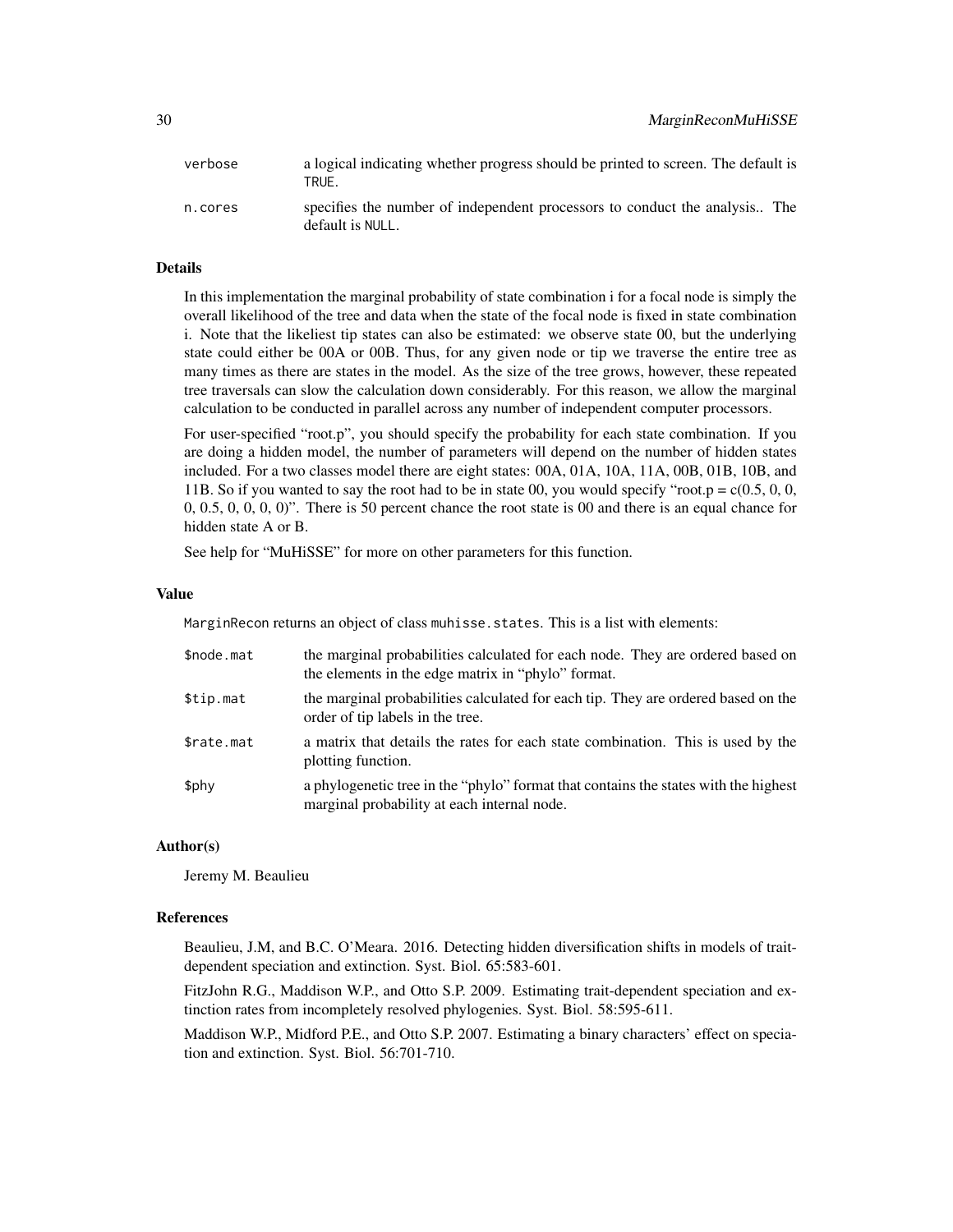#### <span id="page-30-0"></span> $MISSE$  31

Nakov, T., Beaulieu, J.M., and Alverson, A.J. 2018. Freshwater diatoms diversify faster than marine in both planktonic and benthic habitats. bioRxiv, doi: https://doi.org/10.1101/406165.

Nee S., May R.M., and Harvey P.H. 1994. The reconstructed evolutionary process. Philos. Trans. R. Soc. Lond. B Biol. Sci. 344:305-311.

|--|--|--|--|--|--|

**Character-free State Speciation and Extinction** 

#### Description

Sets up and executes a MiSSE model (Missing State Speciation and Extinction) on a phylogeny.

### Usage

```
MiSSE(phy, f=1, turnover=c(1,2), eps=c(1,2), condition.on.survival=TRUE,
root.type="madfitz", root.p=NULL, sann=FALSE, sann.its=10000,
bounded.search=TRUE, max.tol=.Machine$double.eps^.50, starting.vals=NULL,
turnover.upper=10000, eps.upper=3, trans.upper=100, restart.obj=NULL,
ode.eps=0)
```

| phy                   | a phylogenetic tree, in ape "phylo" format and with internal nodes labeled de-<br>noting the ancestral selective regimes.                                                                                         |
|-----------------------|-------------------------------------------------------------------------------------------------------------------------------------------------------------------------------------------------------------------|
| f                     | the estimated proportion of extant species included in the phylogeny. A value of<br>0.50 means that 50 percent of species are contained in the. By default all species<br>are assumed to be sampled.              |
| turnover              | a numeric vector of length equal to the number of suspected rates in turnover.<br>See 'Details'.                                                                                                                  |
| eps                   | a numeric vector of length equal to the number of suspected rates in extinction<br>fraction. See 'Details'.                                                                                                       |
| condition.on.survival |                                                                                                                                                                                                                   |
|                       | a logical indicating whether the likelihood should be conditioned on the survival<br>of two lineages and the speciation event subtending them (Nee et al. 1994). The<br>default is TRUE.                          |
| root.type             | indicates whether root summarization follow the procedure described by FitzJohn<br>et al. 2009, "madfitz" or Herrera-Alsina et al. 2018, "herr_als".                                                              |
| root.p                | a vector indicating fixed root state probabilities. The default is NULL.                                                                                                                                          |
| sann                  | a logical indicating whether a two-step optimization procedure is to be used.<br>The first includes a simulate annealing approach, with the second involving a<br>refinement using subplex. The default is FALSE. |
| sann.its              | a numeric indicating the number of times the simulated annealing algorithm<br>should call the objective function.                                                                                                 |
| bounded.search        | a logical indicating whether or not bounds should be enforced during optimiza-<br>tion. The default is is TRUE.                                                                                                   |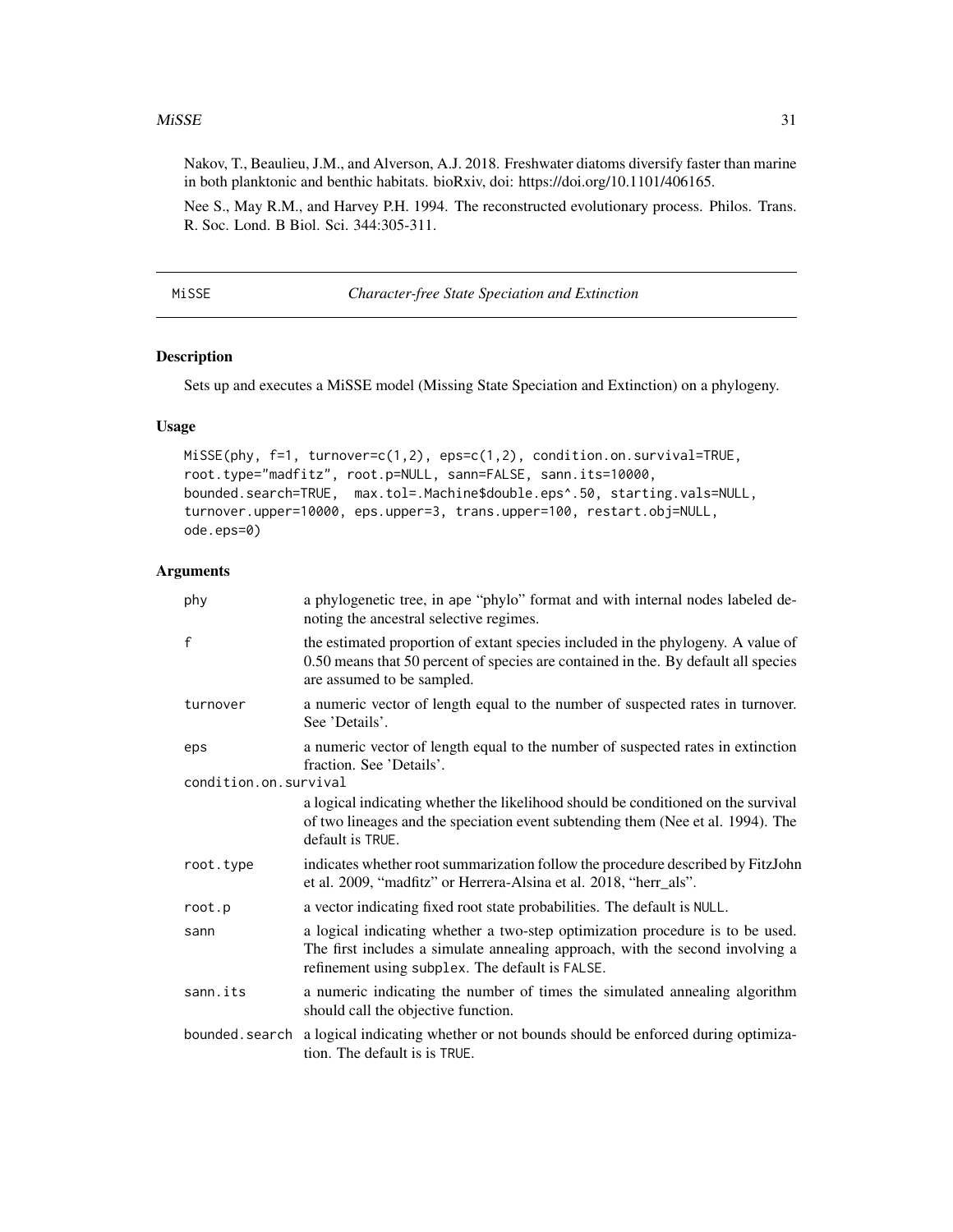| max.tol        | supplies the relative optimization tolerance to subplex.                                                                                                                                                                                                                                                                                                      |
|----------------|---------------------------------------------------------------------------------------------------------------------------------------------------------------------------------------------------------------------------------------------------------------------------------------------------------------------------------------------------------------|
| starting.vals  | a vector of starting values for the diversification parameters to be used instead<br>of the default settings.                                                                                                                                                                                                                                                 |
| turnover.upper | sets the upper bound for the turnover parameters.                                                                                                                                                                                                                                                                                                             |
| eps.upper      | sets the upper bound for the eps parameters.                                                                                                                                                                                                                                                                                                                  |
| trans.upper    | sets the upper bound for the transition rate parameters.                                                                                                                                                                                                                                                                                                      |
| restart.obi    | an object of class that contains everything to restart an optimization.                                                                                                                                                                                                                                                                                       |
| ode.eps        | sets the tolerance for the integration at the end of a branch. Essentially if the<br>sum of compD is less than this tolerance, then it assumes the results are unstable<br>and discards them. The default is set to zero, but in testing a value of 1e-8 can<br>sometimes produce stable solutions for both easy and very difficult optimization<br>problems. |

#### Details

One thing pointed out in the original HiSSE paper (Beaulieu & O'Meara, 2016) is that the traitindependent hisse model is basically a model for traits and a separate model for shifts in diversification parameters, much like BAMM (though without priors, discontinuous inheritance of extinction probability, or other mathematical foibles). The hidden states can drive different diversification processes, and the traits just evolve in a regular trait model. At that point, there is no harm in just dropping the trait (or analyzing separately) and just focusing on diversification driven by unknown factors. That is what this function does. It sets up and executes a completely trait-free version of a HiSSE model.

Thus, all that is required is a tree. The model allows up to 26 possible hidden states in diversification (denoted by A-Z). Transitions among hidden states are governed by a global transition rate, q. A "shift" in diversification denotes a lineage tracking some unobserved, hidden state. An interesting byproduct of this assumption is that distantly related clades can actually share the same discrete set of diversification parameters.

Note that "hidden state" is a shorthand. We do not mean that there is a single, discrete character that is solely driving diversification differences. There is some heritable "thing" that affects rates: but this could be a combination of body size, oxygen concentration, trophic level, and how many other species are competing in an area. This is true for HiSSE, but is especially important to grasp for MiSSE. It could be that there is some single discrete trait that drives everything; it's more likely that a whole range of factors play a role, and we just slice them up into discrete categories, the same way we slice up mammals into carnivore / omnivore / herbivore or plants into woody / herbaceous when the reality is more continuous.

As with hisse, we employ a modified optimization procedure. In other words, rather than optimizing birth and death separately, MiSSE optimizes orthogonal transformations of these variables: we let tau = birth+death define "net turnover", and we let eps = death/birth define the "extinction fraction". This reparameterization alleviates problems associated with overfitting when birth and death are highly correlated, but both matter in explaining the diversity pattern.

For the "root.type" option, we are currently maintaining the previous default of "madfitz". However, it was recently pointed out by Herrera-Alsina et al. (2018) that at the root, the individual likelihoods for each possible state should be conditioned prior to averaging the individual likelihoods across states. This can be set doing "herr\_als". It is unclear to us which is exactly correct, but it does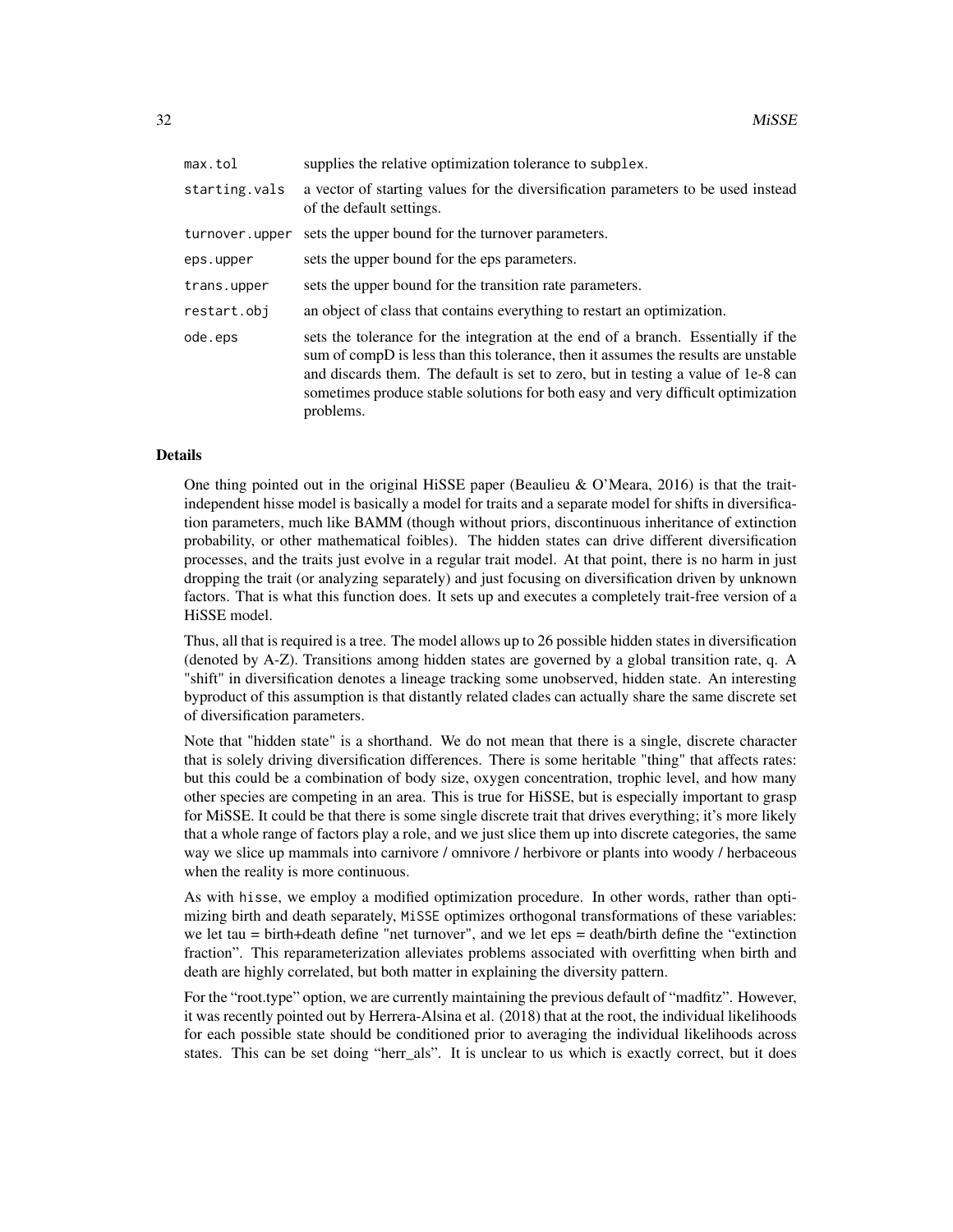#### $MISSE$  33

seem that both "madfitz" and "herr\_als" behave exactly as they should in the case of characterindependent diversification (i.e., reduces to likelihood of tree + likelihood of trait model). We've also tested the behavior and the likelihood differences are very subtle and the parameter estimates in simulation are nearly indistinguishable from the "madfitz" conditioning scheme. We provide both options and encourage users to try both and let us know conditions in which the result vary dramatically under the two root implementations. We suspect they do not.

Also, note, that in the case of "root.type=user" and "root.type=equal" are no longer explicit "root.type" options. Instead, either "madfitz" or "herr\_als" are specified and the "root.p" can be set to allow for custom root options.

### Value

MiSSE returns an object of class misse.fit. This is a list with elements:

| \$loglik                 | the maximum negative log-likelihood.                                                                                                     |  |
|--------------------------|------------------------------------------------------------------------------------------------------------------------------------------|--|
| \$AIC                    | Akaike information criterion.                                                                                                            |  |
| \$AICc                   | Akaike information criterion corrected for sample-size.                                                                                  |  |
| \$solution               | a matrix containing the maximum likelihood estimates of the model parameters.                                                            |  |
| \$index.par              | an index matrix of the parameters being estimated.                                                                                       |  |
| \$f                      | user-supplied sampling frequencies.                                                                                                      |  |
|                          | \$hidden.states a logical indicating whether hidden states were included in the model.                                                   |  |
| \$condition.on.surivival |                                                                                                                                          |  |
|                          | a logical indicating whether the likelihood was conditioned on the survival of<br>two lineages and the speciation event subtending them. |  |
| \$root.type              | indicates the user-specified root prior assumption.                                                                                      |  |
| \$root.p                 | indicates whether the user-specified fixed root probabilities.                                                                           |  |
| \$phy                    | user-supplied tree                                                                                                                       |  |
| \$max.tol                | relative optimization tolerance.                                                                                                         |  |
|                          | \$starting.vals The starting values for the optimization.                                                                                |  |
| \$upper.bounds           | the vector of upper limits to the optimization search.                                                                                   |  |
| \$lower.bounds           | the vector of lower limits to the optimization search.                                                                                   |  |
| \$ode.eps                | The ode eps value used for the estimation.                                                                                               |  |

#### Author(s)

Jeremy M. Beaulieu

#### References

Beaulieu, J.M, and B.C. O'Meara. 2016. Detecting hidden diversification shifts in models of traitdependent speciation and extinction. Syst. Biol. 65:583-601.

FitzJohn R.G., Maddison W.P., and Otto S.P. 2009. Estimating trait-dependent speciation and extinction rates from incompletely resolved phylogenies. Syst. Biol. 58:595-611.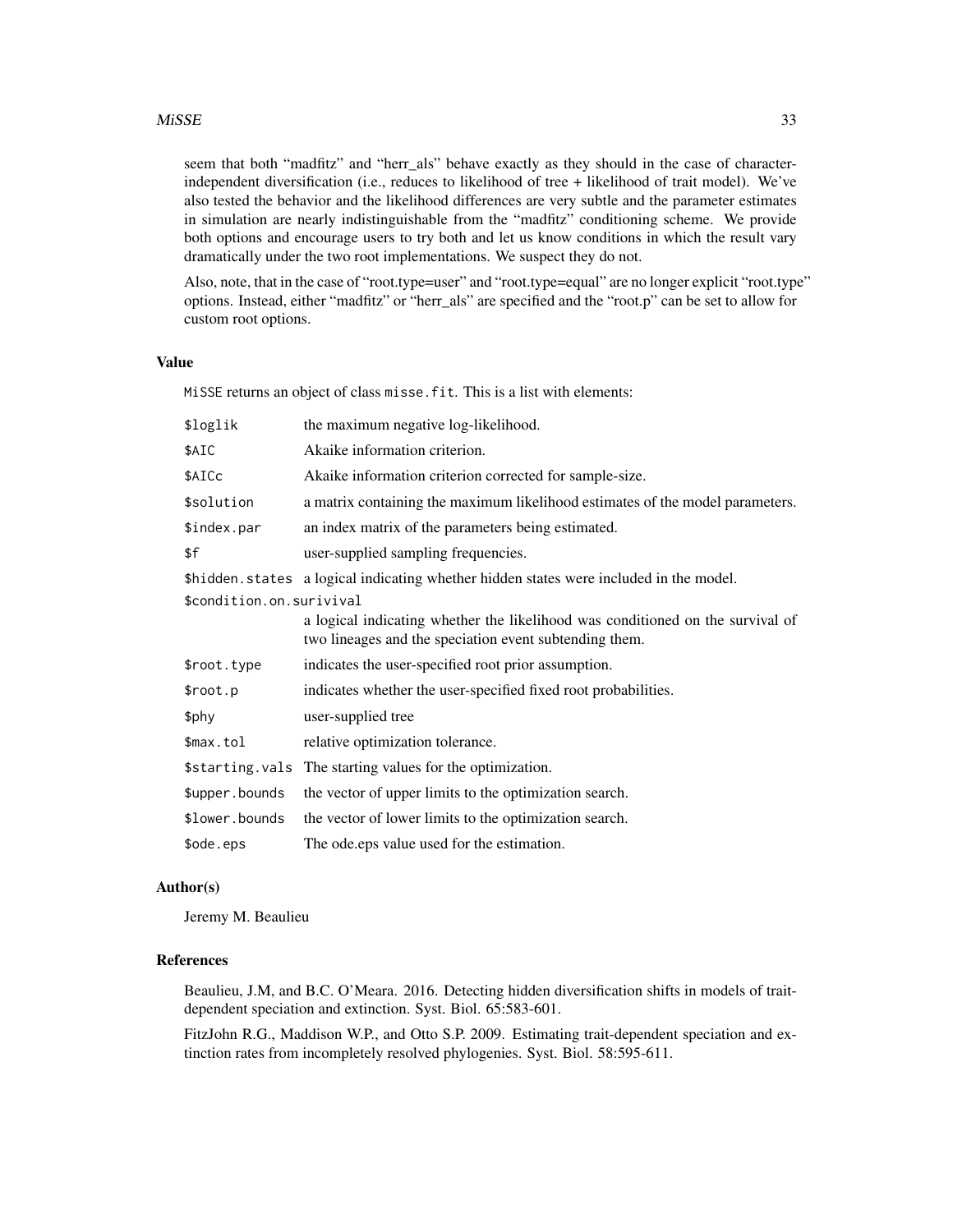<span id="page-33-0"></span>Herrera-Alsina L., van Els P., and Etienne R.S. 2018. Detecting the dependence of diversification on multiples traits from phylogenetic trees and trait data. Systematic Biology In press.

Maddison W.P., Midford P.E., and Otto S.P. 2007. Estimating a binary characters effect on speciation and extinction. Syst. Biol. 56:701-710.

Nee S., May R.M., and Harvey P.H. 1994. The reconstructed evolutionary process. Philos. Trans. R. Soc. Lond. B Biol. Sci. 344:305-311.

Model averaged equilibrium frequencies *Model average equlibrium frequencies*

#### Description

Calculates the expected equilibrium frequencies under various hidden SSE models from a single model or a set of models and returns model averaged frequencies.

#### Usage

```
GetModelAveEqFreqs(x, max.time, model.type="hisse", get.rates=FALSE,
rate.type="turnover", get.all.states=FALSE)
```
#### Arguments

| $\mathsf{x}$   | a . fit object, or a list of such objects. A list of model can only include models<br>of one type.                                                                                                            |
|----------------|---------------------------------------------------------------------------------------------------------------------------------------------------------------------------------------------------------------|
| max.time       | a numeric value that indicates the duration of time when calculating equilibrium<br>frequencies. (Not the maximum time that the function is allowed to run!)                                                  |
| model.type     | indicates which set of models to calculate equilibrium frequencies for. Options<br>are "hisse", "geohisse", or "muhisse"                                                                                      |
| get.rates      | indicates whether you want model-averaged rates based on equilibrium. Default<br>is FALSE, which means just the equilibrium frequencies are returned.                                                         |
| rate.type      | if get.rates=TRUE, this specifies which type of rates to be returned. Default is<br>"turnover", but options include "net.div" and "speciation".                                                               |
| get.all.states | indicates that you would like the equilibrium frequencies to be output for all<br>observed and hidden state combinations. Note that under this option, the fre-<br>quencies cannot be averaged across models. |

#### Details

Provides a data frame model-averaged equilibrium frequencies across a set of models. If, for example, you give it a single geohisse.fit object, it uses that; if you give it a list of them, it will modelaverage the results. The purpose of this approach is dealing with mixed signals among hidden states with respect to the observed states. We discuss this in detail in Caetano et al (2018).

Note, that this function does not work for model fits obtained from fGeoHiSSE. This will provided in the next version.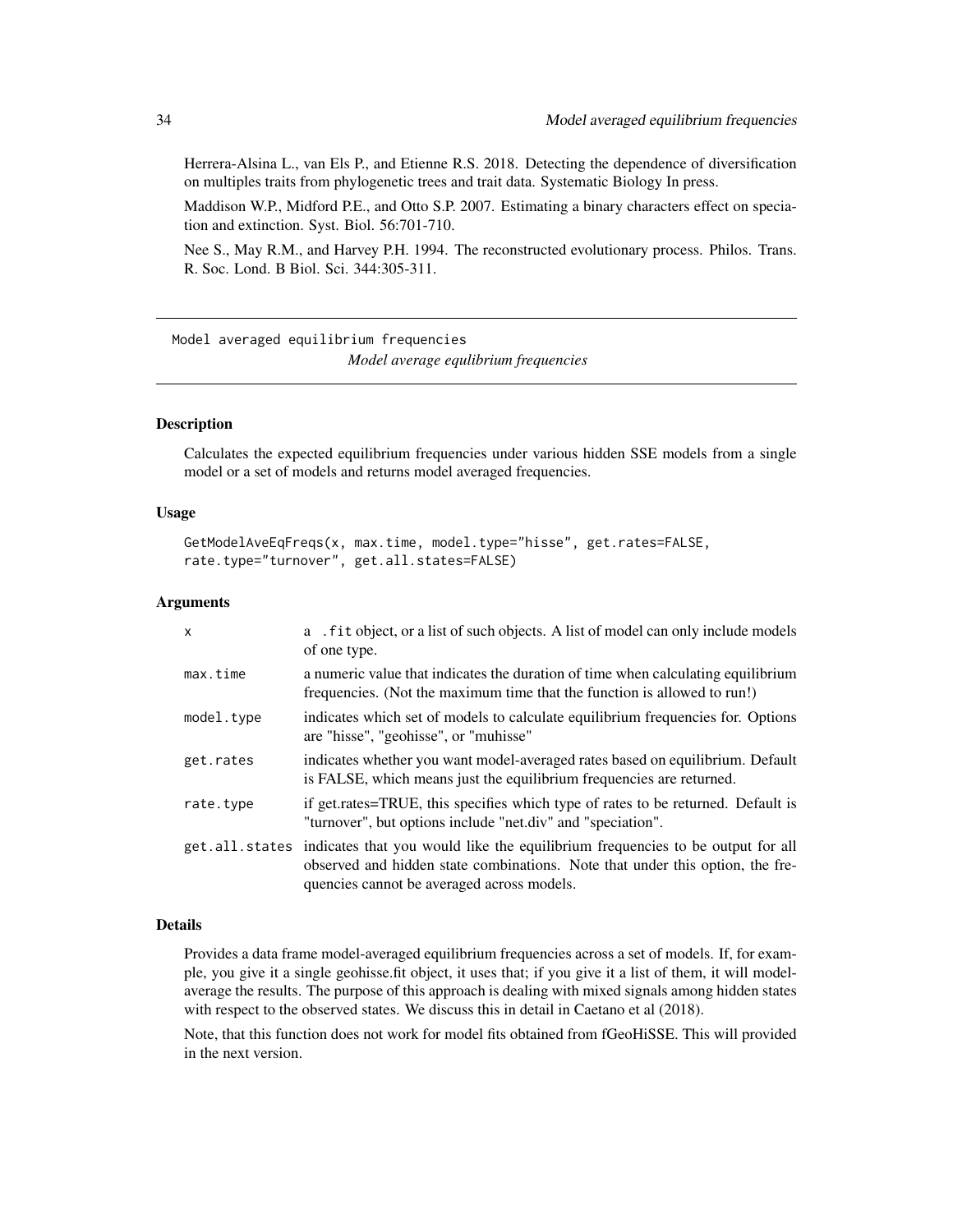### <span id="page-34-0"></span>Model averaged rates 35

#### Author(s)

Jeremy M. Beaulieu

#### **References**

Caetano, D.S., B.C. O'Meara, and J.M. Beaulieu. 2018. Hidden state models improve statedependent diversification approaches, including biogeographic models. Evolution, 72:2308-2324.

Model averaged rates *Model average rates at tips and nodes*

#### Description

Summarizes reconstructions from a single model or a set of models and returns model averaged rates.

#### Usage

```
GetModelAveRates(x, AIC.weights=NULL, type=c("tips", "nodes", "both"),
bound.par.matrix=cbind(c(0,-1000,0,0,0),c(1000,1000,1000,3,1000)) )
```
#### Arguments

| x                | a hisse. states object, a hisse. states. geosse object, a muhisse. states or<br>a list of such objects. A list of model can only include models of one type.                                                                                                                                                                     |
|------------------|----------------------------------------------------------------------------------------------------------------------------------------------------------------------------------------------------------------------------------------------------------------------------------------------------------------------------------|
| AIC.weights      | a numeric vector with length equal to the number of models in the list 'x'. This<br>is the AICw for each of the models to be averaged. If 'AIC.weights==NULL'<br>(the default value) then function will compute the AICw for the models in the<br>set from the \$aic value for each model.                                       |
| type             | one of "tips", "nodes", or "both" (the default). This controls whether only the<br>averaged rates for the tips, nodes or both should be returned. If tips or nodes is<br>chosen the output will be a matrix and if both are returned the output will be a<br>list.                                                               |
| bound.par.matrix |                                                                                                                                                                                                                                                                                                                                  |
|                  | A numeric matrix with exactly 5 rows and 2 columns to set the limits for the<br>model parameters. First column is the minimum value and second column is<br>the maximum value (both inclusive). The rows are the model parameter in this<br>fixed order: turnover, net diversification, speciation, extinction fraction, and ex- |

#### Details

tinction.

Provides a data frame model-averaged rates for all possible configurations of the model parameters (i.e., turnover, net.div, speciation, extinction, or extinction.fraction), either for all tips or for all nodes. As with the plotting function, if you give a single hisse.state object, it uses that, and the rates account for uncertainty in the marginal probabilities of the states; if you give it a list of them,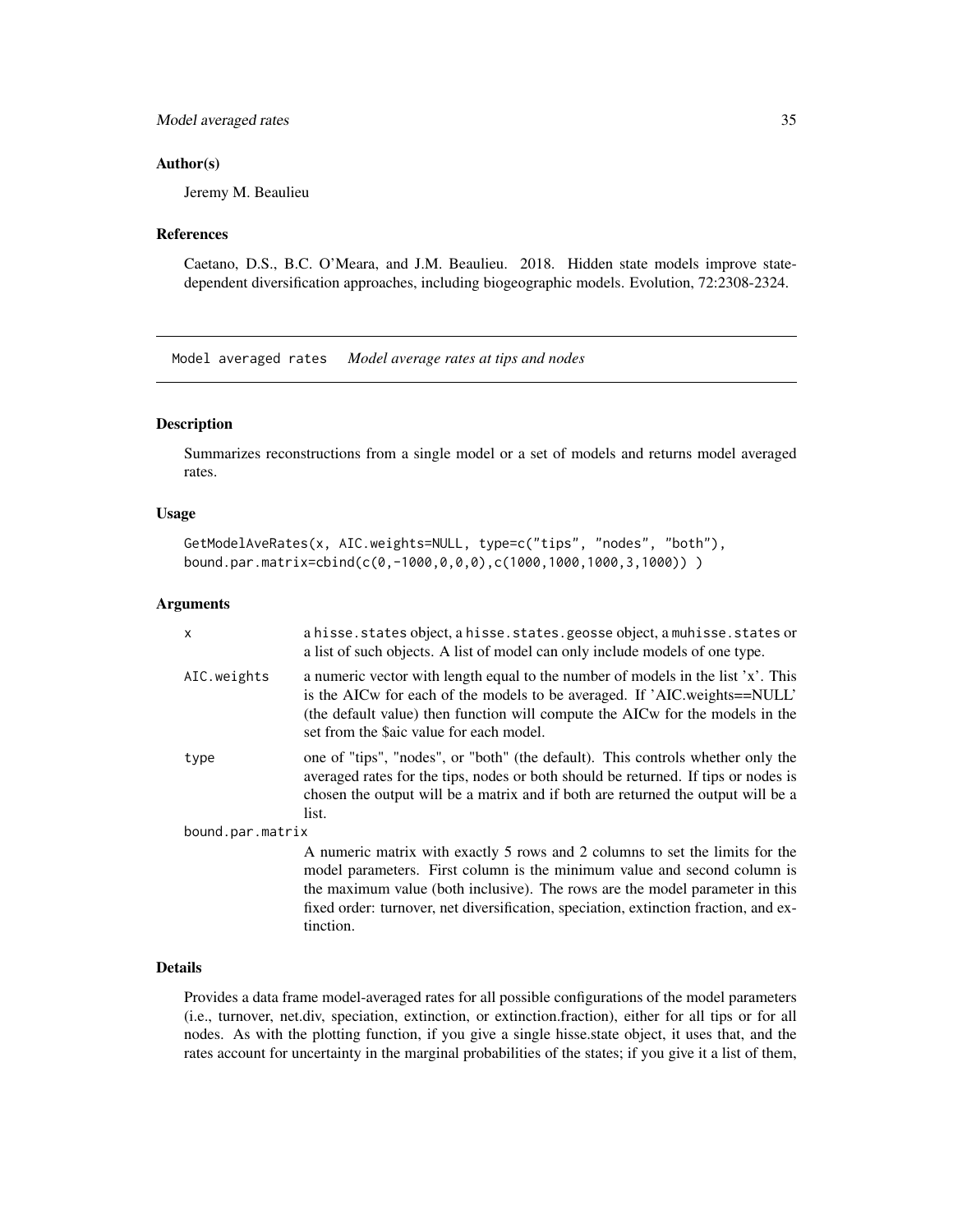<span id="page-35-0"></span>it will model-average the results (it assumes the trees are the same) in addition to accounting for uncertainty in the marginal probabilities at tips and nodes. If 'AIC.weights==NULL', then the models in the set do not require the '\$aic' element to compute the AICw. Otherwise the function will return an error message.

#### Author(s)

Jeremy M. Beaulieu

### References

Beaulieu, J.M, and B.C. O'Meara. 2016. Detecting hidden diversification shifts in models of traitdependent speciation and extinction. Syst. Biol. 65:583-601.

MuHiSSE *Multicharacter Hidden State Speciation and Extinction*

#### Description

Sets up and executes a MuHiSSE model (Multicharacter Hidden State Speciation and Extinction) on a phylogeny and character distribution.

#### Usage

```
MuHiSSE(phy, data, f=c(1,1,1,1), turnover=c(1,2,3,4), eps=c(1,2,3,4),
hidden.states=FALSE, trans.rate=NULL, condition.on.survival=TRUE,
root.type="madfitz", root.p=NULL, sann=FALSE, sann.its=10000,
bounded.search=TRUE, max.tol=.Machine$double.eps^.50, starting.vals=NULL,
turnover.upper=10000, eps.upper=3, trans.upper=100, restart.obj=NULL,
ode.eps=0)
```

| phy          | a phylogenetic tree, in ape "phylo" format and with internal nodes labeled de-<br>noting the ancestral selective regimes.                                                                                                                                                                                                                                                    |
|--------------|------------------------------------------------------------------------------------------------------------------------------------------------------------------------------------------------------------------------------------------------------------------------------------------------------------------------------------------------------------------------------|
| data         | a matrix (or data frame) with three columns. The first column containing the<br>species names and the second and third containing the binary character infor-<br>mation. Character "0" is on column 2 and chracter "1" is on column 3. A value<br>of 0 means character absent and a value of 1 character present. The input of data<br>follows a Pagel model. See 'Details'. |
| $\mathsf{f}$ | vector of length 4 with the estimated proportion of extant species in 00, 01, 10,<br>and 11 that are included in the phylogeny. A value of $c(0.50, 0.25, 0.125, 0.125)$<br>means that 50 percent of species in combination '00', 25 percent in '01' and<br>12.5 percent in '10' and '11'. By default all species are assumed to be sampled.                                 |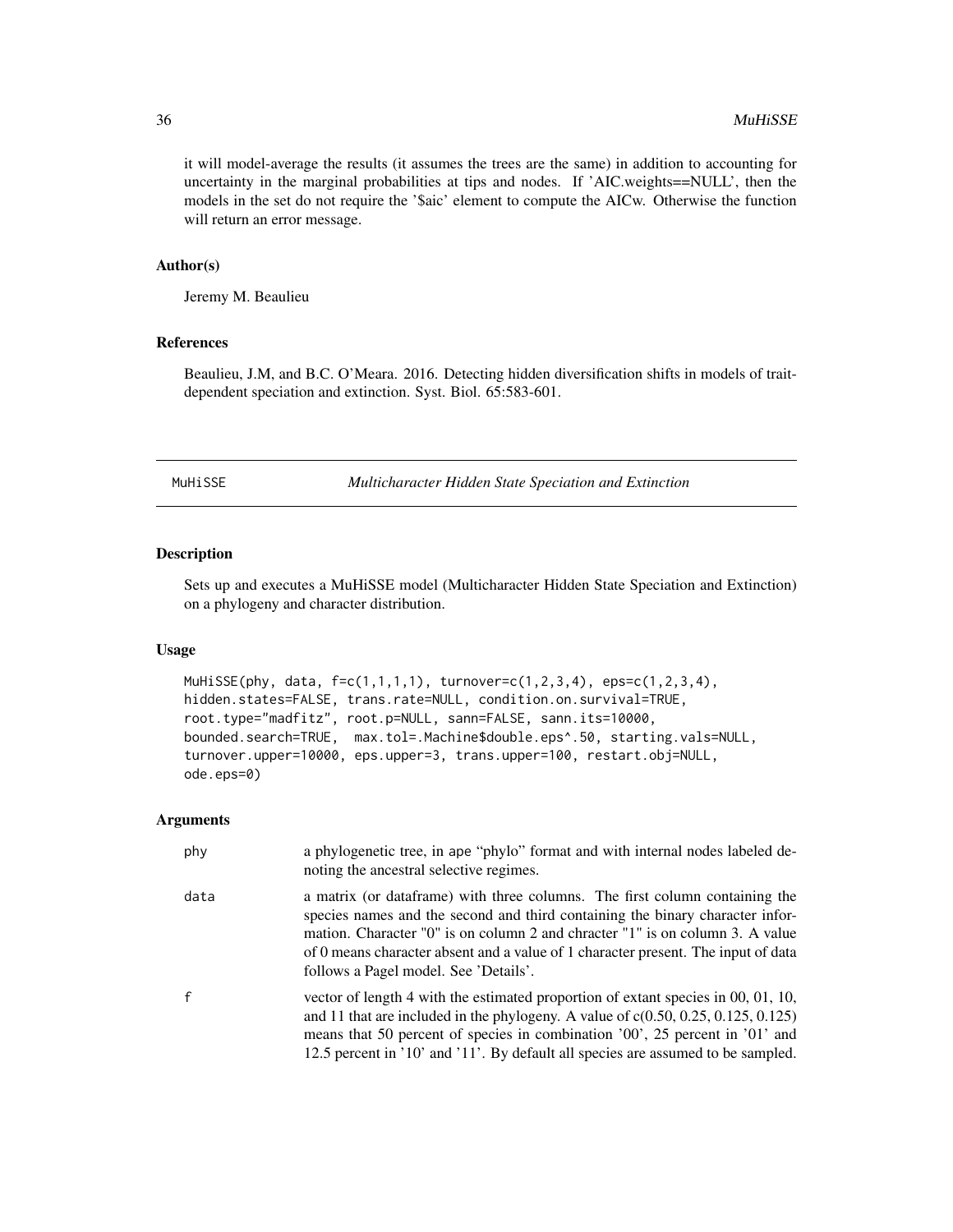| turnover              | a numeric vector of length equal to $4+($ number of hidden. states $*$ 4). A<br>MuSSE model has 4 speciation parameters: lambda00, lambda01, lambda10,<br>and lambda11. A MuHiSSE model with one hidden states has 8 speciation pa-<br>rameters: lambda0A, s1A, s01A, s0B, s1B, s01B. And so on. The length of<br>the numeric vector needs to match the number of speciation parameters in the<br>model. See 'Details'.   |
|-----------------------|---------------------------------------------------------------------------------------------------------------------------------------------------------------------------------------------------------------------------------------------------------------------------------------------------------------------------------------------------------------------------------------------------------------------------|
| eps                   | a numeric vector of length equal to $4+(number of hidden. states * 4)$ . A<br>MuSSE model has 4 extinction parameters: mu00, mu01, mu10, and mu11.<br>A MuHiSSE model with one hidden state has 8 extinction parameters: mu00A,<br>mu01A, mu10A, mu11A, mu00B, mu01B, mu10B, and mu11B. And so on. The<br>length of the numeric vector needs to match the number of extinction parameters<br>in the model. See 'Details'. |
| hidden.states         | a logical indicating whether the model includes a hidden states. The default is<br>FALSE.                                                                                                                                                                                                                                                                                                                                 |
| trans.rate            | provides the transition rate model. See function TransMatMakerMuHiSSE.                                                                                                                                                                                                                                                                                                                                                    |
| condition.on.survival |                                                                                                                                                                                                                                                                                                                                                                                                                           |
|                       | a logical indicating whether the likelihood should be conditioned on the survival<br>of two lineages and the speciation event subtending them (Nee et al. 1994). The<br>default is TRUE.                                                                                                                                                                                                                                  |
| root.type             | indicates whether root summarization follow the procedure described by FitzJohn<br>et al. 2009, "madfitz" or Herrera-Alsina et al. 2018, "herr_als".                                                                                                                                                                                                                                                                      |
| root.p                | a vector indicating fixed root state probabilities. The default is NULL.                                                                                                                                                                                                                                                                                                                                                  |
| sann                  | a logical indicating whether a two-step optimization procedure is to be used.<br>The first includes a simulate annealing approach, with the second involving a<br>refinement using subplex. The default is FALSE.                                                                                                                                                                                                         |
| sann.its              | a numeric indicating the number of times the simulated annealing algorithm<br>should call the objective function.                                                                                                                                                                                                                                                                                                         |
| bounded.search        | a logical indicating whether or not bounds should be enforced during optimiza-<br>tion. The default is is TRUE.                                                                                                                                                                                                                                                                                                           |
| max.tol               | supplies the relative optimization tolerance to subplex.                                                                                                                                                                                                                                                                                                                                                                  |
| starting.vals         | a vector of starting values for the diversification parameters to be used instead<br>of the default settings.                                                                                                                                                                                                                                                                                                             |
| turnover.upper        | sets the upper bound for the turnover parameters.                                                                                                                                                                                                                                                                                                                                                                         |
| eps.upper             | sets the upper bound for the eps parameters.                                                                                                                                                                                                                                                                                                                                                                              |
| trans.upper           | sets the upper bound for the transition rate parameters.                                                                                                                                                                                                                                                                                                                                                                  |
| restart.obj           | an object of class that contains everything to restart an optimization.                                                                                                                                                                                                                                                                                                                                                   |
| ode.eps               | sets the tolerance for the integration at the end of a branch. Essentially if the<br>sum of compD is less than this tolerance, then it assumes the results are unstable<br>and discards them. The default is set to zero, but in testing a value of 1e-8 can<br>sometimes produce stable solutions for both easy and very difficult optimization<br>problems.                                                             |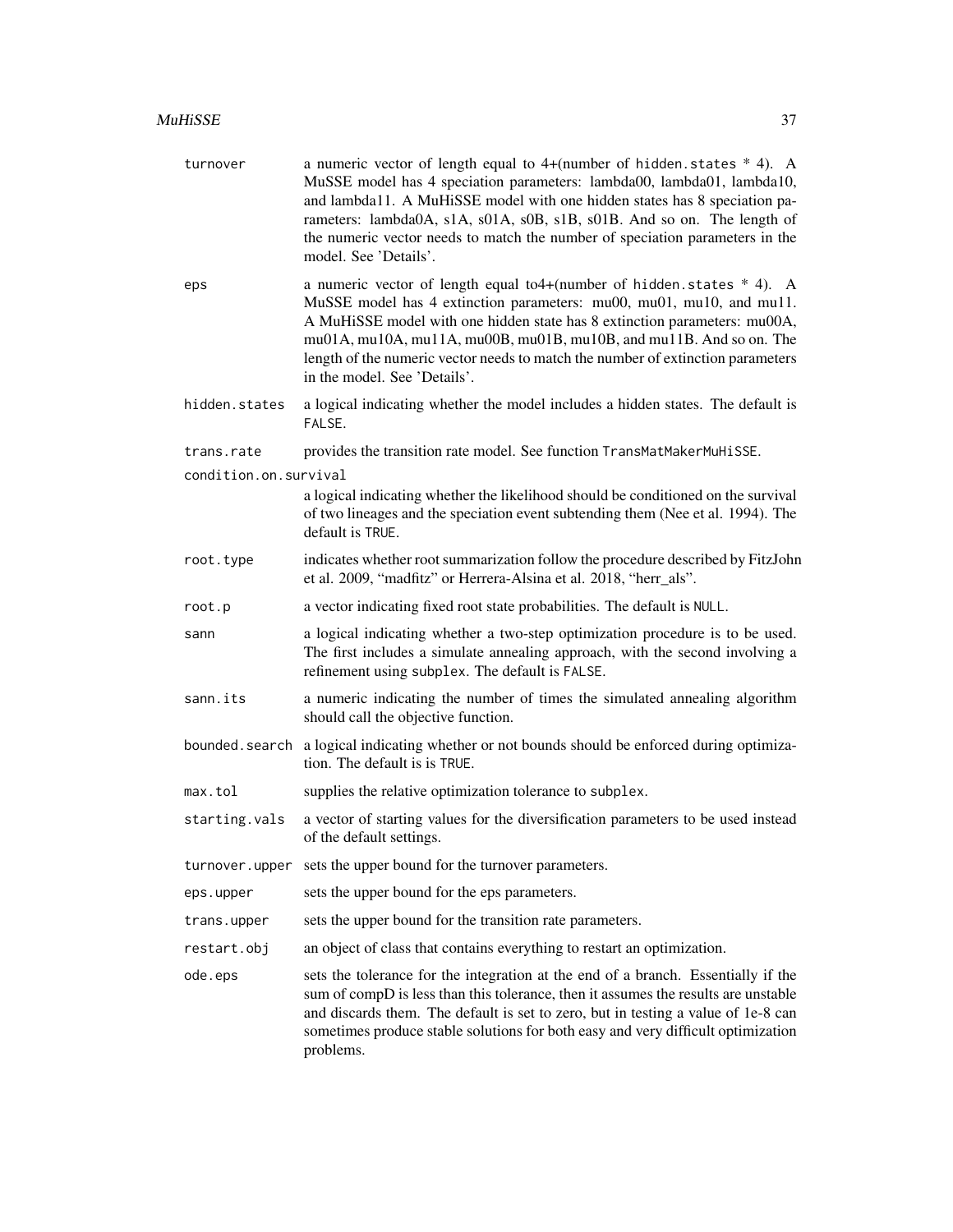#### Details

This function sets up and executes a multiple state HiSSE model. The model allows up to 8 hidden categories (hidden states A-H), and implements a more efficient means of carrying out the branch calculation. Specifically, we break up the tree into carry out all descendent branch calculations simultaneously, combine the probabilities based on their shared ancestry, then repeat for the next set of descendents. In testing, we've found that as the number of taxa increases, the calculation becomes much more efficient. In future versions, we will likely allow for multicore processing of these calculations to further improve speed. We also note that there is vignette tha describes more details for running this particular function.

As for data file format, MuHiSSE expects a three column matrix or data frame, with the first column containing the species names and the second and third containing the binary character information. Note that the order of the data file and the names in the "phylo" object need not be in the same order; MuHiSSE deals with this internally. Also, the character information must be coded as 0 and 1, otherwise, the function will misbehave. However, if the state for a species is unknown for either character, a user can specify this with a 2, and the state will be considered maximally ambiguous for all relevant character combinations. For example, if character 1 is in state 0, but character 2 is provided a 2, then the program provides a probability of 1 for 00 and a probability of for 01.

As with hisse, we employ a modified optimization procedure. In other words, rather than optimizing birth and death separately, MuHisse optimizes orthogonal transformations of these variables: we let tau = birth+death define "net turnover", and we let eps = death/birth define the "extinction fraction". This reparameterization alleviates problems associated with overfitting when birth and death are highly correlated, but both matter in explaining the diversity pattern.

To setup a model, users input vectors containing values to indicate how many free parameters are to be estimated for each of the variables in the model. This is done using the turnover and extinct.frac parameters. One needs to specify a value for each of the parameters of the model, when two parameters show the same value, then the parameters are set to be linked during the estimation of the model. For example, a MuHiSSE model with 1 hidden state and all free parameters has turnover = 1:8. The same model with turnover rates constrained to be the same for all hidden states has turnover =  $c(1,2,3,4,1,2,3,4)$ . This same format applies to extinct. frac.

The "trans.rate" input is the transition model and has an entirely different setup than speciation and extinction rates. See TransMatMakerMuHiSSE function for more details.

For user-specified "root.p", you should specify the probability for each state combination. If you are doing a hidden model, there will be eight state combinations: 00A, 01A, 10A, 11A, 00B, 01B, 10B, 11B. So if you wanted to say the root had to be in state 00, and since you do not know the hidden state, you would specify "root.p =  $c(0.5, 0, 0, 0, 0, 0, 0, 0, 0)$ ". In other words, the root has a 50% chance to be in one of the states to be 00A or 00B.

For the "root.type" option, we are currently maintaining the previous default of "madfitz". However, it was recently pointed out by Herrera-Alsina et al. (2018) that at the root, the individual likelihoods for each possible state should be conditioned prior to averaging the individual likelihoods across states. This can be set doing "herr\_als". It is unclear to us which is exactly correct, but it does seem that both "madfitz" and "herr als" behave exactly as they should in the case of characterindependent diversification (i.e., reduces to likelihood of tree + likelihood of trait model). We've also tested the behavior and the likelihood differences are very subtle and the parameter estimates in simulation are nearly indistinguishable from the "madfitz" conditioning scheme. We provide both options and encourage users to try both and let us know conditions in which the result vary dramatically under the two root implementations. We suspect they do not.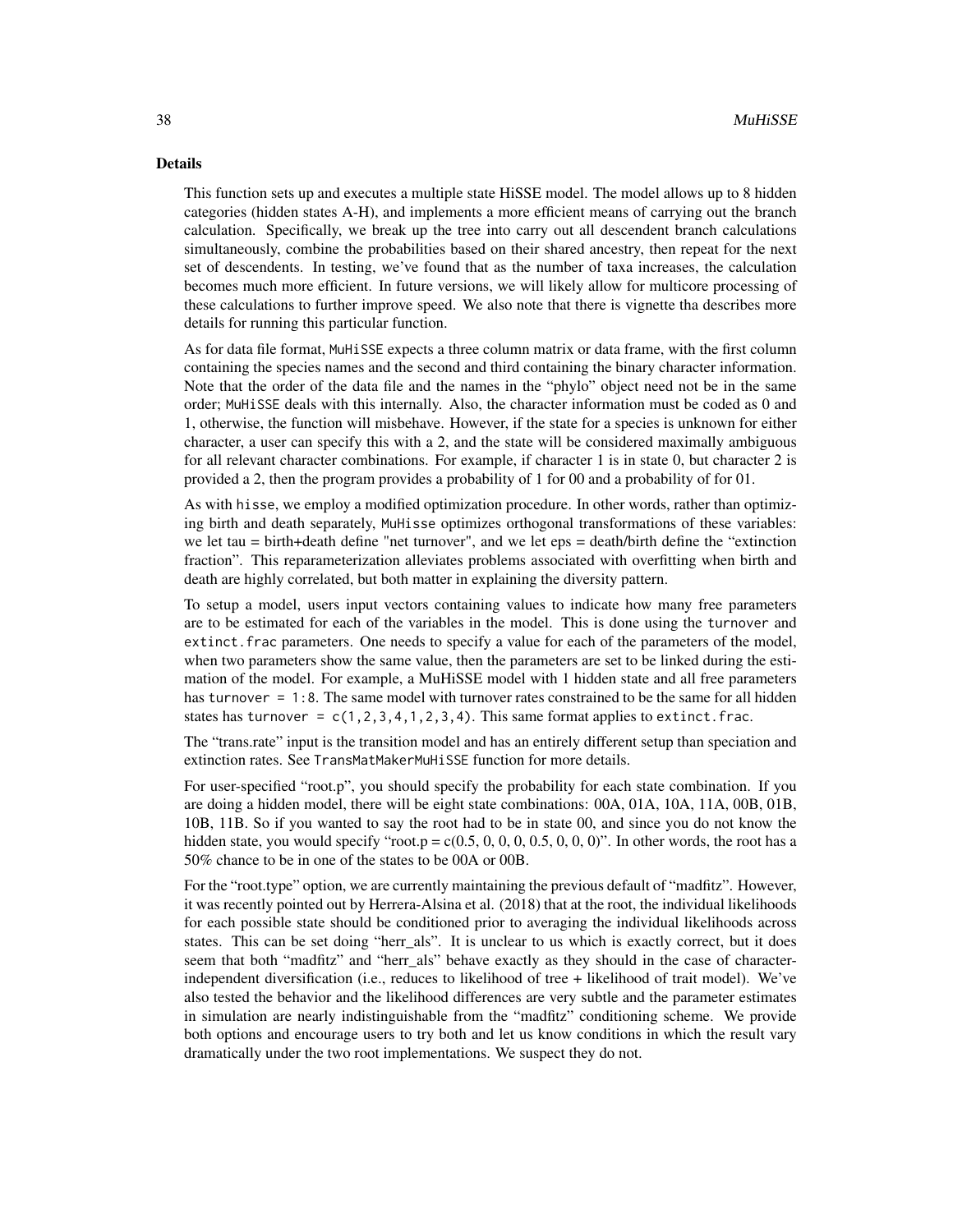#### MuHiSSE 39

Also, note, that in the case of "root.type=user" and "root.type=equal" are no longer explicit "root.type" options. Instead, either "madfitz" or "herr\_als" are specified and the "root.p" can be set to allow for custom root options.

#### Value

MuHiSSE returns an object of class muhisse.fit. This is a list with elements:

| \$loglik                 | the maximum negative log-likelihood.                                                                                                     |
|--------------------------|------------------------------------------------------------------------------------------------------------------------------------------|
| \$AIC                    | Akaike information criterion.                                                                                                            |
| \$AICc                   | Akaike information criterion corrected for sample-size.                                                                                  |
| \$solution               | a matrix containing the maximum likelihood estimates of the model parameters.                                                            |
| \$index.par              | an index matrix of the parameters being estimated.                                                                                       |
| \$f                      | user-supplied sampling frequencies.                                                                                                      |
|                          | \$hidden. states a logical indicating whether hidden states were included in the model.                                                  |
| \$condition.on.surivival |                                                                                                                                          |
|                          | a logical indicating whether the likelihood was conditioned on the survival of<br>two lineages and the speciation event subtending them. |
| \$root.type              | indicates the user-specified root prior assumption.                                                                                      |
| \$root.p                 | indicates whether the user-specified fixed root probabilities.                                                                           |
| \$phy                    | user-supplied tree                                                                                                                       |
| \$data                   | user-supplied dataset                                                                                                                    |
| \$trans.matrix           | the user-supplied transition matrix                                                                                                      |
| \$max.tol                | relative optimization tolerance.                                                                                                         |
| \$starting.vals          | The starting values for the optimization.                                                                                                |
| \$upper.bounds           | the vector of upper limits to the optimization search.                                                                                   |
| \$lower.bounds           | the vector of lower limits to the optimization search.                                                                                   |
| \$ode.eps                | The ode eps value used for the estimation.                                                                                               |

#### Author(s)

Jeremy M. Beaulieu

#### References

Beaulieu, J.M, and B.C. O'Meara. 2016. Detecting hidden diversification shifts in models of traitdependent speciation and extinction. Syst. Biol. 65:583-601.

FitzJohn R.G., Maddison W.P., and Otto S.P. 2009. Estimating trait-dependent speciation and extinction rates from incompletely resolved phylogenies. Syst. Biol. 58:595-611.

Herrera-Alsina L., van Els P., and Etienne R.S. 2018. Detecting the dependence of diversification on multiples traits from phylogenetic trees and trait data. Systematic Biology In press.

Maddison W.P., Midford P.E., and Otto S.P. 2007. Estimating a binary characters effect on speciation and extinction. Syst. Biol. 56:701-710.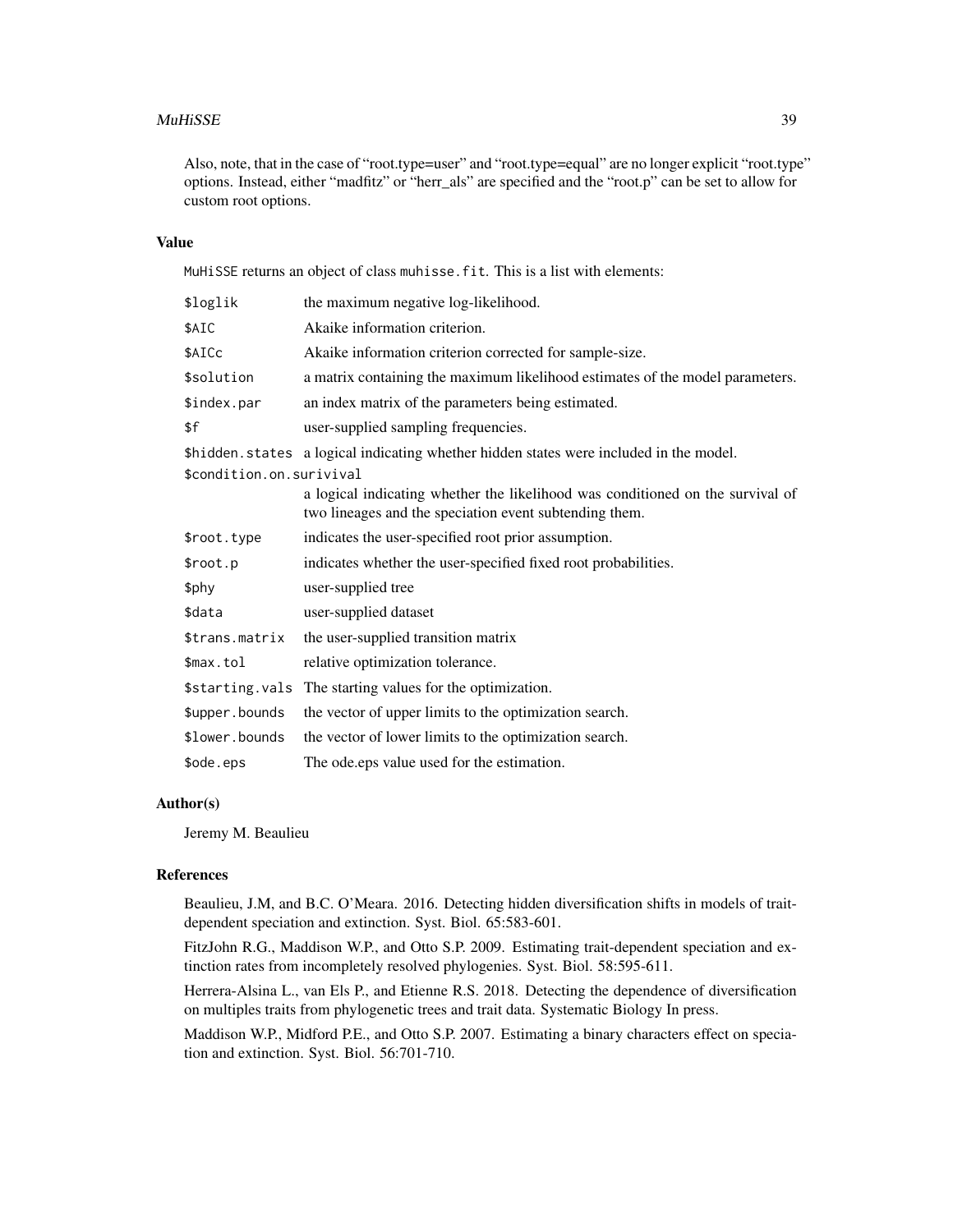Nakov, T., Beaulieu, J.M., and Alverson, A.J. 2018. Freshwater diatoms diversify faster than marine in both planktonic and benthic habitats. bioRxiv, doi: https://doi.org/10.1101/406165.

Nee S., May R.M., and Harvey P.H. 1994. The reconstructed evolutionary process. Philos. Trans. R. Soc. Lond. B Biol. Sci. 344:305-311.

plot.geohisse.states *Plotting function geohisse.states objects*

#### Description

A plotting function for visualizing changes in states and rates over a phylogeny

#### Usage

## S3 method for class 'geohisse.states' plot(x, rate.param = "net.div", type = "fan", show.tip.label = TRUE,  $fsize = 1.0$ , legend = TRUE, ...)

### Arguments

| X          | a hisse. states object or a list of such objects.                                                                                    |
|------------|--------------------------------------------------------------------------------------------------------------------------------------|
| rate.param | indicates the type of rates to plot. Options include: "turnover", "net.div", "spe-<br>ciation", "extinction", "extinction.fraction". |
| type       | a character string specifying the type of phylogeny to be drawn. Options are<br>"fan" (default) or "phylogram".                      |
|            | show.tip.label a logical indicating whether tip names should be included. Default is TRUE                                            |
| fsize      | sets the font size for the tip labels.                                                                                               |
| legend     | indicates if the legend is to be plotted. TRUE or FALSE.                                                                             |
| $\ddotsc$  | Additional parameters to control the plot. See "Details".                                                                            |

#### Details

Additional parameters can be defined using "...":

"do.observed.only" is a logical indicating whether just the states should be plotted; for now, only TRUE works. "rate.colors" are user specified colors to be used for coloring rates. "state.colors" are user specified colors to be used for coloring states. A vector with the color for state 1 (endemic area '0'), state 2 (endemic area '1') and state 0 (widespread area '01'). Always in this order! "edge.width" is the width of the branches of the phylogeny. "width.factor" is the factor multiplying the "edge.width" to get the width of the branch for the states tree. Needs to be a numeric value between 0 and 1. "rate.range" is an optional two element vector. If present, specifies the range of rate values to use for plotting. "lims.percentage.correction" deals with cases where the limits are slightly smaller than the values due to imprecision issues. "legend.position" are the coordinates for placing the legend. "legend.cex" is the text size inside the legend. "legend.kernel" lets you specify the way the density plot or histogram is made for rates. A value of "auto" chooses what we think is the best option given your data, "hist" makes a histogram, "rectangular", "gaussian", and

<span id="page-39-0"></span>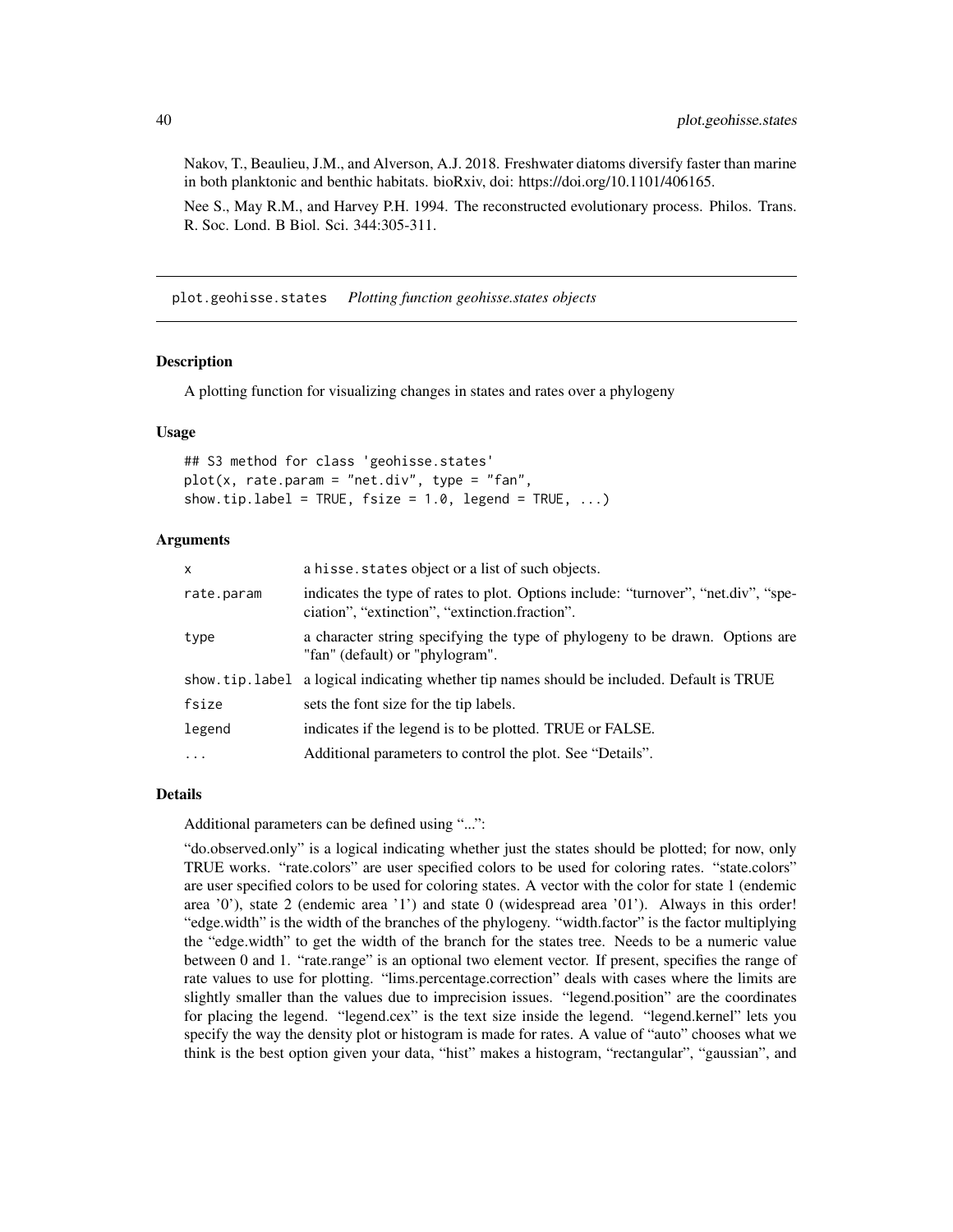### <span id="page-40-0"></span>plot.hisse.states 41

others make a density plot. See ?density for all non-"hist" options. "legend.bg" sets the color for the legend background. "mar" sets the margins for the plot. See more information in 'help(par)'. "outline" is whether to plot an outline on the branches of the tree. Choose the color of the outline using the parameter outline.color. "outline.color" is the color for the outline. Defaults to "black". "swap.underscore" sets whether to substitute all "\_" with " " on the labels for the tips.

This function is very similar to the hisse:: plot.hisse.states function. See more details in help page for hisse::plot.hisse.states function.

#### Author(s)

Brian O'Meara and Daniel Caetano

#### References

Beaulieu, J.M, and B.C. O'Meara. 2016. Detecting hidden diversification shifts in models of traitdependent speciation and extinction. Syst. Biol. 65:583-601.

plot.hisse.states *Plotting function hisse.states objects*

### Description

A plotting function for visualizing changes in states and rates over a phylogeny

#### Usage

```
## S3 method for class 'hisse.states'
plot(x, rate.param = "net.div", type = "fan",show.tip.label = TRUE, fsize = 1.0, legend = "tips", ...)
```

| $\mathsf{x}$ | a hisse. states object or a list of such objects.                                                                                                              |
|--------------|----------------------------------------------------------------------------------------------------------------------------------------------------------------|
| rate.param   | indicates the type of rates to plot. Options include: "turnover", "net.div", "spe-<br>ciation", "extinction", "extinction.fraction". The default is "net.div". |
| type         | a character string specifying the type of phylogeny to be drawn. Options are<br>"fan" (default) or "phylogram".                                                |
|              | show, tip, label a logical indicating whether tip names should be included.                                                                                    |
| fsize        | sets the font size for the tip labels.                                                                                                                         |
| legend       | indicates the type of legend. Options include: "none", "traditional", "tips", "in-<br>ternal", "all".                                                          |
| $\cdots$     | Additional parameters to control the plot. See "Details".                                                                                                      |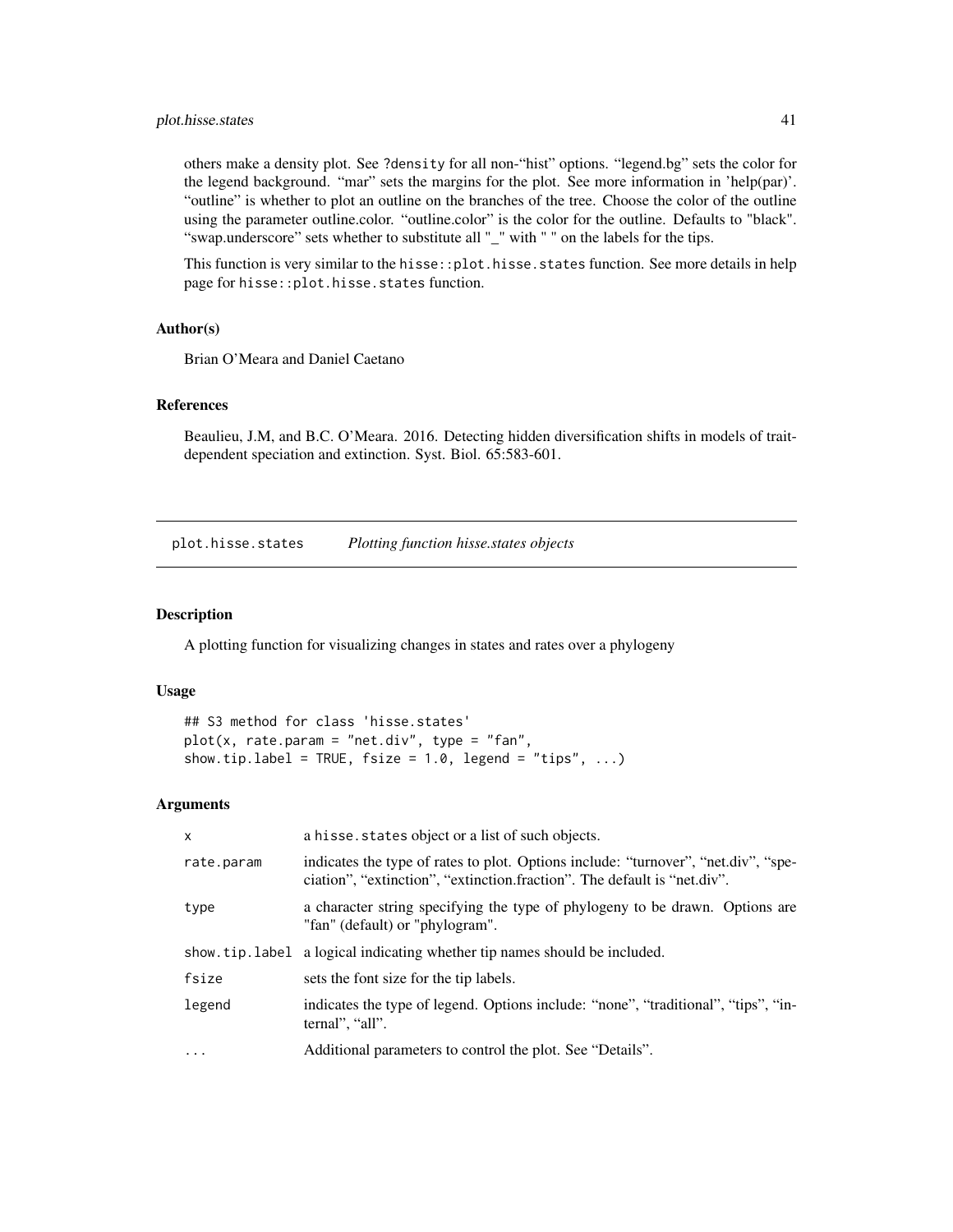#### Details

Provides phylogeny that shows a heat map of the diversification rate parameter you specify (which could be turnover, net.div, speciation, extinction, or extinction.fraction). The discrete state reconstruction appears as lines on top of the heat map. If you give a single hisse.state object, it uses that; if you give it a list of them, it will model-average the results (it assumes the trees are the same). Colors can be specified by sending a vector of colors to rate.colors or state.colors (the defaults are red to blue for rate and white to black for state). You can specify two or more colors: c("red", "gray", "blue") for example. By default the visualization uses the minimum rate on the tree for the minimum color, and the maximum rate for the maximum color, but you may want to use the same color scale across models, even if some of them have a smaller range than others. To do this, pass a vector with the minimum and maximum rate across all models to the visualization for all models and they will use the same scale. There are many options for adding a legend. A traditional legend showing what values a color corresponds to is "traditional", like what plotSimmap will show in phytools. However, we can also use the legend to show the distribution of values, rather than just a key to color. "tips" shows a density plot of states or rates at tips, "internal" a distribution at internal nodes, and "all" at all nodes in the tree. For the density or histogram plots, you can let the package pick the best visualization or choose yourself whether to use a histogram or density plot, and if the latter, what kernel you want. The legend can be moved around the overall tree plot by using "legend.position": this is a vector that specifies the "fig" argument to "par":  $c(x1, x2, y1, y2)$ , where the values are the starting and ending positions as a fraction of the overall plot. By default, the legend starts at the lower left corner and continues up 20 the rest of the plot  $(c(0, 0.2, 0, 0.2))$ : by changing values, you can make the legend larger or smaller and change its position. The heatmap code is modified slightly from Liam Revell's phytools package.

Additional parameters to control the plot: "do.observed.only" is a logical indicating whether just the states should be plotted; for now, only TRUE works. "rate.colors" sets user specified colors to be used for coloring rates. "state.colors" sets user specified colors to be used for coloring states. "edge.width" sets the width of the branches of the phylogeny. "width.factor" is the factor multiplying the edge.width to get the width of the branch for the states tree. Needs to be a numeric value between 0 and 1. "rate.range" is an optional two element vector. If present, specifies the range of rate values to use for plotting. "lims.percentage.correction" deals with cases where the limits are slightly smaller than the values due to imprecision issues. "legend.position" are the coordinates for placing the legend. "legend.cex" is the text size inside the legend. "legend.kernel.rates" used for legend=tips, internal, or all, lets you specify the way the density plot or histogram is made for rates. "auto" chooses what we think is the best option given your data, "hist" makes a histogram, "rectangular", "gaussian", and others make a density plot. See ?density for all non-"hist" options. "legend.kernel.states" is as above, for states. "legend.bg" sets the color for the legend background. "mar" sets the margins for the plot. See more information in 'help(par)'. "outline" sets whether to plot an outline on the branches of the tree. Choose the color of the outline using the parameter outline.color. "outline.color" sets the color for the outline. Defaults to "black". "swap.underscore" defines whether to substitute all "\_" with " " on the labels for the tips.

#### Author(s)

Brian O'Meara and Daniel Caetano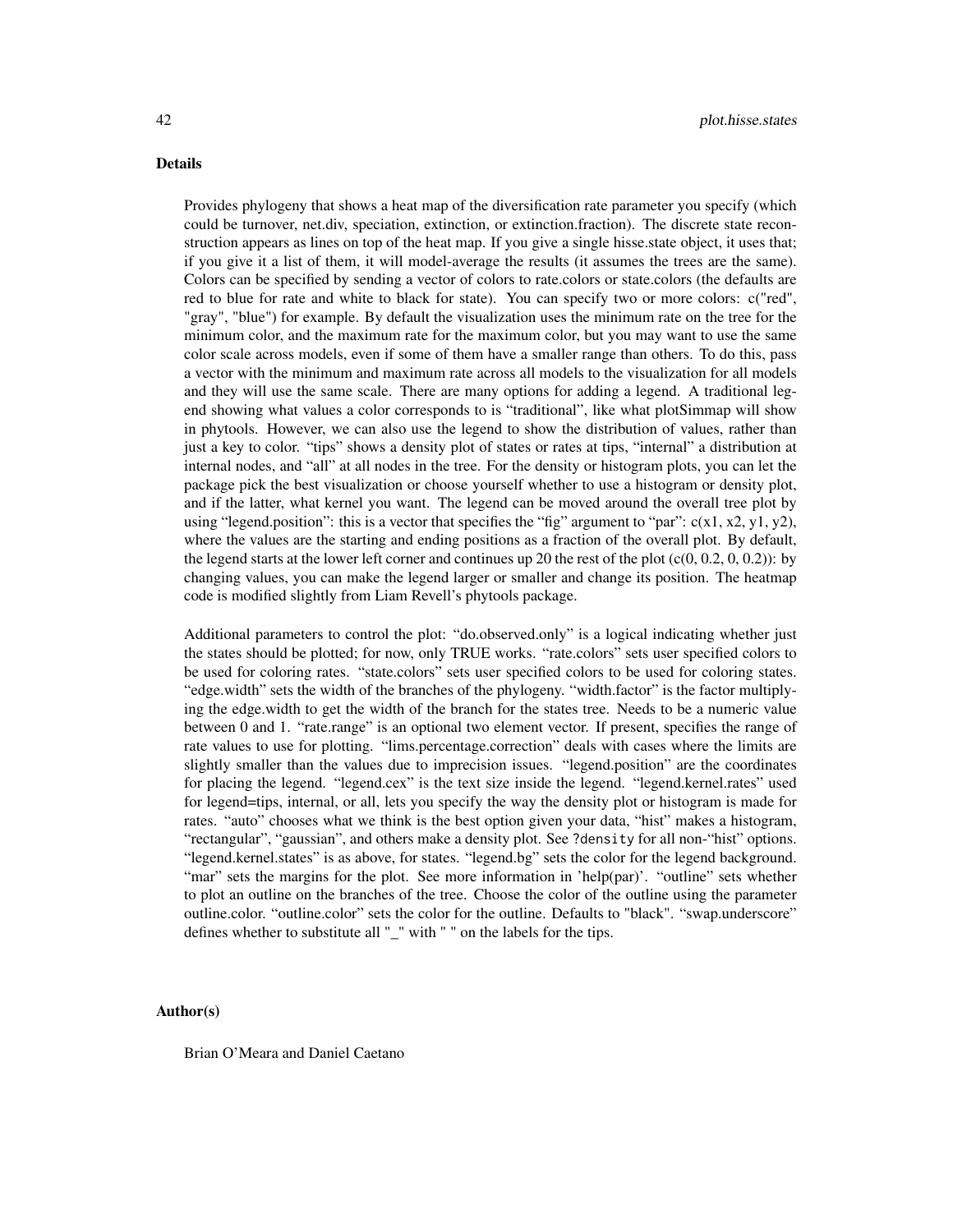#### <span id="page-42-0"></span>References

Beaulieu, J.M, and B.C. O'Meara. 2016. Detecting hidden diversification shifts in models of traitdependent speciation and extinction. Syst. Biol. 65:583-601.

plot.misse.states *Plotting function geohisse.states objects*

#### **Description**

A plotting function for visualizing changes in states and rates over a phylogeny

#### Usage

## S3 method for class 'misse.states'  $plot(x, rate.param = "net.div", type = "fan",$ show.tip.label = TRUE,  $fsize = 1.0$ , legend = "tips", ...)

#### Arguments

| a misse. states object or a list of such objects.                                                                                    |
|--------------------------------------------------------------------------------------------------------------------------------------|
| indicates the type of rates to plot. Options include: "turnover", "net.div", "spe-<br>ciation", "extinction", "extinction.fraction". |
| a character string specifying the type of phylogeny to be drawn. Options are<br>"fan" (default) or "phylogram".                      |
| show tip. label a logical indicating whether tip names should be included. Default is TRUE                                           |
| sets the font size for the tip labels.                                                                                               |
| indicates if the legend is to be plotted. TRUE or FALSE.                                                                             |
| Additional parameters to control the plot. See "Details".                                                                            |
|                                                                                                                                      |

#### Details

Additional parameters can be defined using "...":

"do.observed.only" is a logical indicating whether just the states should be plotted; for now, only TRUE works. "rate.colors" are user specified colors to be used for coloring rates. "state.colors" are user specified colors to be used for coloring states. A vector with the color for states 00, 01, 10, and 11 (in this order). "edge.width" is the width of the branches of the phylogeny. "width.factor" is the factor multiplying the "edge.width" to get the width of the branch for the states tree. Needs to be a numeric value between 0 and 1. "rate.range" is an optional two element vector. If present, specifies the range of rate values to use for plotting. "lims.percentage.correction" deals with cases where the limits are slightly smaller than the values due to imprecision issues. "legend.position" are the coordinates for placing the legend. "legend.cex" is the text size inside the legend. "legend.kernel" lets you specify the way the density plot or histogram is made for rates. A value of "auto" chooses what we think is the best option given your data, "hist" makes a histogram, "rectangular", "gaussian", and others make a density plot. See ?density for all non-"hist" options. "legend.bg" sets the color for the legend background. "mar" sets the margins for the plot. See more information in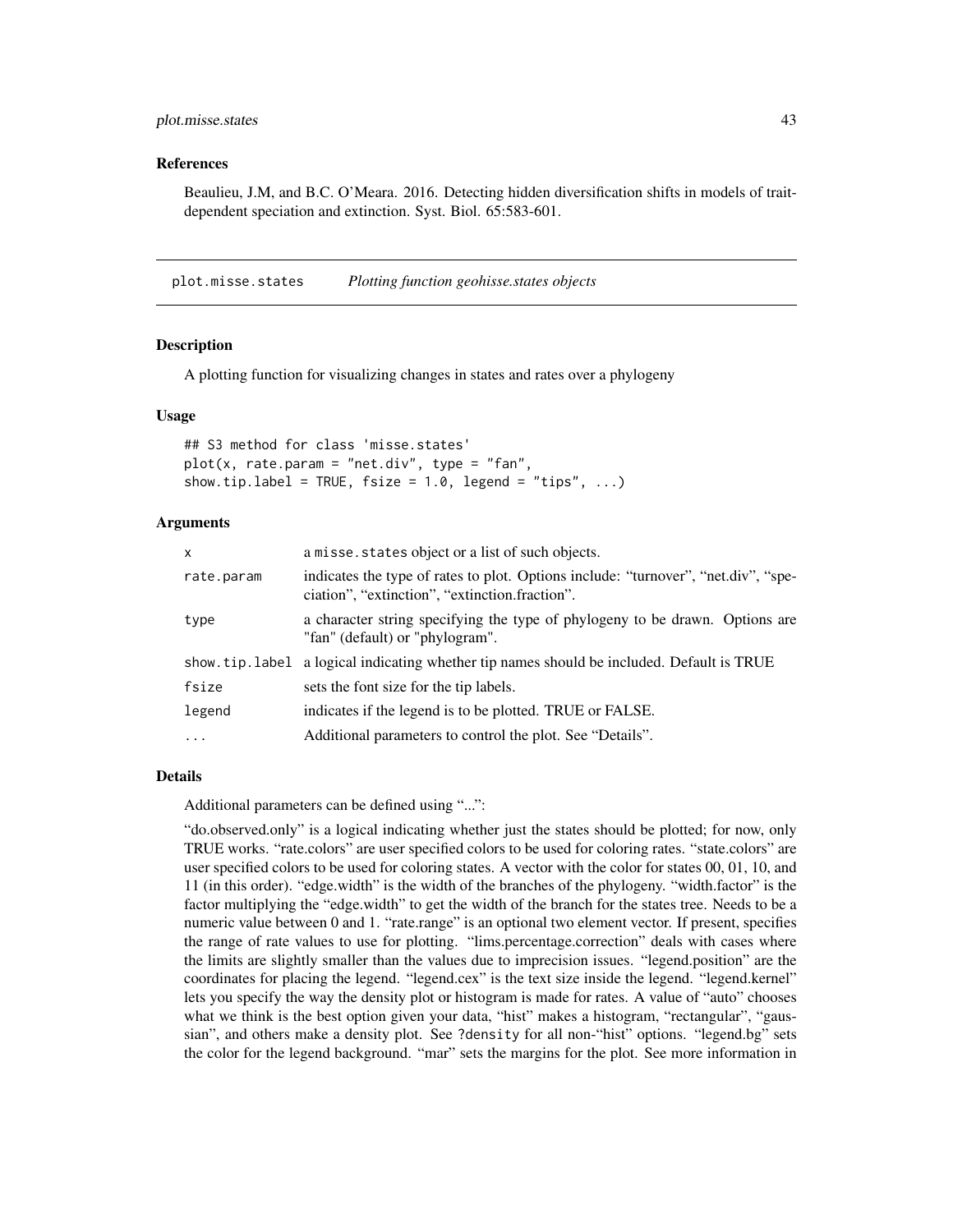'help(par)'. "outline" is whether to plot an outline on the branches of the tree. Choose the color of the outline using the parameter outline.color. "outline.color" is the color for the outline. Defaults to "black". "swap.underscore" sets whether to substitute all "\_" with " " on the labels for the tips.

This function is very similar to the hisse::plot.hisse.states function. See more details in help page for hisse::plot.hisse.states function.

#### Author(s)

Brian O'Meara and Daniel Caetano

### References

Beaulieu, J.M, and B.C. O'Meara. 2016. Detecting hidden diversification shifts in models of traitdependent speciation and extinction. Syst. Biol. 65:583-601.

plot.muhisse.states *Plotting function muhisse.states objects*

### Description

A plotting function for visualizing changes in states and rates over a phylogeny

#### Usage

```
## S3 method for class 'muhisse.states'
plot(x, rate.param = "net.div", type = "fan",show.tip.label = TRUE, fsize = 1.0, legend = TRUE, ...)
```

| $\mathsf{x}$ | a muhisse. states object or a list of such objects.                                                                                  |
|--------------|--------------------------------------------------------------------------------------------------------------------------------------|
| rate.param   | indicates the type of rates to plot. Options include: "turnover", "net.div", "spe-<br>ciation", "extinction", "extinction.fraction". |
| type         | a character string specifying the type of phylogeny to be drawn. Options are<br>"fan" (default) or "phylogram".                      |
|              | show tip. label a logical indicating whether tip names should be included. Default is TRUE                                           |
| fsize        | sets the font size for the tip labels.                                                                                               |
| legend       | indicates if the legend is to be plotted. TRUE or FALSE.                                                                             |
| $\ddots$     | Additional parameters to control the plot. See "Details".                                                                            |

<span id="page-43-0"></span>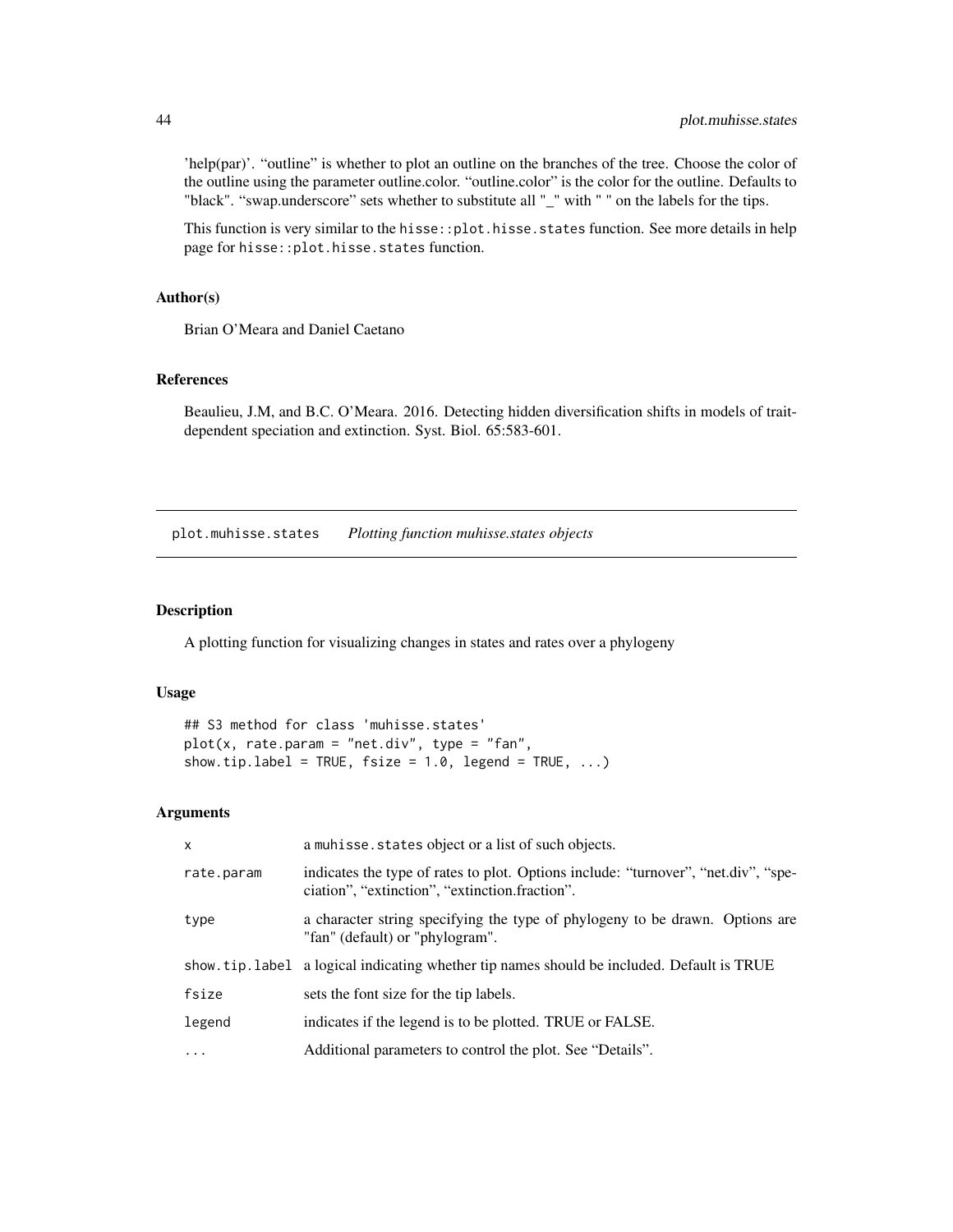#### <span id="page-44-0"></span>SimToPhylo 45

#### Details

Additional parameters can be defined using "...":

"do.observed.only" is a logical indicating whether just the states should be plotted; for now, only TRUE works. "rate.colors" are user specified colors to be used for coloring rates. "state.colors" are user specified colors to be used for coloring states. A vector with the color for states 00, 01, 10, and 11 (in this order). "edge.width" is the width of the branches of the phylogeny. "width.factor" is the factor multiplying the "edge.width" to get the width of the branch for the states tree. Needs to be a numeric value between 0 and 1. "rate.range" is an optional two element vector. If present, specifies the range of rate values to use for plotting. "lims.percentage.correction" deals with cases where the limits are slightly smaller than the values due to imprecision issues. "legend.position" are the coordinates for placing the legend. "legend.cex" is the text size inside the legend. "legend.kernel" lets you specify the way the density plot or histogram is made for rates. A value of "auto" chooses what we think is the best option given your data, "hist" makes a histogram, "rectangular", "gaussian", and others make a density plot. See ?density for all non-"hist" options. "legend.bg" sets the color for the legend background. "mar" sets the margins for the plot. See more information in 'help(par)'. "outline" is whether to plot an outline on the branches of the tree. Choose the color of the outline using the parameter outline.color. "outline.color" is the color for the outline. Defaults to "black". "swap.underscore" sets whether to substitute all "\_" with " " on the labels for the tips.

This function is very similar to the hisse:: plot.hisse.states function. See more details in help page for hisse::plot.hisse.states function.

#### Author(s)

Brian O'Meara and Daniel Caetano

#### References

Beaulieu, J.M, and B.C. O'Meara. 2016. Detecting hidden diversification shifts in models of traitdependent speciation and extinction. Syst. Biol. 65:583-601.

SimToPhylo *Convert simulated result to a tree*

#### **Description**

Converts the \$results element of the return to a phylo object

#### Usage

```
SimToPhylo(results, include.extinct=FALSE, drop.stem=TRUE)
```

| results<br>include.extinct | dataframe of results from SimulateHisse.                                                     |
|----------------------------|----------------------------------------------------------------------------------------------|
|                            | include (TRUE) or delete (FALSE) extinct terminal taxa.                                      |
| drop.stem                  | include the lineage leading to the first saved speciation even (FALSE) or cull it<br>(TRUE). |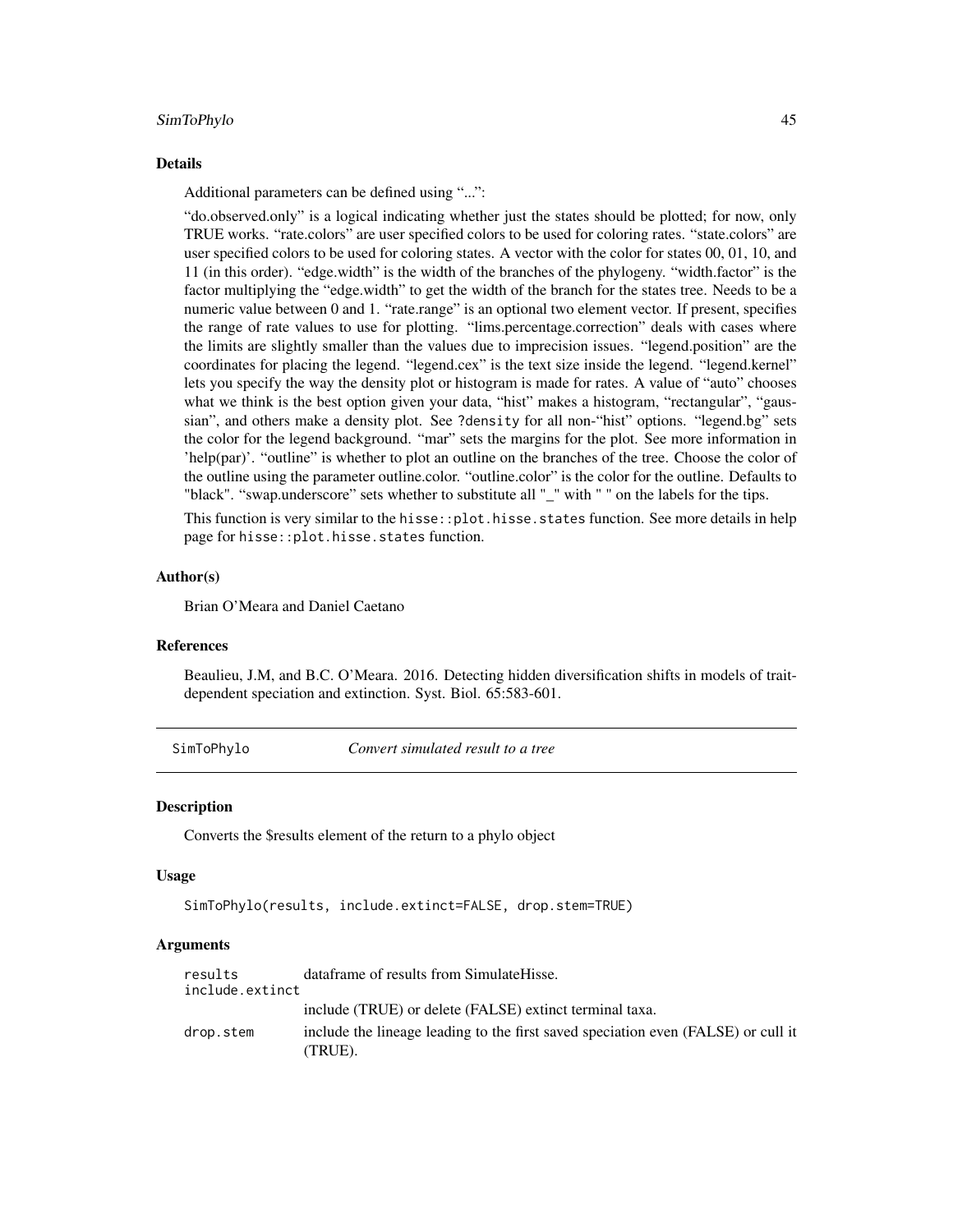### Details

This takes the \$results object from a SimulateHisse run and converts it to an ape phylo object. If there are no taxa on the final tree, it returns NA; if there is one taxon, it returns a one taxon tree. This is behavior different from diversitree's tree simulators, which returns NULL in both the zero and one taxon case. Extinct taxa can be pruned or not. For simulations starting with one taxon, and/or for simulations with some extinction, the final tree can have a time when there is a single lineage before it radiates into the crown group. This stem can be included or not. The tip states are stored in \$tip.state in the returned tree.

#### Value

phylo a phylo object in cladewise order.

### Author(s)

Brian O'Meara

#### References

Beaulieu, J.M, and B.C. O'Meara. 2016. Detecting hidden diversification shifts in models of traitdependent speciation and extinction. Syst. Biol. 65:583-601.

### Examples

```
simulated.result <- SimulateHisse(c(.3, .1), c(.1, 0),
matrix(c(NA, 0.2, .3, NA), nrow=2), max.taxa=35, x0=1)
par(mfcol=c(1,2))
plot(SimToPhylo(simulated.result$results, include.extinct=TRUE))
plot(SimToPhylo(simulated.result$results, include.extinct=FALSE))
```
SimulateGeoHiSSE *Simulate under a GeoHiSSE model*

### **Description**

Simulation function for the GeoHiSSE model

### Usage

```
SimulateGeoHiSSE(pars, hidden.areas=1, x0="0A", max.taxa=Inf,
max.time=Inf, add.jumps=FALSE, add.extinction=FALSE,
include.extinct=FALSE, return.GeoHiSSE_pars=FALSE,
override.safeties=FALSE)
```
<span id="page-45-0"></span>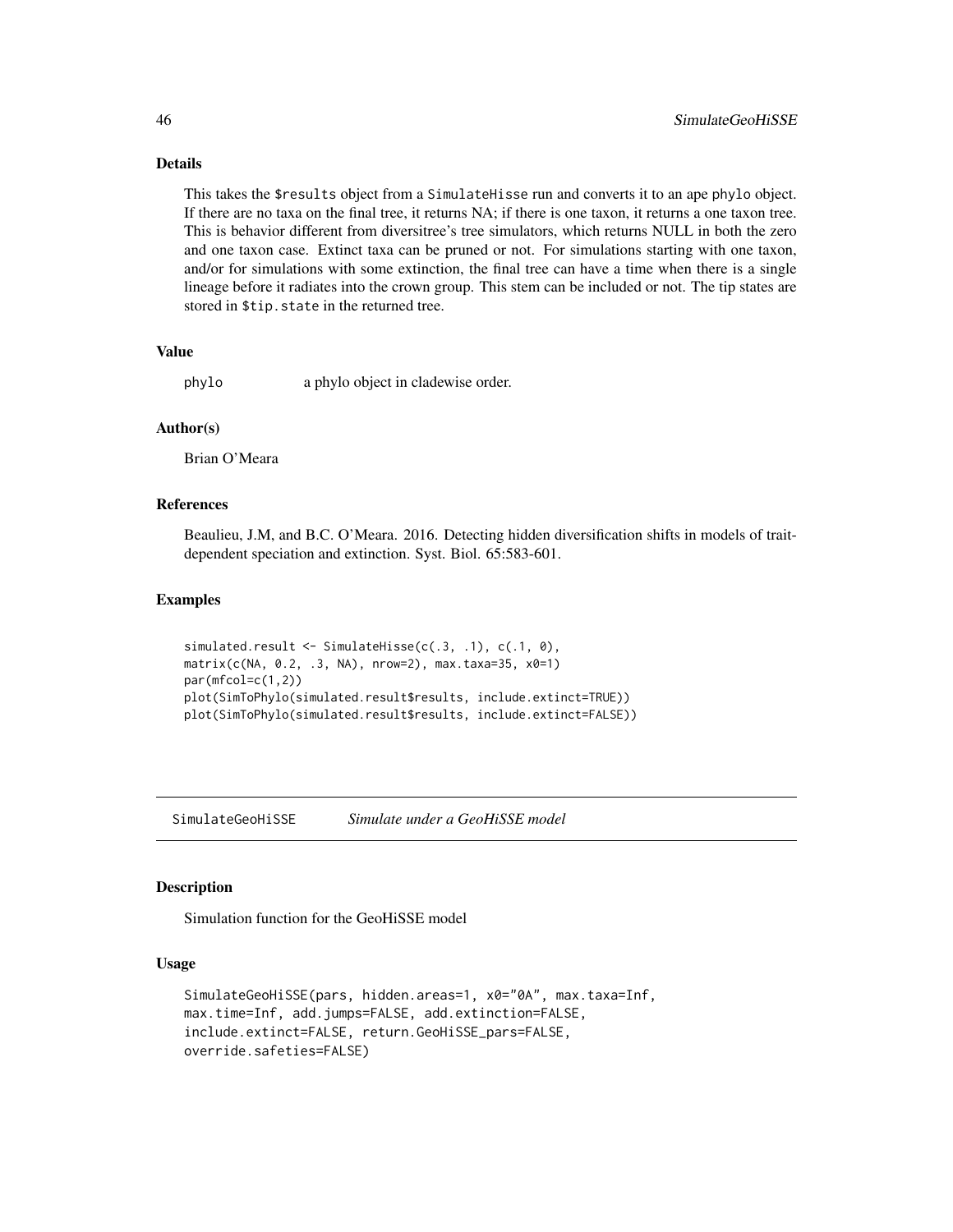### Arguments

| pars                 | an object of class "GeoHiSSE_pars" generated by SimulateGeoHiSSE. See 'De-<br>tails'.                                                                                        |  |
|----------------------|------------------------------------------------------------------------------------------------------------------------------------------------------------------------------|--|
| hidden.areas         | number of hidden areas in the model. Default is 1.                                                                                                                           |  |
| x0                   | a character value for the starting state. Default is "01A".                                                                                                                  |  |
| max.taxa             | have the simulation stop at max. taxa surviving taxa.                                                                                                                        |  |
| max.time             | have the simulation stop at max. time height (including stem).                                                                                                               |  |
| return.GeoHiSSE_pars |                                                                                                                                                                              |  |
|                      | whether to (only) return a "GeoHiSSE_pars" object in the correct format to use<br>in this function. See 'Details'.                                                           |  |
| add.jumps            | whether to include jump dispersals in the model. Both for returning the param-<br>eters of the model and model estimation. Default is FALSE.                                 |  |
|                      | add extinction whether to separate extirpation and extinction of endemic lineages. Both for<br>returning the parameters of the model and model estimation. Default is FALSE. |  |
| include.extinct      |                                                                                                                                                                              |  |
|                      | whether the simulation should keep extinct lineages. Default is FALSE.                                                                                                       |  |
| override.safeties    |                                                                                                                                                                              |  |
|                      | simulate even if there is no limit on number of taxa or depth of tree.                                                                                                       |  |

#### Details

This function uses diversitree::tree.classe function to simulate the tree under the GeoSSE model with hidden areas. The parameter pars is a list of class "GeoHiSSE\_pars" that can be generated using this same function. The best way is to first run SimulateGeoHiSSE with empty parameters and return.GeoHiSSE\_pars=TRUE and with hidden.areas equal to the number of desired hidden areas in the model. This will return an object in list format with a set of four matrices. Each matrix controls a different set of parameters of the model. All parameters are set to 0 and parameters not used by the model are set to NA. To prepare the simulation, edit these matrices and change the desired parameter values. Leaving a parameter equal to 0 is the same as reducing the model by eliminating this parameter of the model.

#### Value

This returns a list, with the following elements:

| \$phy          | a phylogeny of class phylo.                                                                                                |
|----------------|----------------------------------------------------------------------------------------------------------------------------|
| \$data         | a data matrix with the species names as the first column and the ranges (in $0, 1,$<br>and 2 format) as the second column. |
| \$hidden.areas | a named vector with the 'true' simulated ranges (include the hidden area infor-<br>mation).                                |
| \$sim.attempts | number of times that the simulation tried before reaching desired termination<br>condition.                                |
| \$pars         | the parameters used for the simulation.                                                                                    |
| \$classe.pars  | the parameters in 'make.classe' format for the 'diversitree' package.                                                      |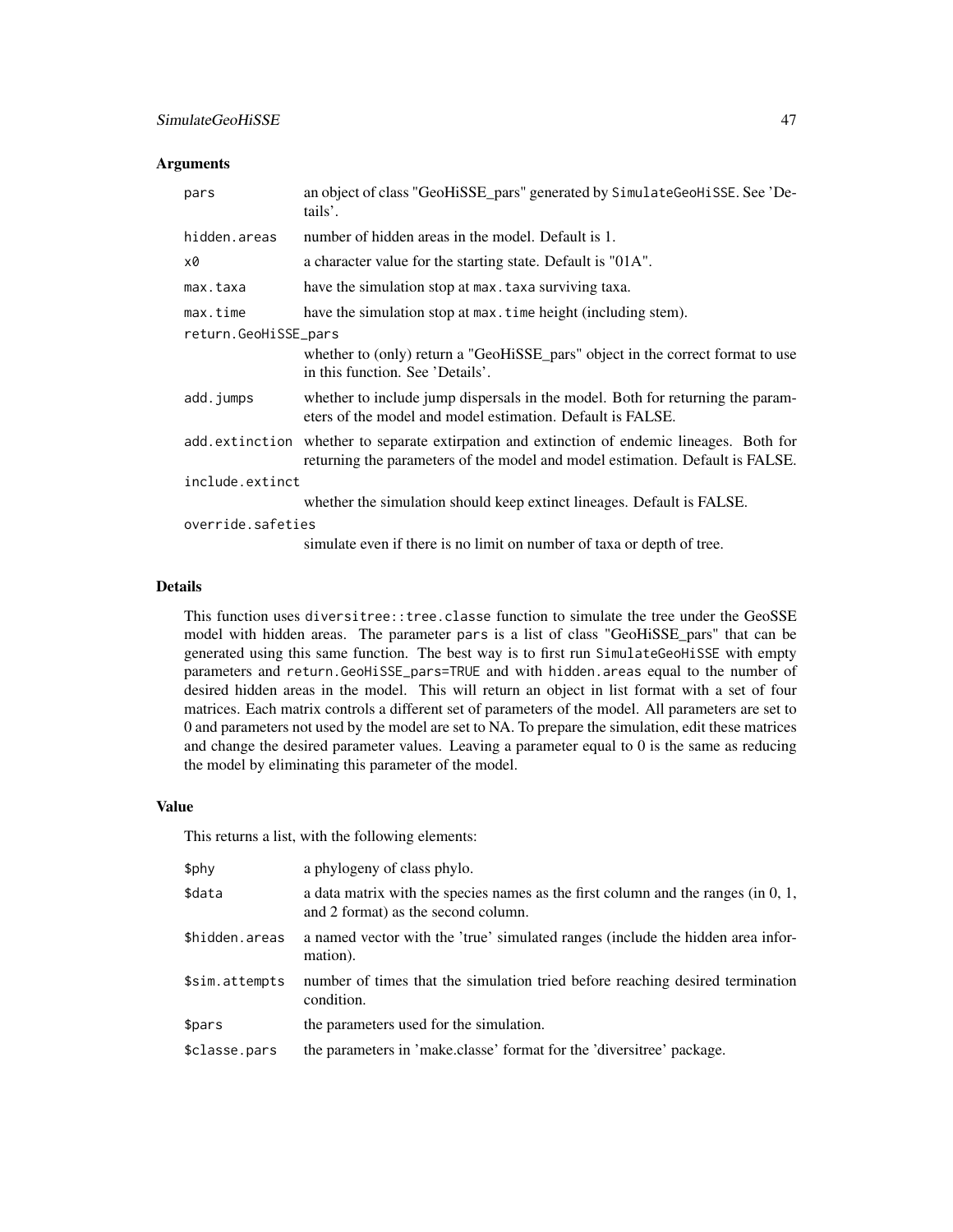#### Author(s)

Daniel Caetano

#### Examples

```
## Not run:
## Get the a list with the correct parameters to run the simulation:
pars <- SimulateGeoHiSSE(hidden.areas=1, return.GeoHiSSE_pars=TRUE)
## Edit the parameter values:
pars$model.pars[1:3,] <- 0.1
pars$model.pars[4:5,] <- 0.05
pars$model.pars[6:7,] <- 0.01
pars$q.01[1,2] <- pars$q.01[2,1] <- 0.01
pars$q.1[1,2] <- pars$q.1[2,1] <- 0.02
pars$q.2[1,2] <- pars$q.2[2,1] <- 0.02
## Run the simulation:
sim <- SimulateGeoHiSSE(pars=pars, hidden.areas=1, x0="01A", max.taxa=100)
## End(Not run)
```
SimulateHisse *Simulate under a HiSSE model*

#### Description

Flexible simulation function allowing checkpointing

### Usage

```
SimulateHisse(turnover.rates, eps.values, transition.rates, max.taxa=Inf, max.t=Inf,
max.wall.time=Inf, x0, nstart=1, checkpoint.file=NULL, checkpoint.frequency=100,
checkpoint.start.object=NULL, override.safeties=FALSE)
```
#### Arguments

turnover.rates a vector of turnover rates.

|                  | eps. values a vector of extinction fractions.                                                               |
|------------------|-------------------------------------------------------------------------------------------------------------|
| transition.rates |                                                                                                             |
|                  | a matrix of transition rates.                                                                               |
| max.taxa         | have the simulation stop at max. taxa surviving taxa.                                                       |
| max.t            | have the simulation stop at max, t height (including stem).                                                 |
| max.wall.time    | have the simulation stop at this many seconds of running.                                                   |
| x0               | the starting state.                                                                                         |
| nstart           | how many taxa you want to start from. Usual values are 1 (start with single<br>lineage) or 2 (crown group). |

<span id="page-47-0"></span>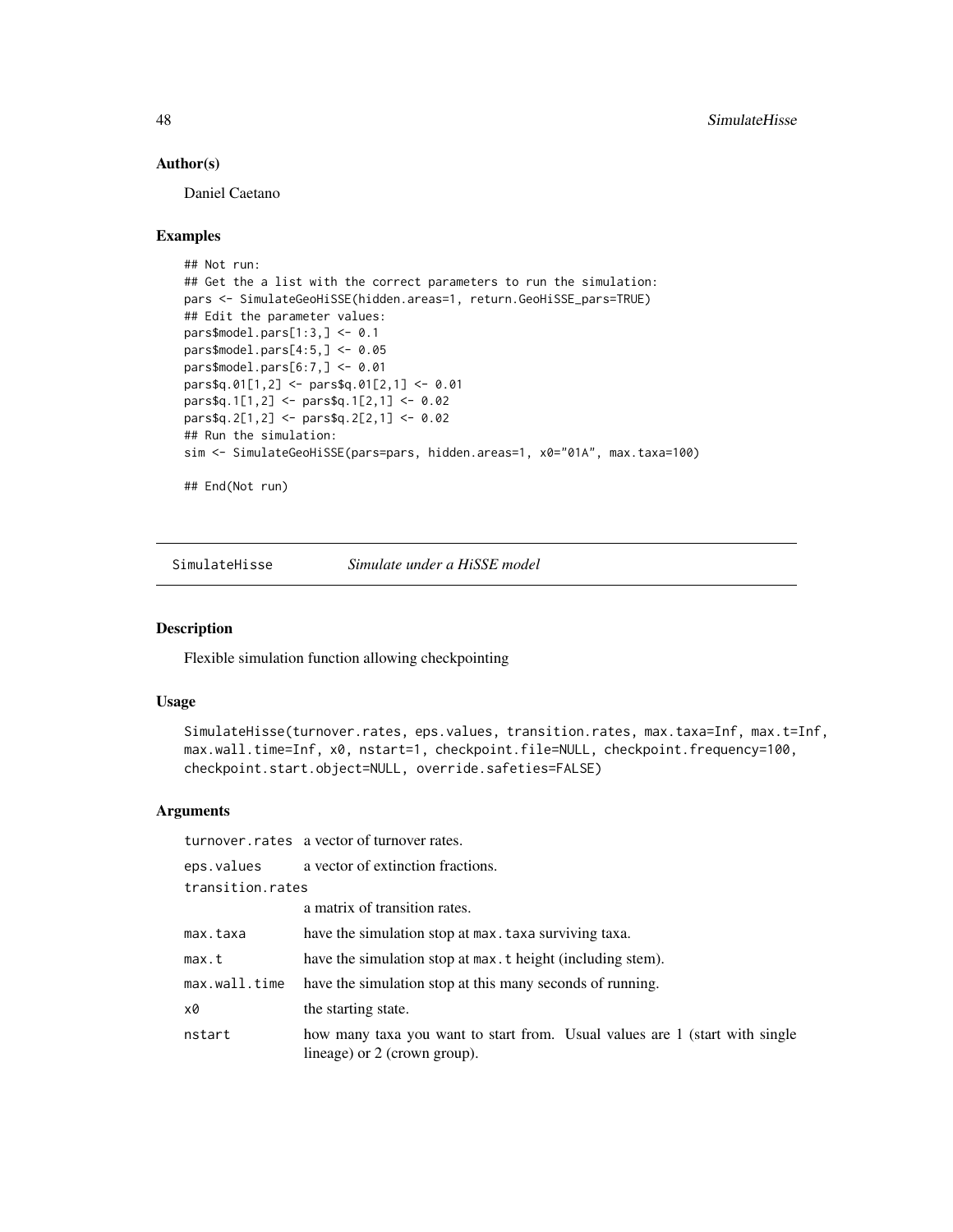### SimulateHisse 49

checkpoint.file

if you want to save progress (so you can restart from last saved point) include the name of a file.

#### checkpoint.frequency

if there is a checkpoint file, frequency (in terms of number of steps: births, deaths, or transitions) at which this is saved.

#### checkpoint.start.object

if you are starting from a checkpointed.file, the object loaded from that file. Typically called checkpoint.result.

#### override.safeties

simulate even if there is no limit on number of taxa, depth of tree, or wall time.

#### Details

Note that currently, the simulator assumes turnover.rates, eps.values, and transition rates are in the same state order. Remember that turnover. rates are birth + death rates, and eps. values are death / birth rates.

We strongly advise putting some limits to stop the run. These can be any combination of max.taxa, max.t, and max.wall.time. For example, you could set up the run to stop when you hit 1000 taxa or 3600 seconds (one hour) of running on your computer, whichever comes first. If you want to run with no limits, you have to specify override.safeties=TRUE, and you should know what you're doing here (the runs might never finish). There is only one starting state  $(x0)$ , which should be the index into the rate vectors, starting with 0: that is, if your states are  $0A$ ,  $0B$ ,  $1A$ , and  $1B$ ,  $x0=0$ would start in 0A,  $x0=3$  would start in 1B. nstart lets you choose how many taxa to start with: it could be one lineage to start from a single taxon, in which case you'll have to wait some time for the first speciation event, or you could start with two, to start simulation with a clade of this size (though, if extinction is nonzero, you are not guaranteed to have the final crown group include both of these descendants). You can choose numbers higher than two, to start with, say, a 50-species polytomy. We're not sure why you would. You can add checkpointing: runs take a long time, and if it crashes, this will let you start from the same point in the last saved file (though with a different seed, unless you specify this yourself). If you want to save checkpoints as you go along, specify a file in checkpoint.file. Every checkpoint.frequency events, where an event is a speciation, extinction, or transition event, it will save current progress to a file. The smaller this value, the more frequently the simulation will be saved: fewer lost steps if you have to re-simulate, but slower during the run because it spends time writing to disk. If you want to start from a checkpointed analysis, load the file into R and then specify the object within R [not the file] containing the checkpointed results (by default, saved in an object called checkpoint.result) and the simulation will continue from that point.

Results are returned in a list, containing a dataframe with the outcome of the simulation (one row per edge in the tree, and containing information on the lengths, ancestor, tipward height from the original root, and state at the tipward end of the edge (you can get state at the rootward end by getting the tipward state of the ancestral edge). It may be of interest to know how many events of each type occurred, which is saved in \$birth.counts, \$death.counts, \$transition.counts. The total number of surviving taxa is stored in \$n. surviving.

The output can be returned as an ape phylo tree by passing the \$results element of the final output to SimToPhylo().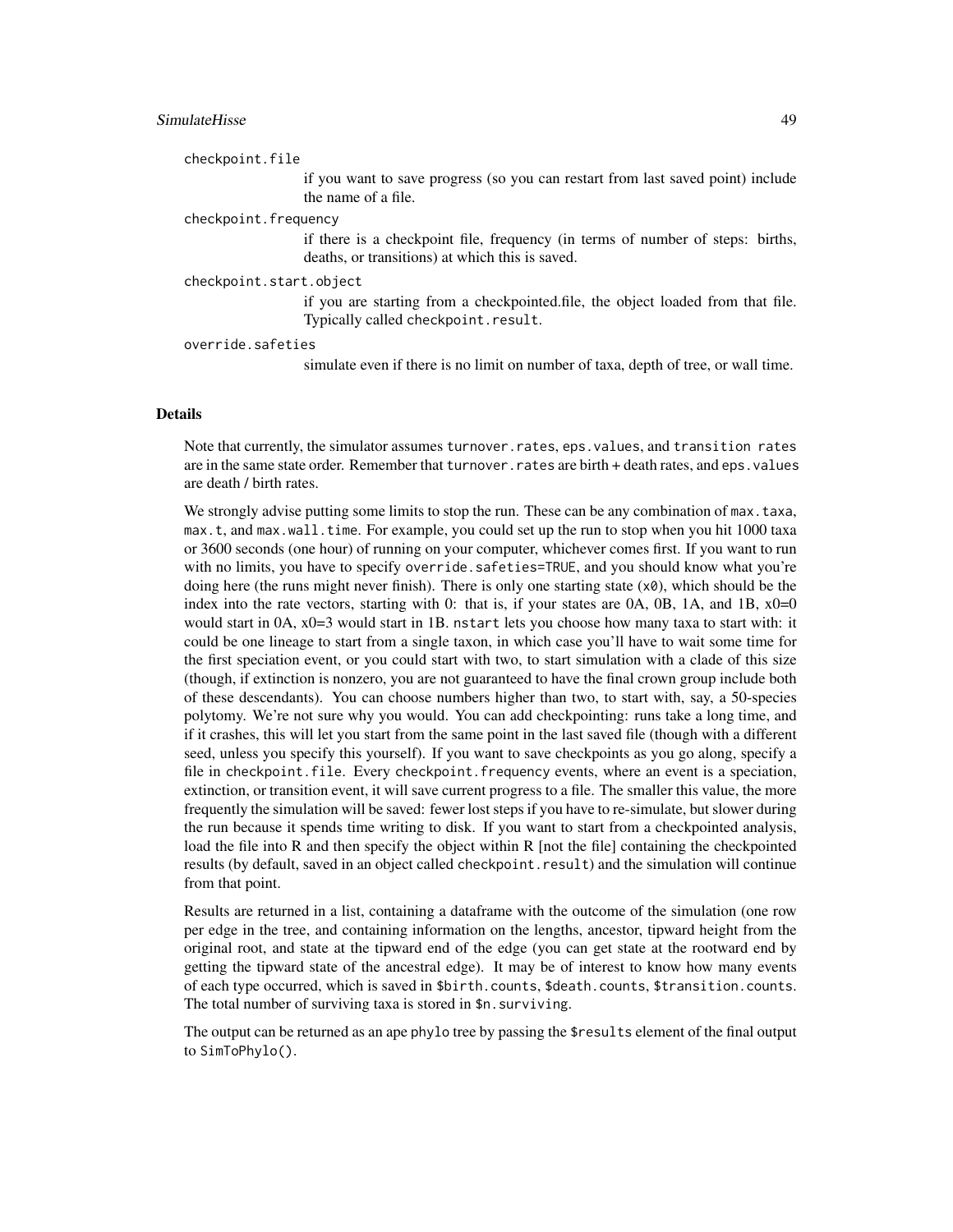### <span id="page-49-0"></span>Value

This returns a list, with the following elements:

| \$results           | a data frame containing the simulation output: states at nodes and tips, and a tips are stor-<br>descendant pairs, branch lengths.                |  |
|---------------------|---------------------------------------------------------------------------------------------------------------------------------------------------|--|
| \$birth.counts      | a vector, in the same state order as turnover, rates et al., that includes the counts<br>for the number of times species in each state speciated. |  |
| \$death.counts      | same as birth counts, but counting extinction events in each state.                                                                               |  |
| \$transition.counts |                                                                                                                                                   |  |
|                     | matrix of counts of transitions from one state to another.                                                                                        |  |
| \$n.surviving       | the number of taxa alive at the end of the simulation.                                                                                            |  |
|                     |                                                                                                                                                   |  |

### Author(s)

Brian O'Meara

### References

Beaulieu, J.M, and B.C. O'Meara. 2016. Detecting hidden diversification shifts in models of traitdependent speciation and extinction. Syst. Biol. 65:583-601.

#### Examples

```
simulated.result <- SimulateHisse(c(.3, .1), c(.1, 0),
matrix(c(NA, 0.2, .3, NA), nrow=2), max.taxa=35, x0=1)
par(mfcol=c(1,2))
plot(SimToPhylo(simulated.result$results, include.extinct=TRUE))
plot(SimToPhylo(simulated.result$results, include.extinct=FALSE))
```
SupportRegion *Adaptive Sampling of the Likelihood Surface*

#### Description

Adaptively samples points for each parameter to obtain an estimate of the confidence intervals.

#### Usage

```
SupportRegion(hisse.obj, n.points=1000, scale.int=0.1, desired.delta=2,
min.number.points=10, output.type="turnover", hidden.states=TRUE,
condition.on.survival=TRUE, root.type="madfitz", root.p=NULL, verbose=TRUE)
```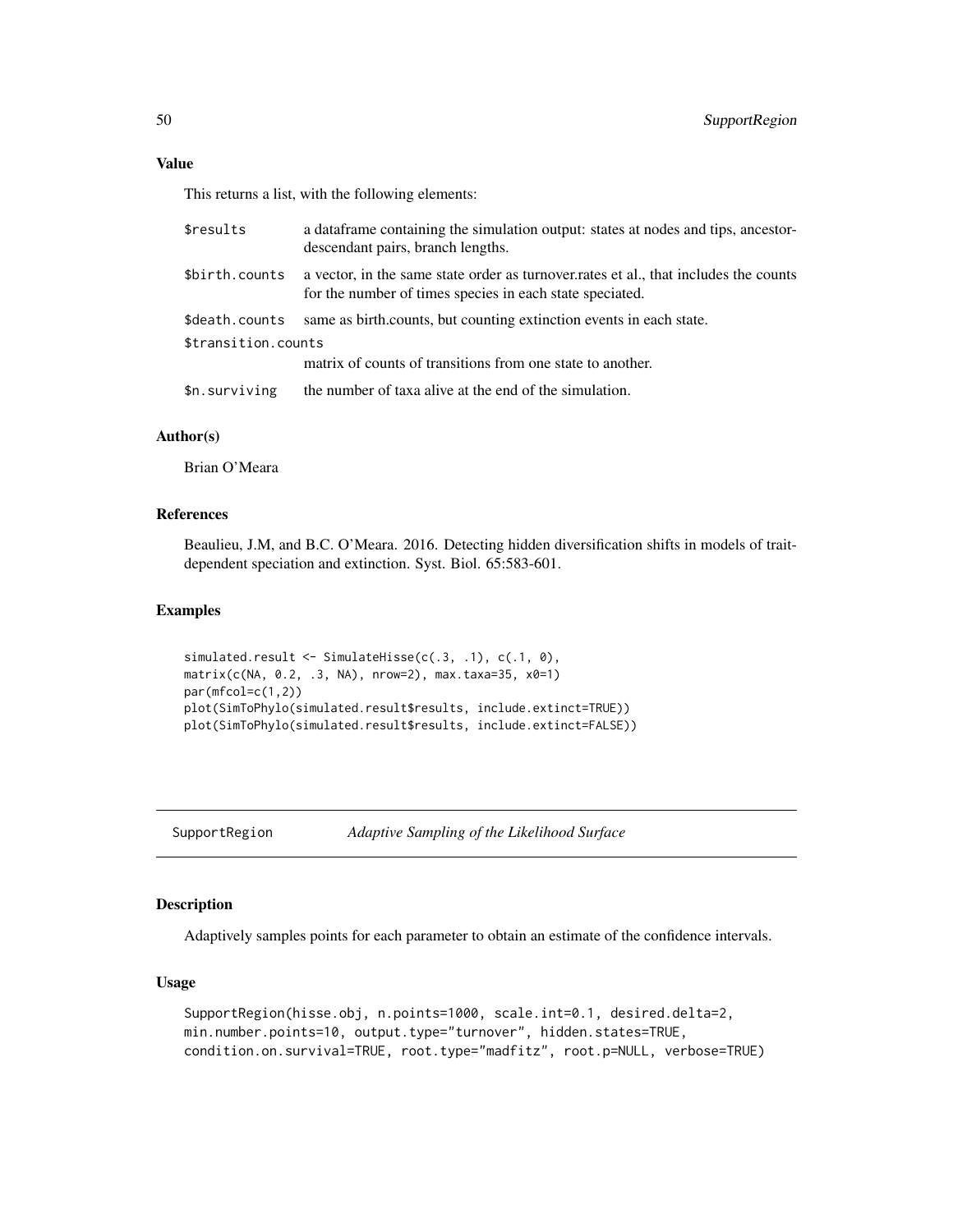### SupportRegion 51

#### **Arguments**

| hisse.obj             | an object of class hisse. fit that contains the MLE from a model run.                                                                                                                                                     |  |
|-----------------------|---------------------------------------------------------------------------------------------------------------------------------------------------------------------------------------------------------------------------|--|
| n.points              | indicates the number of points to sample.                                                                                                                                                                                 |  |
| scale.int             | the scaling multiplier that defines interval to randomly sample. By default the<br>value is set to 0.1, meaning that values are drawn at random along an interval<br>that encompasses 10 percent above and below the MLE. |  |
| desired.delta         | defines the number lnL units away from the MLE to include. By default the<br>value is set to 2.                                                                                                                           |  |
| min.number.points     |                                                                                                                                                                                                                           |  |
|                       | sets the minimum number of points that can be returned. By default the value is<br>set to $10$ .                                                                                                                          |  |
| output.type           | indicates whether the rates should be printed onscreen as the optimized vari-<br>ables, "turnover", transformed to reflect net diversification, "net.div", or trans-<br>formed to reflect $\lambda$ and $\mu$ , "raw".    |  |
| hidden.states         | a logical indicating whether the model includes a hidden state. The default is<br>TRUE.                                                                                                                                   |  |
| condition.on.survival |                                                                                                                                                                                                                           |  |
|                       | a logical indicating whether the likelihood was conditioned on the survival of<br>two lineages and the speciation event subtending them (Nee et al. 1994). The<br>default is TRUE.                                        |  |
| root.type             | indicates whether root prior assumption should based the procedure described<br>by FitzJohn et al. 2009, "madfitz", assumed equal, "equal", or set to user, "user".                                                       |  |
| root.p                | a vector indicating fixed root state probabilities. The default is NULL.                                                                                                                                                  |  |
| verbose               | a logical indicating whether progress should be printed to the screen. The default<br>is TRUE.                                                                                                                            |  |

### Details

This function provides a means for sampling the likelihood surface quickly to estimate confidence intervals that reflect the uncertainty in the MLE. The function starts with the MLE from the hisse run. It then uses a scaling multiplier to generate an interval by which to randomly alter each parameter. However, the algorithm was designed to "feel" the boundaries of the random search. In other words, when the algorithm begins to sample the hinterlands of the surface, it will know to restrict the boundary to allow sampling of more reasonable values based on the currently sampled set. The goal of this sampling process is to find points within some desired distance from the MLE; by default we assume this distance is 2 lnLik. The confidence interval can be estimated directly from these points. The full set of points tried are also provided and can be used to generate contour plots (though, it is not entirely straightforward to do so – but certainly doable).

Note the scale.int option. This roughly sets the variance for sampling points. If this seems to take a long while to find enough points within the desired likelihood region consider reducing scale.int to either 0.05 or, in some cases, 0.01.

#### Value

SupportRegion returns an object of class hisse. support. This is a list with elements: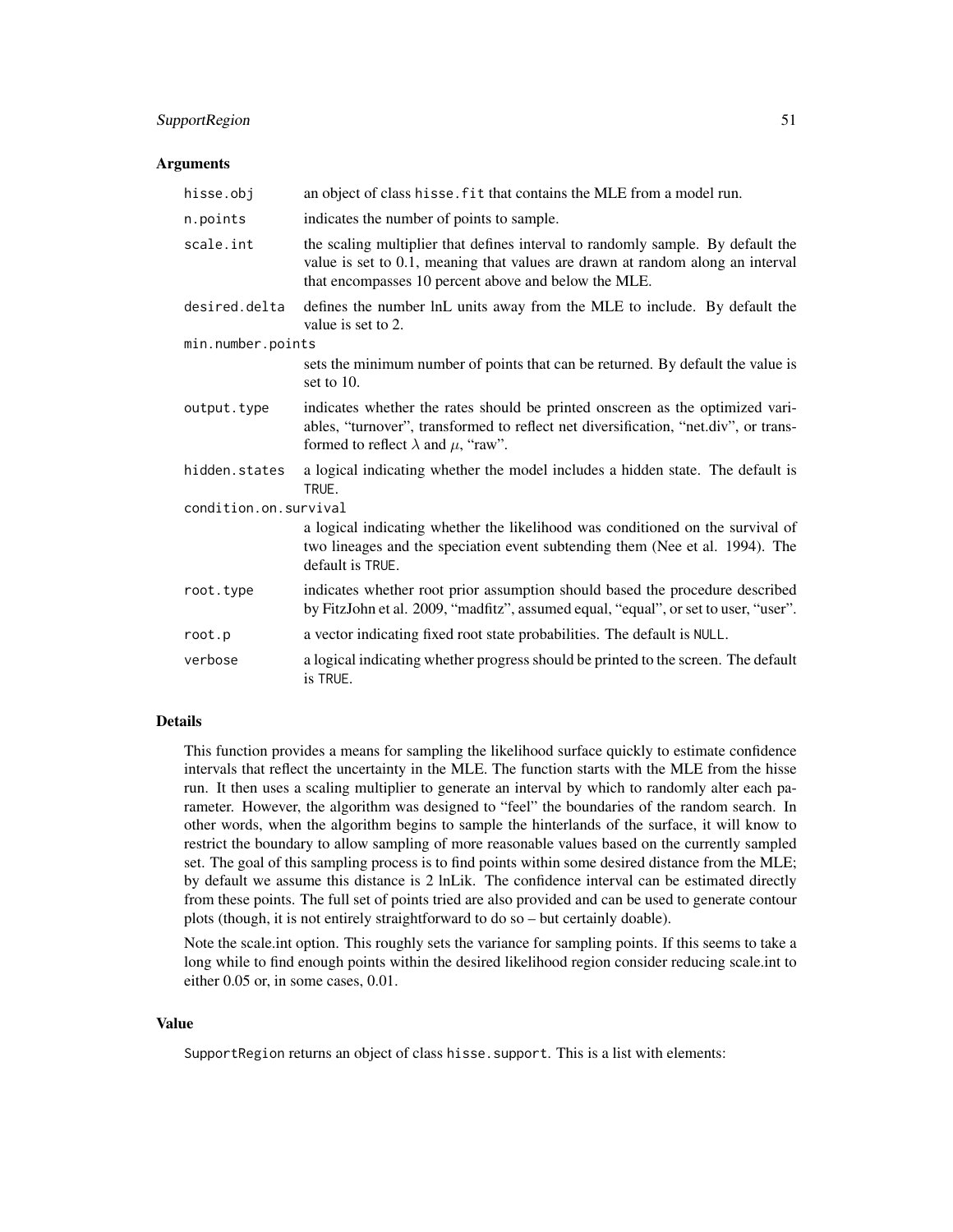<span id="page-51-0"></span>

| \$ci                   | the sampled confidence interval.                        |
|------------------------|---------------------------------------------------------|
| \$points.within.region |                                                         |
|                        | the sampled points that within 2lnL units from the MLE. |
| \$all.points           | all points sampled by the adaptive sampler.             |

#### Author(s)

Jeremy M. Beaulieu

### References

Beaulieu, J.M, and B.C. O'Meara. 2016. Detecting hidden diversification shifts in models of traitdependent speciation and extinction. Syst. Biol. 65:583-601.

FitzJohn R.G., Maddison W.P., and Otto S.P. 2009. Estimating trait-dependent speciation and extinction rates from incompletely resolved phylogenies. Syst. Biol. 58:595-611.

Maddison W.P., Midford P.E., and Otto S.P. 2007. Estimating a binary characters effect on speciation and extinction. Syst. Biol. 56:701-710.

Nee S., May R.M., and Harvey P.H. 1994. The reconstructed evolutionary process. Philos. Trans. R. Soc. Lond. B Biol. Sci. 344:305-311.

SupportRegionGeoSSE *Adaptive Sampling of the Likelihood Surface under GeoSSE*

### Description

Adaptively samples points for each parameter to obtain an estimate of the confidence intervals.

#### Usage

```
SupportRegionGeoSSE(geohisse.obj, n.points=1000, scale.int=0.1, desired.delta=2,
min.number.points=10, verbose=TRUE)
```

| geohisse.obj      | an object of class geohisse. Fit that contains the MLE from a model run.                                                                                                                                                  |  |
|-------------------|---------------------------------------------------------------------------------------------------------------------------------------------------------------------------------------------------------------------------|--|
| n.points          | indicates the number of points to sample.                                                                                                                                                                                 |  |
| scale.int         | the scaling multiplier that defines interval to randomly sample. By default the<br>value is set to 0.1, meaning that values are drawn at random along an interval<br>that encompasses 10 percent above and below the MLE. |  |
| desired.delta     | defines the number lnL units away from the MLE to include. By default the<br>value is set to 2.                                                                                                                           |  |
| min.number.points |                                                                                                                                                                                                                           |  |
|                   | sets the minimum number of points that can be returned. By default the value is<br>set to $10$ .                                                                                                                          |  |
| verbose           | a logical indicating whether progress should be printed to the screen. The default<br>is TRUE.                                                                                                                            |  |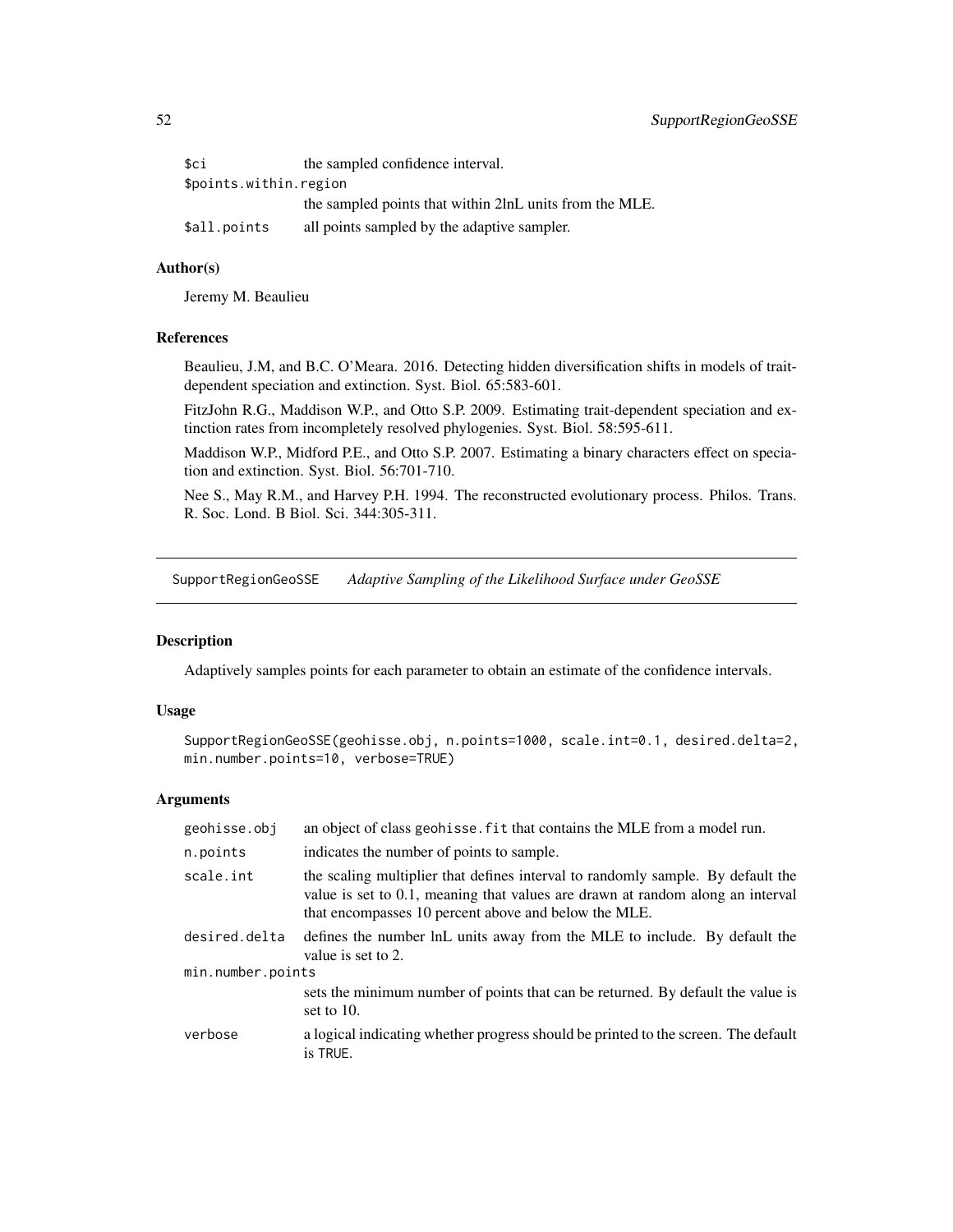#### Details

This function provides a means for sampling the likelihood surface quickly to estimate confidence intervals that reflect the uncertainty in the MLE. The function starts with the MLE from the hisse run. It then uses a scaling multiplier to generate an interval by which to randomly alter each parameter. However, the algorithm was designed to "feel" the boundaries of the random search. In other words, when the algorithm begins to sample the hinterlands of the surface, it will know to restrict the boundary to allow sampling of more reasonable values based on the currently sampled set. The goal of this sampling process is to find points within some desired distance from the MLE; by default we assume this distance is 2 lnLik. The confidence interval can be estimated directly from these points. The full set of points tried are also provided and can be used to generate contour plots (though, it is not entirely straightforward to do so – but certainly doable).

Note the scale.int option. This roughly sets the variance for sampling points. If this seems to take a long while to find enough points within the desired likelihood region consider reducing scale.int to either 0.05 or, in some cases, 0.01.

#### Value

SupportRegion returns an object of class geohisse. support. This is a list with elements:

| \$ci                   | the sampled confidence interval.                        |
|------------------------|---------------------------------------------------------|
| \$points.within.region |                                                         |
|                        | the sampled points that within 2lnL units from the MLE. |
| \$all.points           | all points sampled by the adaptive sampler.             |

### Author(s)

Jeremy M. Beaulieu

#### References

Beaulieu, J.M, and B.C. O'Meara. 2016. Detecting hidden diversification shifts in models of traitdependent speciation and extinction. Syst. Biol. 65:583-601.

FitzJohn R.G., Maddison W.P., and Otto S.P. 2009. Estimating trait-dependent speciation and extinction rates from incompletely resolved phylogenies. Syst. Biol. 58:595-611.

Maddison W.P., Midford P.E., and Otto S.P. 2007. Estimating a binary characters effect on speciation and extinction. Syst. Biol. 56:701-710.

Nee S., May R.M., and Harvey P.H. 1994. The reconstructed evolutionary process. Philos. Trans. R. Soc. Lond. B Biol. Sci. 344:305-311.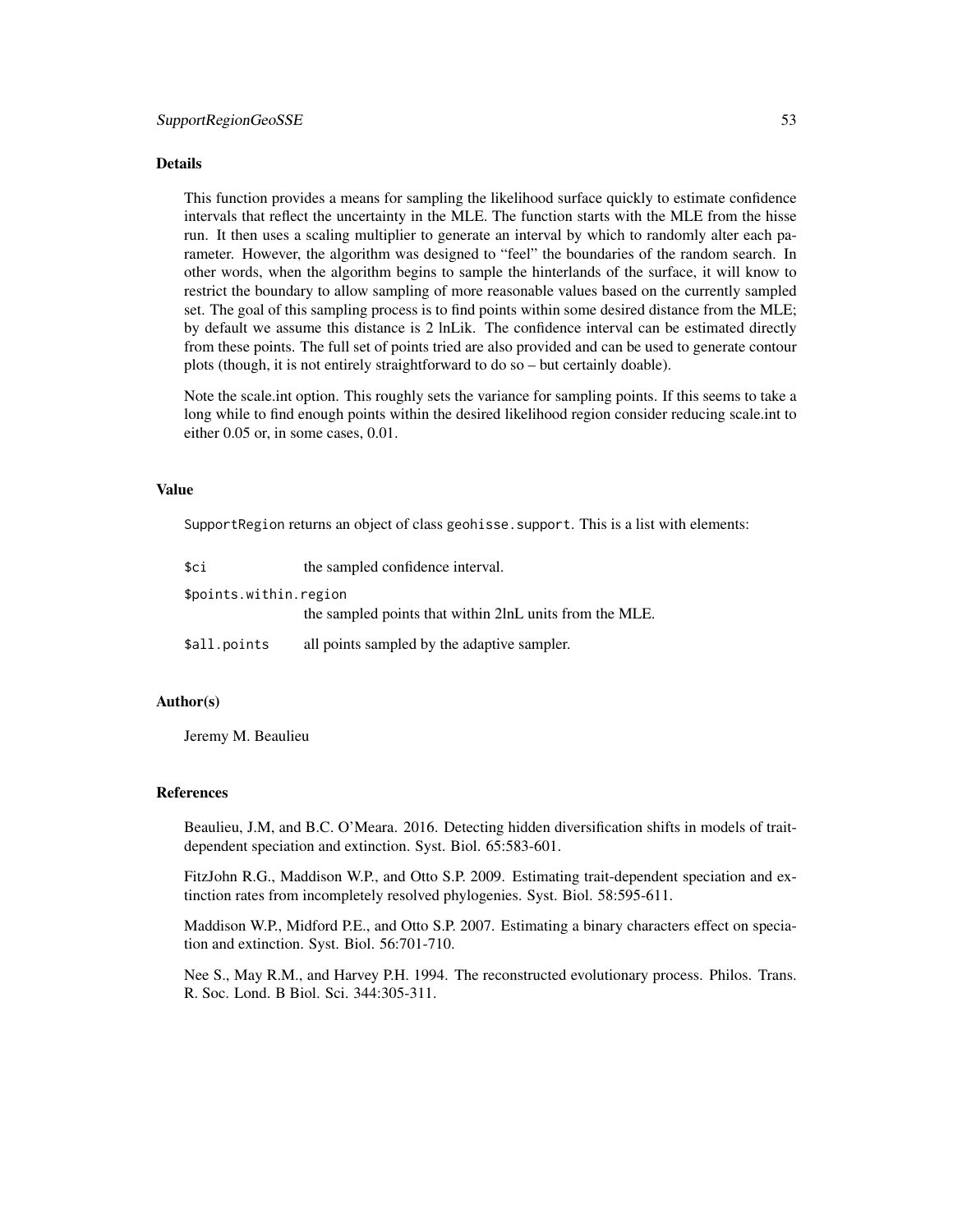<span id="page-53-0"></span>SupportRegionMiSSE *Adaptive Sampling of the Likelihood Surface under MiSSE*

#### **Description**

Adaptively samples points for each parameter to obtain an estimate of the confidence intervals.

#### Usage

```
SupportRegionMiSSE(misse.obj, n.points=1000, scale.int=0.1, desired.delta=2,
min.number.points=10, verbose=TRUE)
```
#### Arguments

| misse.obj         | an object of class misse. fit that contains the MLE from a model run.                                                                                                                                                     |  |
|-------------------|---------------------------------------------------------------------------------------------------------------------------------------------------------------------------------------------------------------------------|--|
| n.points          | indicates the number of points to sample.                                                                                                                                                                                 |  |
| scale.int         | the scaling multiplier that defines interval to randomly sample. By default the<br>value is set to 0.1, meaning that values are drawn at random along an interval<br>that encompasses 10 percent above and below the MLE. |  |
| desired.delta     | defines the number lnL units away from the MLE to include. By default the<br>value is set to 2.                                                                                                                           |  |
| min.number.points |                                                                                                                                                                                                                           |  |
|                   | sets the minimum number of points that can be returned. By default the value is<br>set to $10$ .                                                                                                                          |  |
| verbose           | a logical indicating whether progress should be printed to the screen. The default<br>is TRUE.                                                                                                                            |  |

#### Details

This function provides a means for sampling the likelihood surface quickly to estimate confidence intervals that reflect the uncertainty in the MLE. The function starts with the MLE from the hisse run. It then uses a scaling multiplier to generate an interval by which to randomly alter each parameter. However, the algorithm was designed to "feel" the boundaries of the random search. In other words, when the algorithm begins to sample the hinterlands of the surface, it will know to restrict the boundary to allow sampling of more reasonable values based on the currently sampled set. The goal of this sampling process is to find points within some desired distance from the MLE; by default we assume this distance is 2 lnLik. The confidence interval can be estimated directly from these points. The full set of points tried are also provided and can be used to generate contour plots (though, it is not entirely straightforward to do so – but certainly doable).

Note the scale.int option. This roughly sets the variance for sampling points. If this seems to take a long while to find enough points within the desired likelihood region consider reducing scale.int to either 0.05 or, in some cases, 0.01.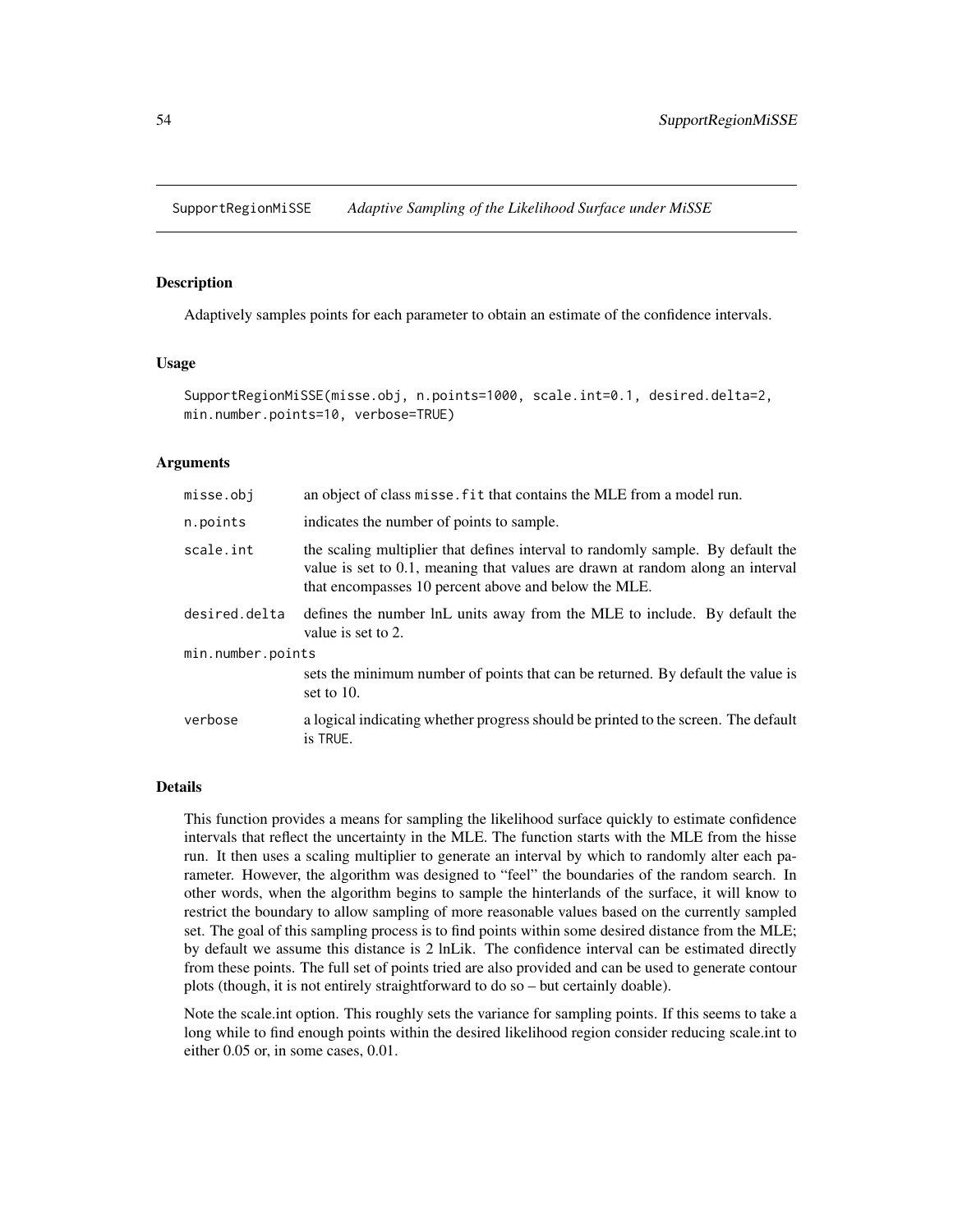#### <span id="page-54-0"></span>Value

SupportRegion returns an object of class misse. support. This is a list with elements:

| sci                    | the sampled confidence interval.                        |
|------------------------|---------------------------------------------------------|
| \$points.within.region |                                                         |
|                        | the sampled points that within 2lnL units from the MLE. |
| \$all.points           | all points sampled by the adaptive sampler.             |

### Author(s)

Jeremy M. Beaulieu

#### References

Beaulieu, J.M, and B.C. O'Meara. 2016. Detecting hidden diversification shifts in models of traitdependent speciation and extinction. Syst. Biol. 65:583-601.

FitzJohn R.G., Maddison W.P., and Otto S.P. 2009. Estimating trait-dependent speciation and extinction rates from incompletely resolved phylogenies. Syst. Biol. 58:595-611.

Maddison W.P., Midford P.E., and Otto S.P. 2007. Estimating a binary characters effect on speciation and extinction. Syst. Biol. 56:701-710.

Nee S., May R.M., and Harvey P.H. 1994. The reconstructed evolutionary process. Philos. Trans. R. Soc. Lond. B Biol. Sci. 344:305-311.

SupportRegionMuHiSSE *Adaptive Sampling of the Likelihood Surface under MuHiSSE*

#### Description

Adaptively samples points for each parameter to obtain an estimate of the confidence intervals.

#### Usage

```
SupportRegionMuHiSSE(muhisse.obj, n.points=1000, scale.int=0.1, desired.delta=2,
min.number.points=10, verbose=TRUE)
```

| muhisse.obj   | an object of class muhisse. fit that contains the MLE from a model run.                                                                                                                                                   |
|---------------|---------------------------------------------------------------------------------------------------------------------------------------------------------------------------------------------------------------------------|
| n.points      | indicates the number of points to sample.                                                                                                                                                                                 |
| scale.int     | the scaling multiplier that defines interval to randomly sample. By default the<br>value is set to 0.1, meaning that values are drawn at random along an interval<br>that encompasses 10 percent above and below the MLE. |
| desired.delta | defines the number lnL units away from the MLE to include. By default the<br>value is set to 2.                                                                                                                           |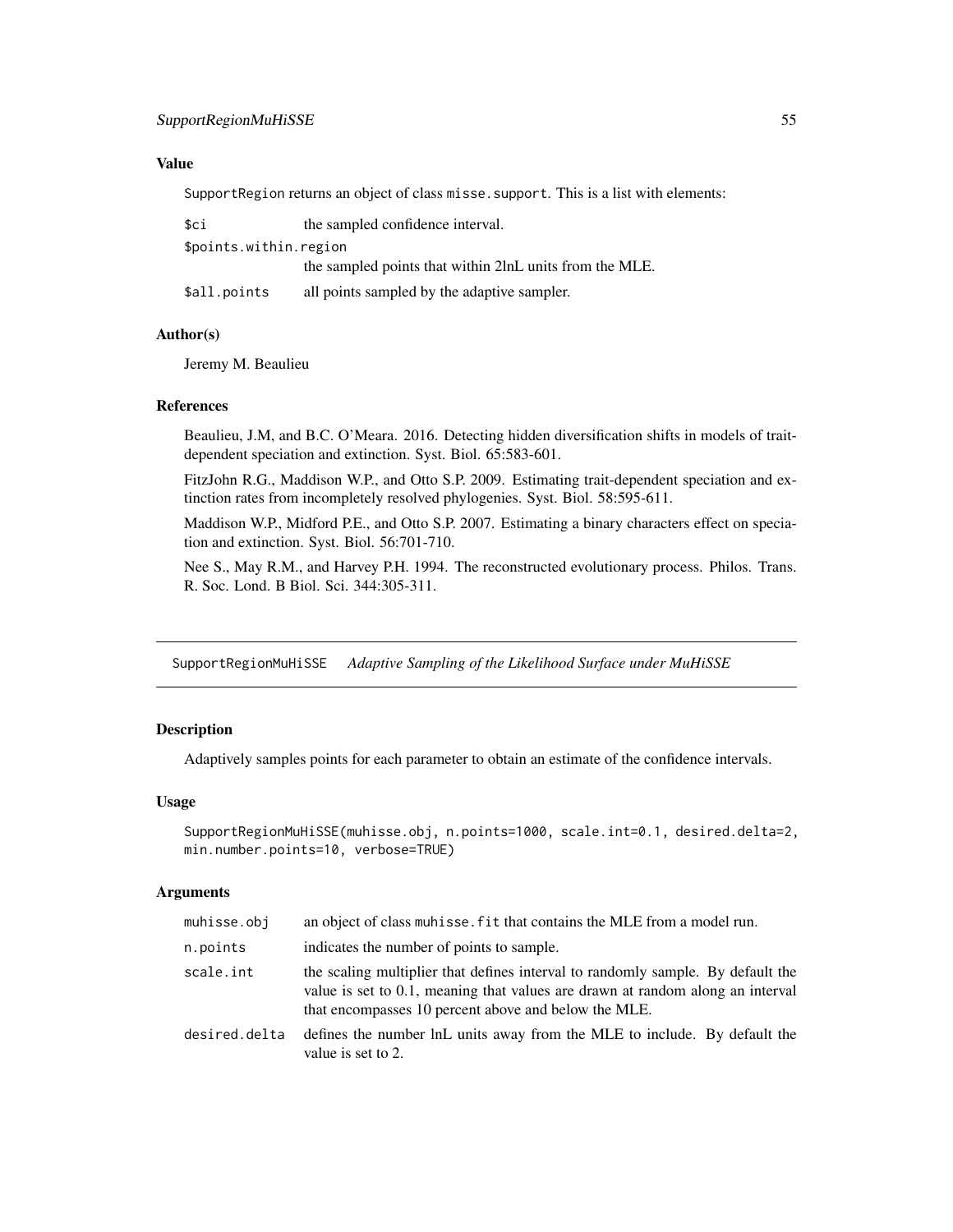| min.number.points |                                                                                                |
|-------------------|------------------------------------------------------------------------------------------------|
|                   | sets the minimum number of points that can be returned. By default the value is<br>set to 10.  |
| verbose           | a logical indicating whether progress should be printed to the screen. The default<br>is TRUE. |

### Details

This function provides a means for sampling the likelihood surface quickly to estimate confidence intervals that reflect the uncertainty in the MLE. The function starts with the MLE from the hisse run. It then uses a scaling multiplier to generate an interval by which to randomly alter each parameter. However, the algorithm was designed to "feel" the boundaries of the random search. In other words, when the algorithm begins to sample the hinterlands of the surface, it will know to restrict the boundary to allow sampling of more reasonable values based on the currently sampled set. The goal of this sampling process is to find points within some desired distance from the MLE; by default we assume this distance is 2 lnLik. The confidence interval can be estimated directly from these points. The full set of points tried are also provided and can be used to generate contour plots (though, it is not entirely straightforward to do so – but certainly doable).

Note the scale.int option. This roughly sets the variance for sampling points. If this seems to take a long while to find enough points within the desired likelihood region consider reducing scale.int to either 0.05 or, in some cases, 0.01.

#### Value

SupportRegion returns an object of class muhisse. support. This is a list with elements:

| \$ci                   | the sampled confidence interval.                        |
|------------------------|---------------------------------------------------------|
| \$points.within.region |                                                         |
|                        | the sampled points that within 2lnL units from the MLE. |
| \$all.points           | all points sampled by the adaptive sampler.             |

#### Author(s)

Jeremy M. Beaulieu

#### References

Beaulieu, J.M, and B.C. O'Meara. 2016. Detecting hidden diversification shifts in models of traitdependent speciation and extinction. Syst. Biol. 65:583-601.

FitzJohn R.G., Maddison W.P., and Otto S.P. 2009. Estimating trait-dependent speciation and extinction rates from incompletely resolved phylogenies. Syst. Biol. 58:595-611.

Maddison W.P., Midford P.E., and Otto S.P. 2007. Estimating a binary characters effect on speciation and extinction. Syst. Biol. 56:701-710.

Nakov, T., Beaulieu, J.M., and Alverson, A.J. 2018. Freshwater diatoms diversify faster than marine in both planktonic and benthic habitats. bioRxiv, doi: https://doi.org/10.1101/406165.

Nee S., May R.M., and Harvey P.H. 1994. The reconstructed evolutionary process. Philos. Trans. R. Soc. Lond. B Biol. Sci. 344:305-311.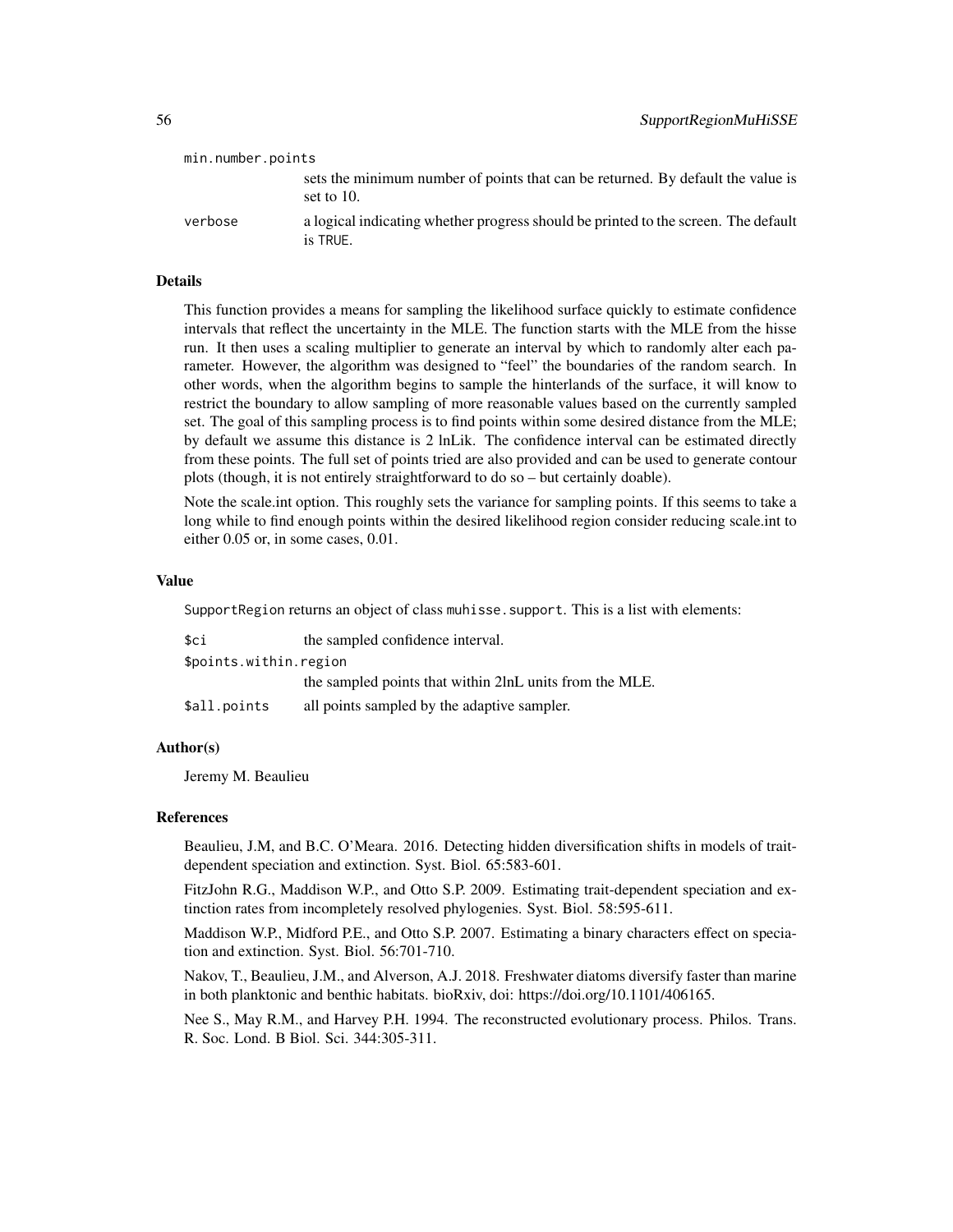<span id="page-56-0"></span>TranslateParsMakerGeoHiSSE

*Key to translate GeoHiSSE into ClaSSE*

### Description

Simulate key of parnames to translate between GeoHiSSE and ClaSSE models

#### Usage

```
TranslateParsMakerGeoHiSSE(k, add.extinction, add.jumps)
```
### Arguments

| k         | number of hidden states in the model. Minimum is 0 for a model without hidden<br>states ( <i>i.e.</i> , GeoSSE). |
|-----------|------------------------------------------------------------------------------------------------------------------|
|           | add extinction if the extinction parameter should be separated from extirpation.                                 |
| add.jumps | if jumps between endemic areas should be added.                                                                  |

### Details

Function will only return the parameters that are relevant for a GeoHiSSE model. The ClaSSE model will have many more parameters. The extra parameters of the ClaSSE model need to be all set to 0. The number of parameters of the correspondent ClaSSE model given the parameter k is given by:

 $(k+1)*3$ 

### Value

Function returns a matrix of characters names. Column 'classe.pars' have the parameter names for a ClaSSE model and column 'geohisse.pars' have the parameter names for the matching GeoHiSSE model.

### Author(s)

Daniel Caetano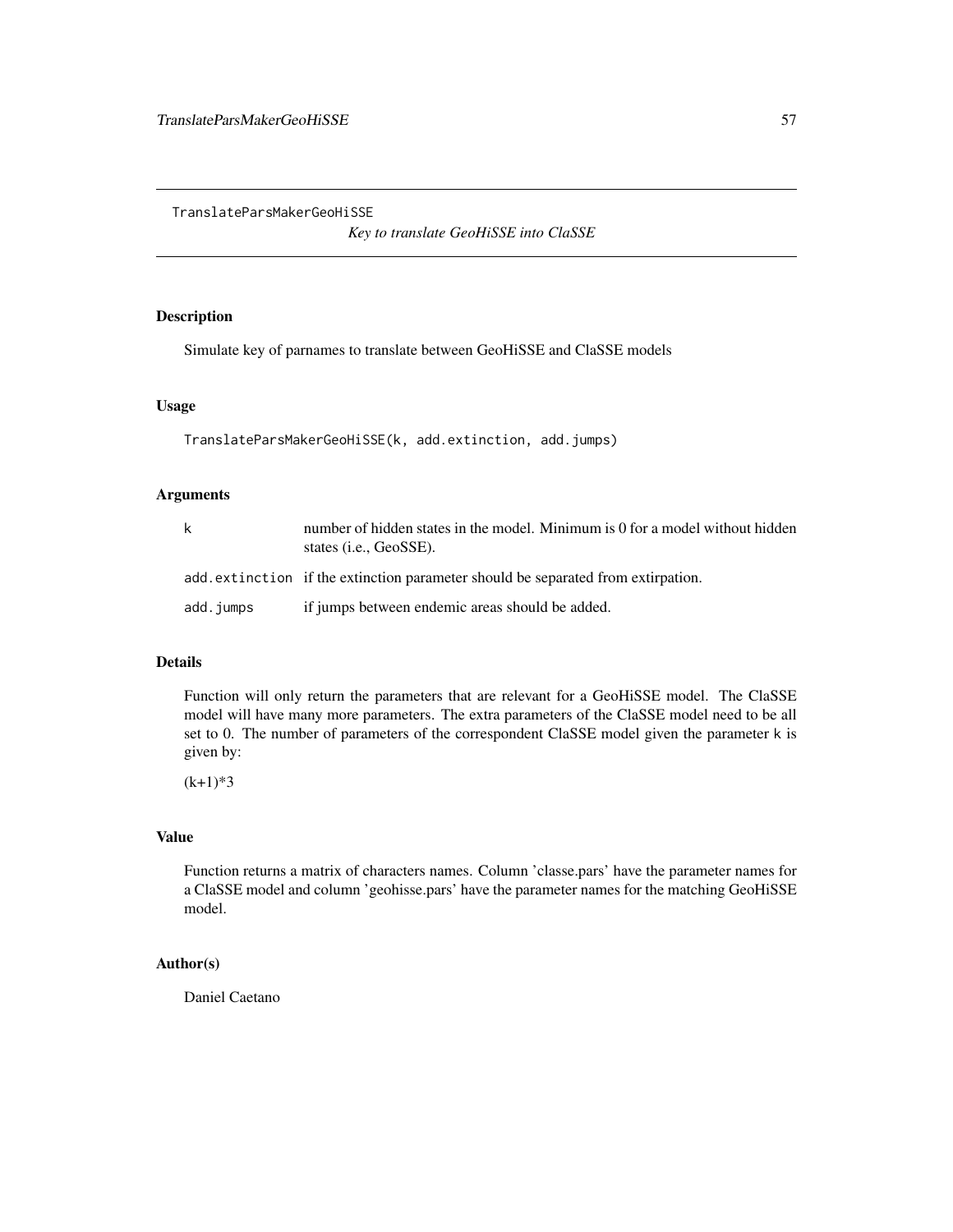<span id="page-57-0"></span>

#### Description

Generates and manipulates the index of the rate parameters to be optimized

#### Usage

```
TransMatMaker(hidden.states=FALSE)
ParDrop(rate.mat.index=NULL, drop.par=NULL)
ParEqual(rate.mat.index=NULL, eq.par=NULL)
```
### Arguments

| hidden.states | a logical indicating whether the underlying model includes hidden states. The<br>default is FALSE. |
|---------------|----------------------------------------------------------------------------------------------------|
|               | rate.mat.index A user-supplied rate matrix index to be manipulated.                                |
| drop.par      | a vector of transitions to be dropped from the model.                                              |
| eq.par        | a vector of transitions pairs to be set equal.                                                     |

#### Details

Outputs the full index of the rate parameters that are to be optimized. The intention is that a user might want to see how the matrix is designed prior to an analysis and perhaps drop a few parameters beforehand due to some hypothesis that he or she might have. The resulting matrix is to be plugged directly into hisse.

#### Value

Returns a rate matrix index

TransMatMakerGeoHiSSE *Transition Rate matrix generator for the GeoHiSSE model*

### Description

Generates and manipulates the index of the transition rate parameters to be optimized.

#### Usage

```
TransMatMakerGeoHiSSE(hidden.areas=0, make.null=FALSE, include.jumps=FALSE,
separate.extirpation=FALSE)
```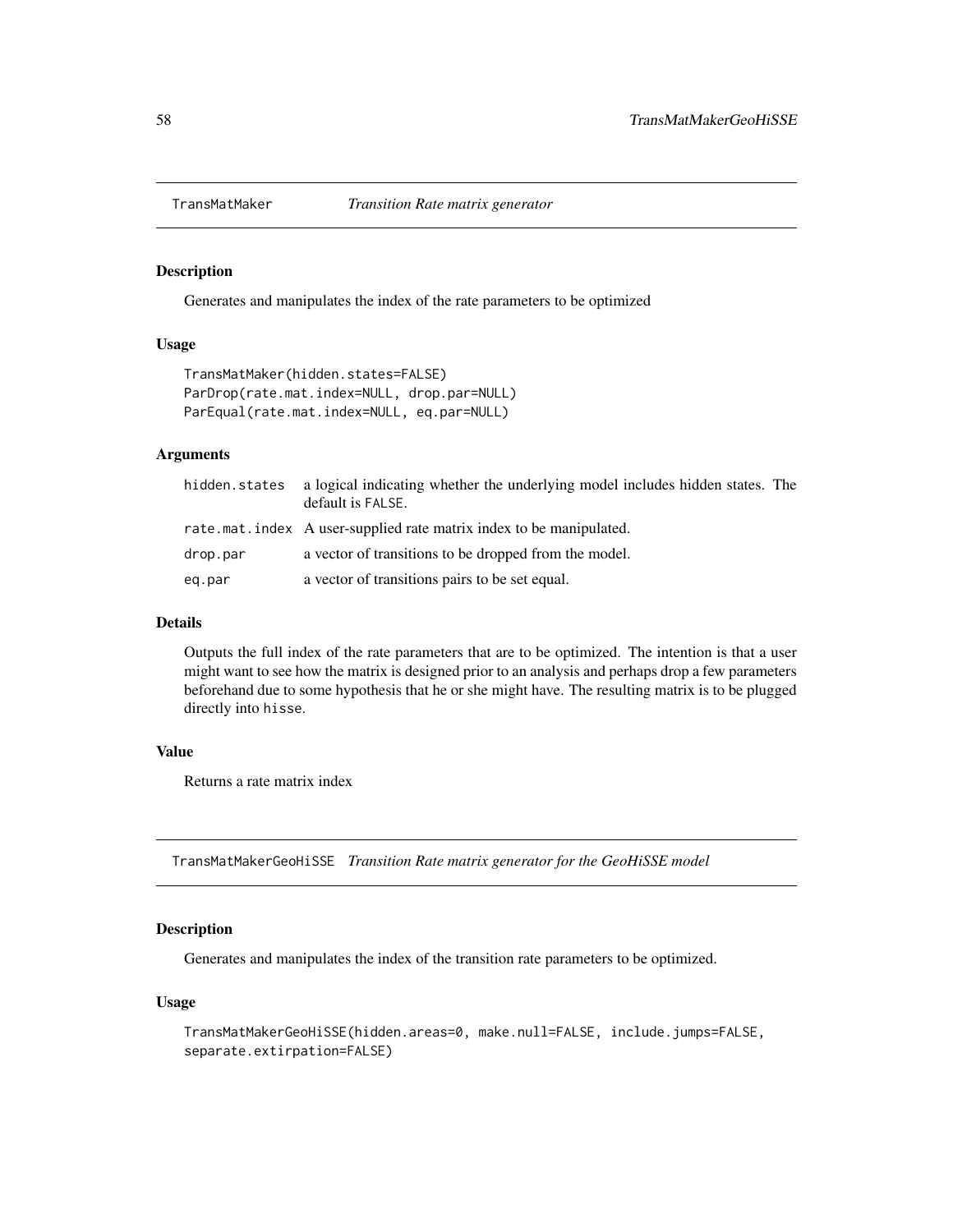### <span id="page-58-0"></span>Arguments

| hidden.areas         | a numeric value with the number of hidden areas in the model. The cannonical<br>GeoSSE model has no hidden areas, so 'hidden. areas=0'. The default value<br>is $0$ .                                                                                                                                       |
|----------------------|-------------------------------------------------------------------------------------------------------------------------------------------------------------------------------------------------------------------------------------------------------------------------------------------------------------|
| make.null            | Sets the transition matrix to the null model such that (1) transition rates from<br>endemic to widespread areas $(A \rightarrow AB$ and $B \rightarrow AB)$ are the same across all<br>hidden areas and (2) the transition rates between hidden areas (such as $0A \leq$<br>1A) are the same for all areas. |
| include.jumps        | allows for $0\rightarrow 1$ and $1\rightarrow 0$ transitions.                                                                                                                                                                                                                                               |
| separate.extirpation |                                                                                                                                                                                                                                                                                                             |
|                      | allows for $01 \rightarrow 0$ and $01 \rightarrow 1$ transitions.                                                                                                                                                                                                                                           |

### Details

Outputs the full index of the rate parameters that are to be optimized.

The intention is that a user might want to see how the matrix is designed prior to an analysis and perhaps drop a few parameters beforehand due to some hypothesis that she might have. The resulting matrix is to be plugged directly into GeoHiSSE.

### Value

Returns a rate matrix index.

TransMatMakerMuHiSSE *Transition Rate matrix generator for the MuHiSSE model*

### Description

Generates and manipulates the index of the transition rate parameters to be optimized.

### Usage

```
TransMatMakerMuHiSSE(hidden.traits=0, make.null=FALSE, include.diagonals=FALSE,
make.special.for.teo=FALSE)
```

| hidden.traits        | a numeric value with the number of hidden states in the model. The cannonical               |
|----------------------|---------------------------------------------------------------------------------------------|
|                      | MuSSE model has no hidden states, so 'hidden. states=0'. The default value<br>is $0$ .      |
| make.null            | Sets the transition matrix to the null model such that (1) transition rates are the         |
|                      | same across all hidden states and (2) the transition rates between hidden states            |
|                      | (such as $00A \leq 01A$ ) are the same.                                                     |
| include.diagonals    |                                                                                             |
|                      | allows for dual transitions, e.g., $00 \rightarrow 11$ and $11 \rightarrow 00$ transitions. |
| make.special.for.teo |                                                                                             |
|                      | Testing proof of concept for Teo.                                                           |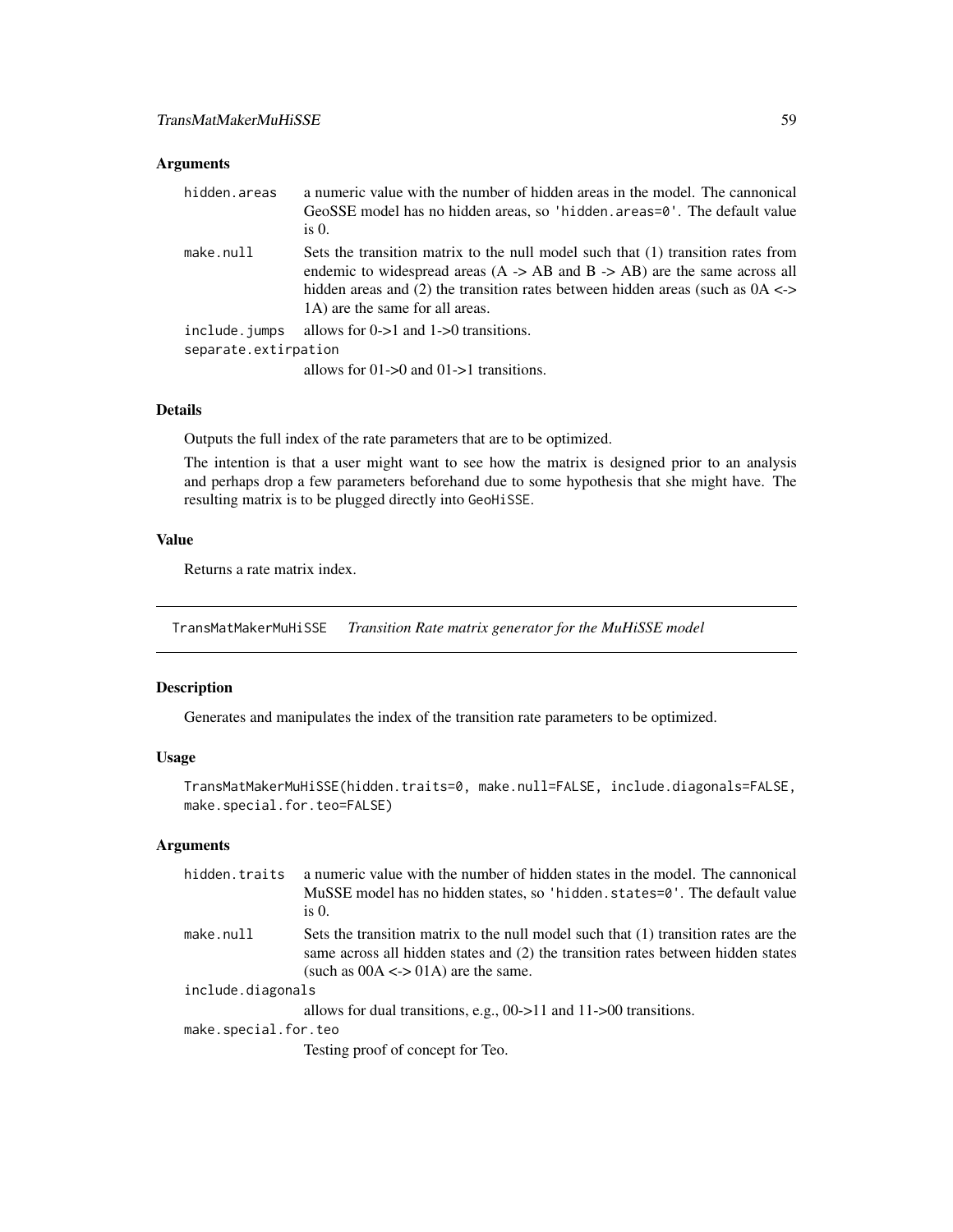### Details

Outputs the full index of the rate parameters that are to be optimized.

The intention is that a user might want to see how the matrix is designed prior to an analysis and perhaps drop a few parameters beforehand due to some hypothesis that she might have. The resulting matrix is to be plugged directly into MuHiSSE.

### Value

Returns a rate matrix index.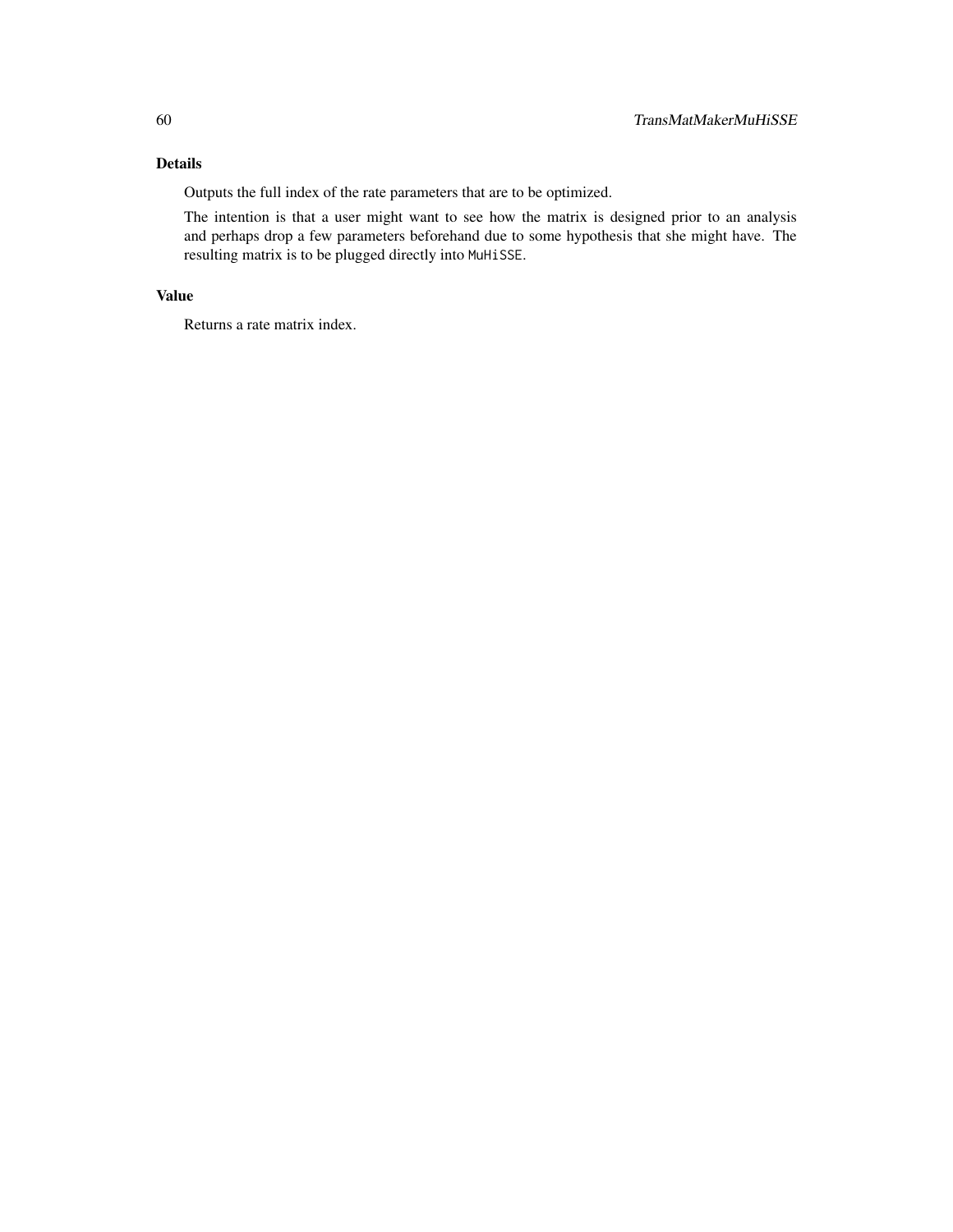# <span id="page-60-0"></span>**Index**

∗Topic AICw Compute Model Weights, [3](#page-2-0) ∗Topic models BisseToHisse, [2](#page-1-0) fGeoHiSSE, [4](#page-3-0) GeoHiSSE, [7](#page-6-0) hisse, [11](#page-10-0) hisse.null4, [15](#page-14-0) makeHiSSELikelihood, [19](#page-18-0) MarginRecon, [21](#page-20-0) MarginReconfGeoSSE, [23](#page-22-0) MarginReconGeoSSE, [25](#page-24-0) MarginReconMiSSE, [27](#page-26-0) MarginReconMuHiSSE, [29](#page-28-0) MiSSE, [31](#page-30-0) MuHiSSE, [36](#page-35-0) SupportRegion, [50](#page-49-0) SupportRegionGeoSSE, [52](#page-51-0) SupportRegionMiSSE, [54](#page-53-0) SupportRegionMuHiSSE, [55](#page-54-0) ∗Topic plotting Model averaged equilibrium frequencies, [34](#page-33-0) Model averaged rates, [35](#page-34-0) plot.geohisse.states, [40](#page-39-0) plot.hisse.states, [41](#page-40-0) plot.misse.states, [43](#page-42-0) plot.muhisse.states, [44](#page-43-0) ∗Topic simulation, GeoSSE, GeoHiSSE SimulateGeoHiSSE, [46](#page-45-0) TranslateParsMakerGeoHiSSE, [57](#page-56-0) ∗Topic simulation SimulateHisse, [48](#page-47-0) ∗Topic utility SimToPhylo, [45](#page-44-0) BisseToHisse, [2](#page-1-0)

Compute Model Weights, [3](#page-2-0)

#### fGeoHiSSE, [4](#page-3-0)

GeoHiSSE, [7](#page-6-0) GetModelAveEqFreqs *(*Model averaged equilibrium frequencies*)*, [34](#page-33-0) GetModelAveRates *(*Model averaged rates*)*, [35](#page-34-0) GetModelWeight *(*Compute Model Weights*)*, [3](#page-2-0) hisse, [11](#page-10-0) hisse.null4, [15](#page-14-0) makeHiSSELikelihood, [19](#page-18-0) MarginRecon, [21](#page-20-0) MarginReconfGeoSSE, [23](#page-22-0) MarginReconGeoSSE, [25](#page-24-0) MarginReconMiSSE, [27](#page-26-0) MarginReconMuHiSSE, [29](#page-28-0) MiSSE, [31](#page-30-0) Model averaged equilibrium frequencies, [34](#page-33-0) Model averaged rates, [35](#page-34-0) MuHiSSE, [36](#page-35-0) ParDrop *(*TransMatMaker*)*, [58](#page-57-0) ParEqual *(*TransMatMaker*)*, [58](#page-57-0) plot.geohisse.states, [40](#page-39-0) plot.hisse.states, [41](#page-40-0) plot.misse.states, [43](#page-42-0) plot.muhisse.states, [44](#page-43-0) SimToPhylo, [45](#page-44-0)

SimulateGeoHiSSE, [46](#page-45-0) SimulateHisse, [48](#page-47-0) SupportRegion, [50](#page-49-0) SupportRegionGeoSSE, [52](#page-51-0) SupportRegionMiSSE, [54](#page-53-0) SupportRegionMuHiSSE, [55](#page-54-0)

TranslateParsMakerGeoHiSSE, [57](#page-56-0)